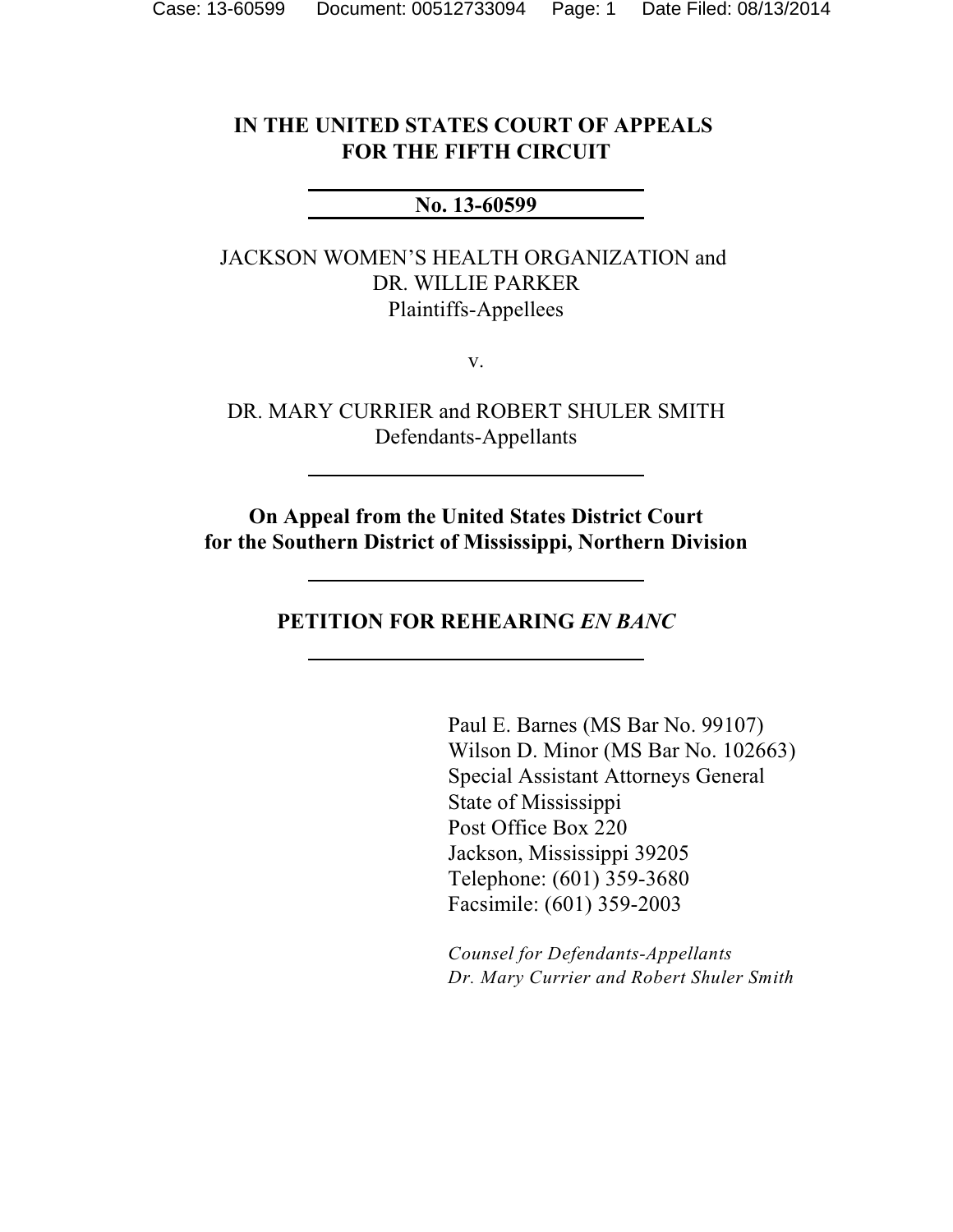### **IN THE UNITED STATES COURT OF APPEALS FOR THE FIFTH CIRCUIT**

### **No. 13-60599**

### JACKSON WOMEN'S HEALTH ORGANIZATION and DR. WILLIE PARKER

*Plaintiffs-Appellees*

v.

### DR. MARY CURRIER and ROBERT SHULER SMITH

*Defendants-Appellants*

### **CERTIFICATE OF INTERESTED PERSONS**

The undersigned counsel of record for the Appellants, Dr. Mary Currier and

Robert Shuler Smith, certifies that the following listed persons as described in the

fourth sentence of Rule 28.2.1 have an interest in the outcome of this case. These

representations are made in order that the judges of this Court may evaluate

possible disqualification or recusal:

- 1. Jackson Women's Health Organization, an abortion clinic in Jackson, Mississippi, Appellee
- 2. Dr. Willie Parker, Appellee
- 3. Diane Derzis, a resident of Richmond, Virginia, and the owner/operator of the Jackson Women's Health Organization
- 4. Julie Rikelman, counsel for Appellees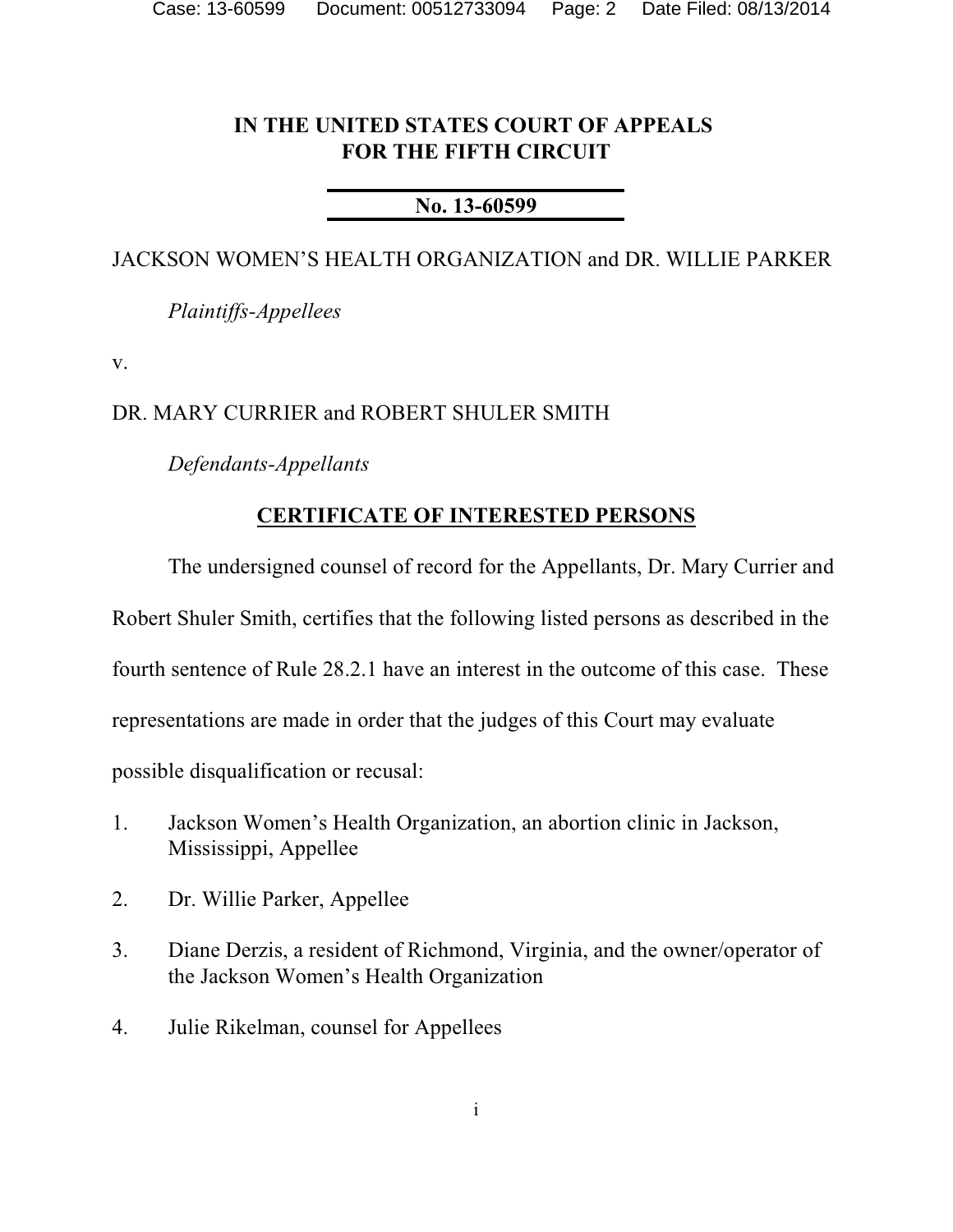- 5. Aaron S. Delaney, counsel for Appellees
- 6. Robert B. McDuff, counsel for Appellees
- 7. Paula Viola, counsel for Appellees
- 8. Lara Raibee, counsel for Appellees
- 9. Dr. Mary Currier, the State Health Officer of the Mississippi Department of Health, Appellant
- 10. Robert Shuler Smith, the District Attorney for Hinds County, Mississippi, Appellant
- 11. The Mississippi State Department of Health.
- 12. Phil Bryant, Governor of the State of Mississippi, *amicus curiae*
- 13. Jack Wilson, Counsel for Governor Bryant
- 14. Sam Mims, Mississippi State Representative, sponsor of House Bill 1390.
- 15. Members of the Alabama House of Representatives, Texas House of Representatives and Texas Senate, *amici curiae*
- 16. Mailee Rebecca Smith, attorney for Members of the Alabama House of Representatives, Texas House of Representatives and Texas Senate
- 17. American Public Health Association, *amicus curiae*
- 18. Shannon Rose Selden, attorney for American Public Health Association
- 19. Courtney M. Dankworth, attorney for American Public Health Association
- 20. Katherine Leviton Kriegman, attorney for American Public Health Association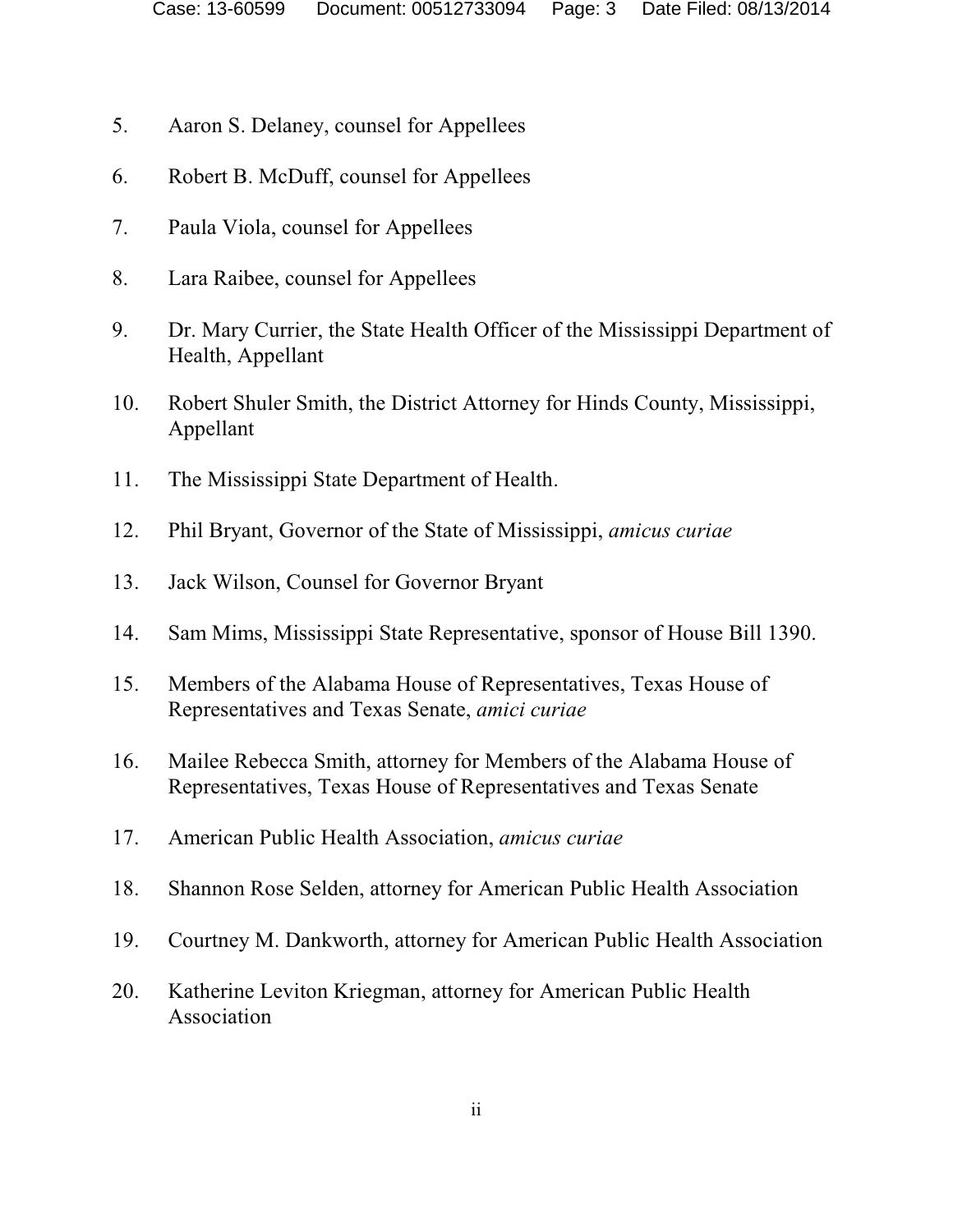- 21. Paul E. Barnes, Special Assistant Attorney General and counsel for Appellants
- 22. Wilson Minor, Special Assistant Attorney General and counsel for Appellants

This the 13th day of August, 2014.

*s/ Paul E. Barnes*  PAUL E. BARNES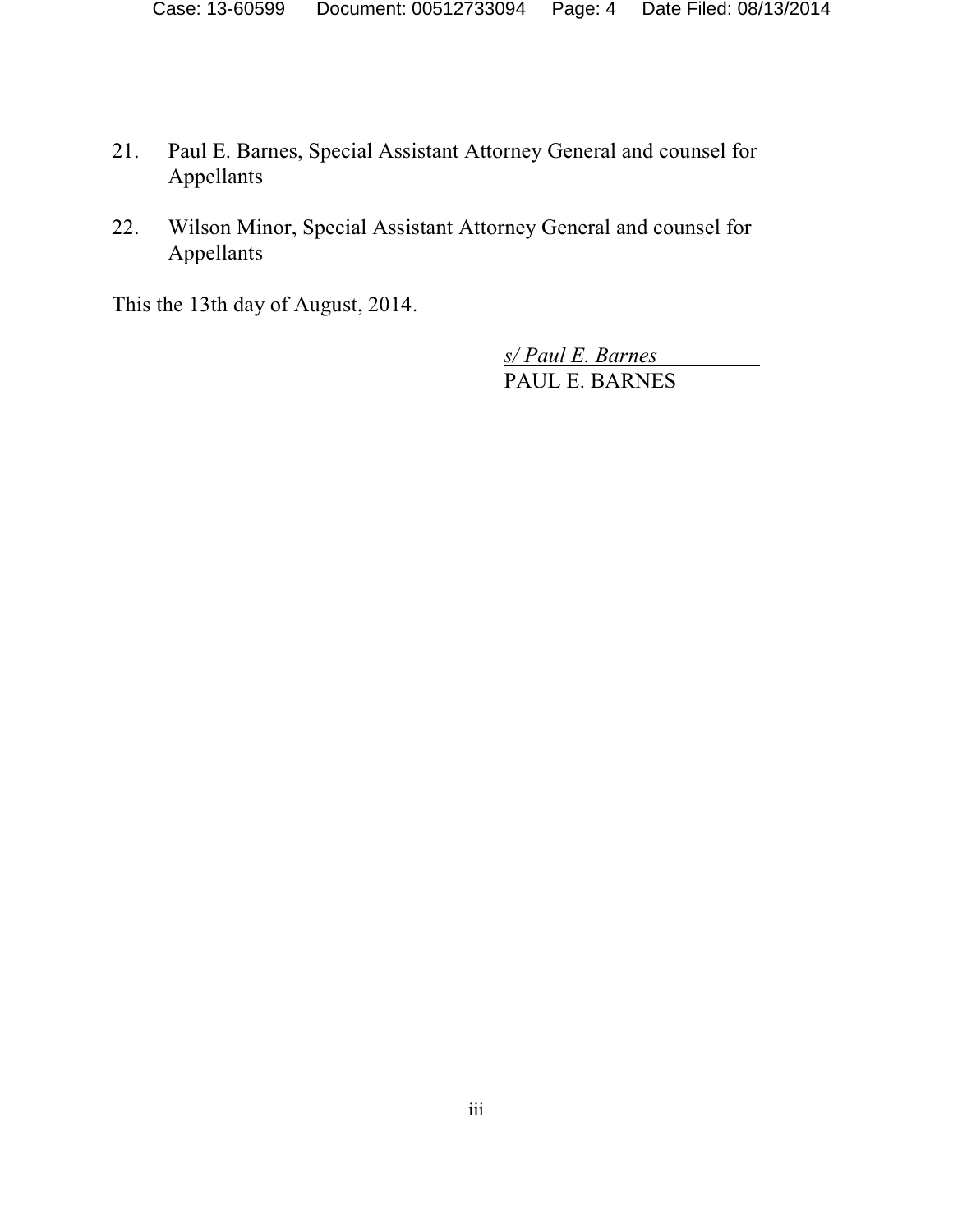### **STATEMENT OF COUNSEL**

Rehearing *en banc* rehearing is warranted because this appeal involves questions of exceptional importance and the Panel majority's opinion conflicts with prior precedent, such that consideration by the full Court is necessary to secure and maintain uniformity within the Circuit. Fed. R. App. P. 35(b)(1).

On July 29, 2014, in a 2-1 decision, a three-judge Panel of this Court affirmed the preliminary injunction imposed by the District Court for the Southern District of Mississippi, barring Mississippi from enforcing the admitting privileges requirement of H.B. 1390 against doctors at the abortion clinic operated by Appellee Jackson Women's Health Organization.

Specifically, on the basis of *State of Missouri ex rel Gaines v. Canada*, 305 U.S. 337 (1938), the Panel majority held that the ready availability of abortion services in metropolitan areas in states adjoining Mississippi could not be considered in determining whether the Mississippi law imposes an undue burden on women's right to choose to have an abortion under *Planned Parenthood v. Casey*, 503 U.S. 833 (1992). Although the Panel decision initially advanced *Gaines* as "further support" for this principle, ultimately the majority concluded that "the principle of *Gaines* resolves this appeal," stating further that Mississippi "cannot lean on its sovereign neighbors to provide protection of its citizens'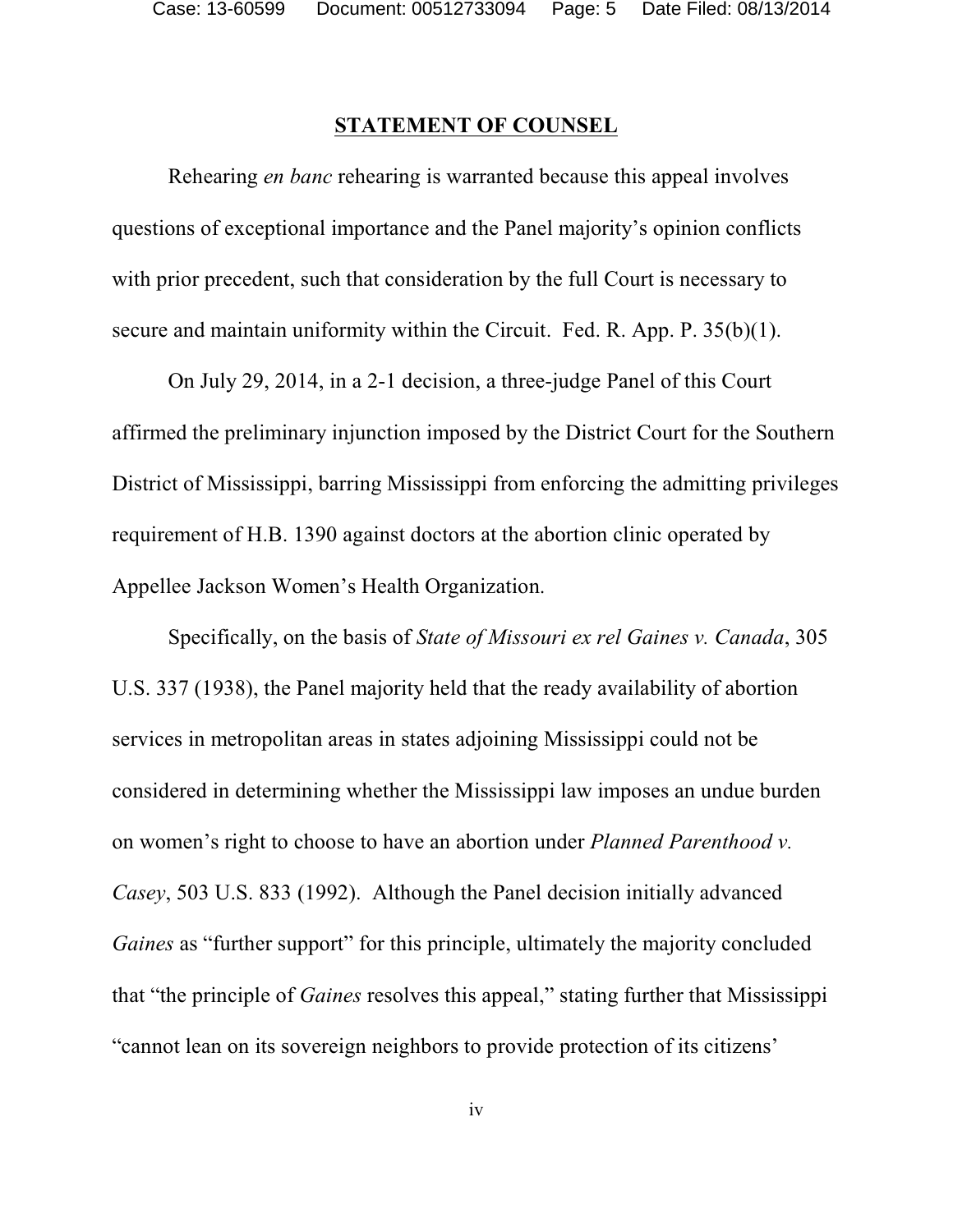federal constitutional rights . . . ."

The majority's reliance on *Gaines*, a 1938 racial discrimination/equal protection case based on the *Plessy v. Ferguson* "separate but equal" doctrine, is misplaced. Until the Panel decision in this case, in the seventy-six year history of the *Gaines* decision, no court had ever cited or relied on *Gaines* in the abortion context.

Additionally, the Panel decision conflicts with the separate panel's decision in *Planned Parenthood of Greater Tex. Surgical Health Servs. v. Abbott*, 748 F.3d 583 (5th Cir. 2014). In *Abbott*, a three-judge panel rejected a challenge to Texas' admitting-privileges law that forced the closure of several abortion clinics and thus would require some Texas women to travel significantly longer distances to obtain an abortion. The panel squarely held that "an increase of travel of less than 150 miles for some women is not an undue burden under *Casey*." *Id.* at 598. Importantly, *Abbott* also observed that "*Casey* counsels against striking down a statute solely because women may have to travel long distances to obtain abortions." *Id.*

Conversely, the Panel majority in this case held that Mississippi's admitting-privileges law is unconstitutional on the grounds that any journey which requires a woman seeking an abortion to cross the Mississippi state line into an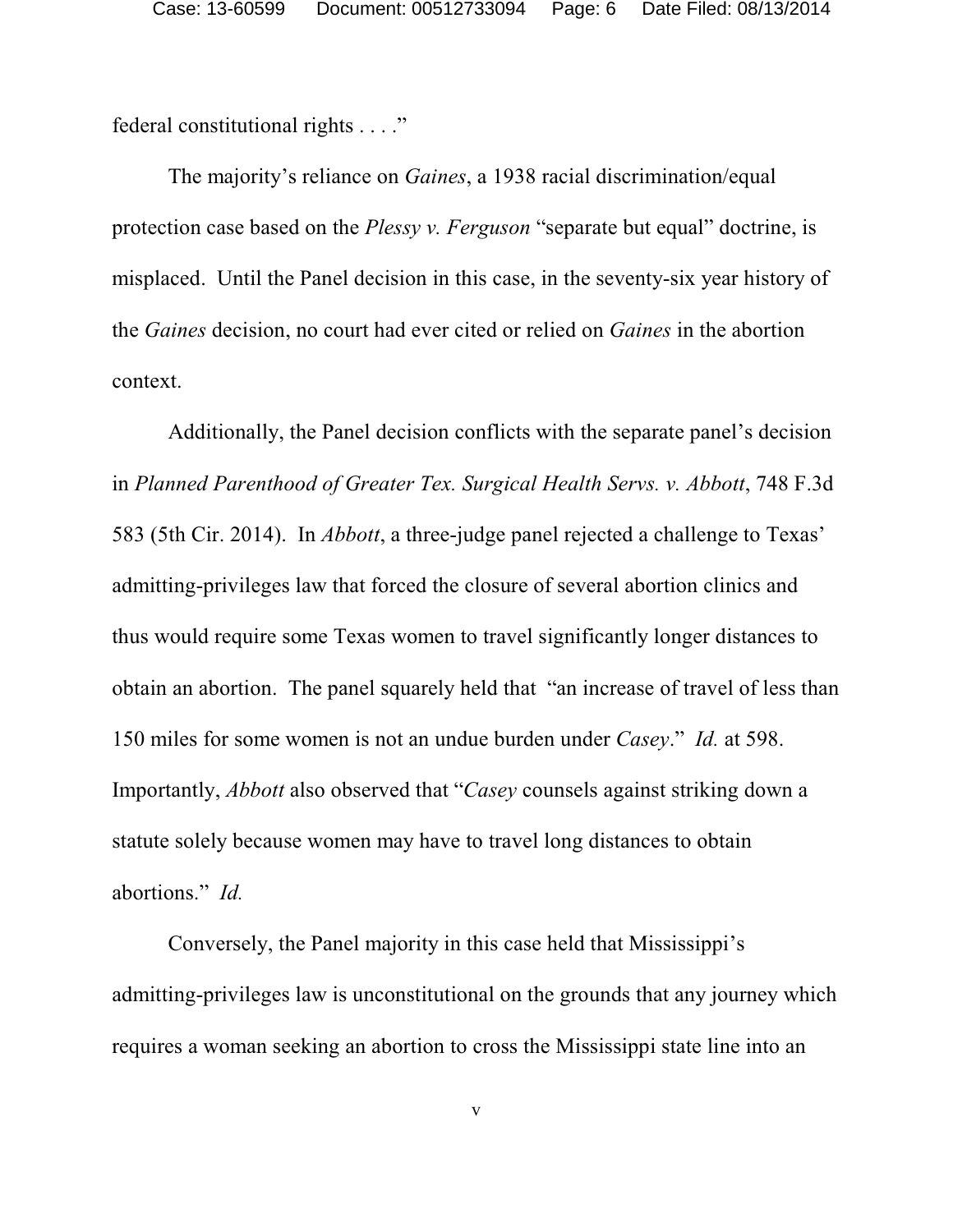adjoining state constitutes an undue burden, *regardless of the distance she must travel*. For example, a woman in Hernando, Mississippi could readily obtain an abortion at a clinic in Memphis, Tennessee, a journey of only twenty-five miles. Both *Casey* and *Abbott* concluded that the practical effect of an increase in travel distance does not constitute an undue burden. However, by declining to consider the availability of abortion services in adjoining states, the Panel here concluded that the intangible effect of crossing a state line to obtain an abortion automatically transforms even a short journey into an unconstitutional and undue burden.

*Gaines* is the linchpin of the Panel's analysis distinguishing this case from *Abbott*. Whether *Gaines* precludes the Court from considering the out-of-state availability of abortion services, and thus commands a different result from *Abbott*, is a question of exceptional importance not only because of the need for conformity within the Circuit, but the fact that additional challenges to virtually identical laws are pending around the nation.

Accordingly, this Court should grant rehearing *en banc* in order to resolve the fundamental conflict between these two panel decisions on this issue of exceptional importance.

vi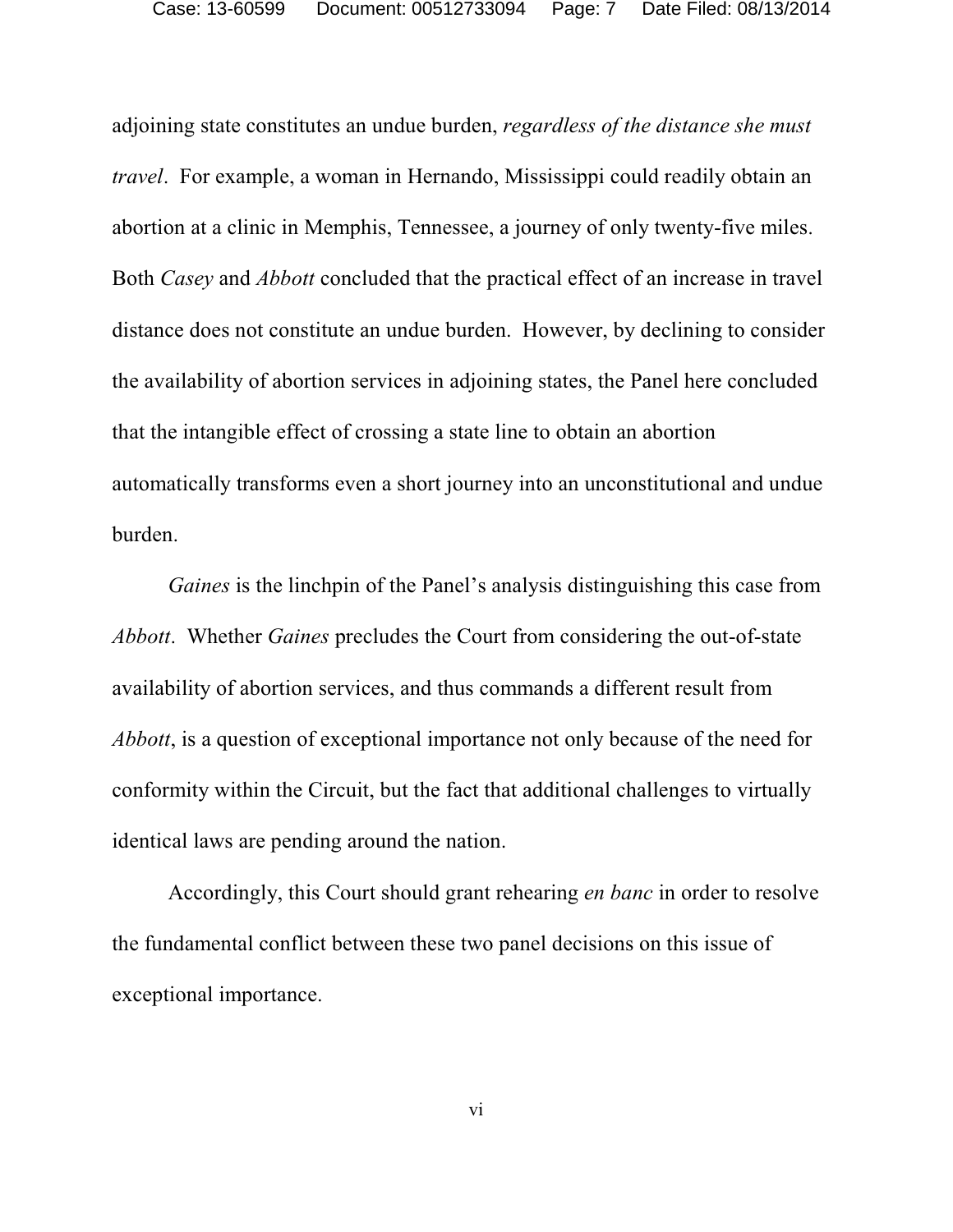# **TABLE OF CONTENTS**

|     | STATEMENT OF THE COURSE OF PROCEEDINGS AND        |
|-----|---------------------------------------------------|
|     |                                                   |
| I.  | The Panel Majority's Reliance on Gaines v. Canada |
| II. |                                                   |
|     |                                                   |
|     |                                                   |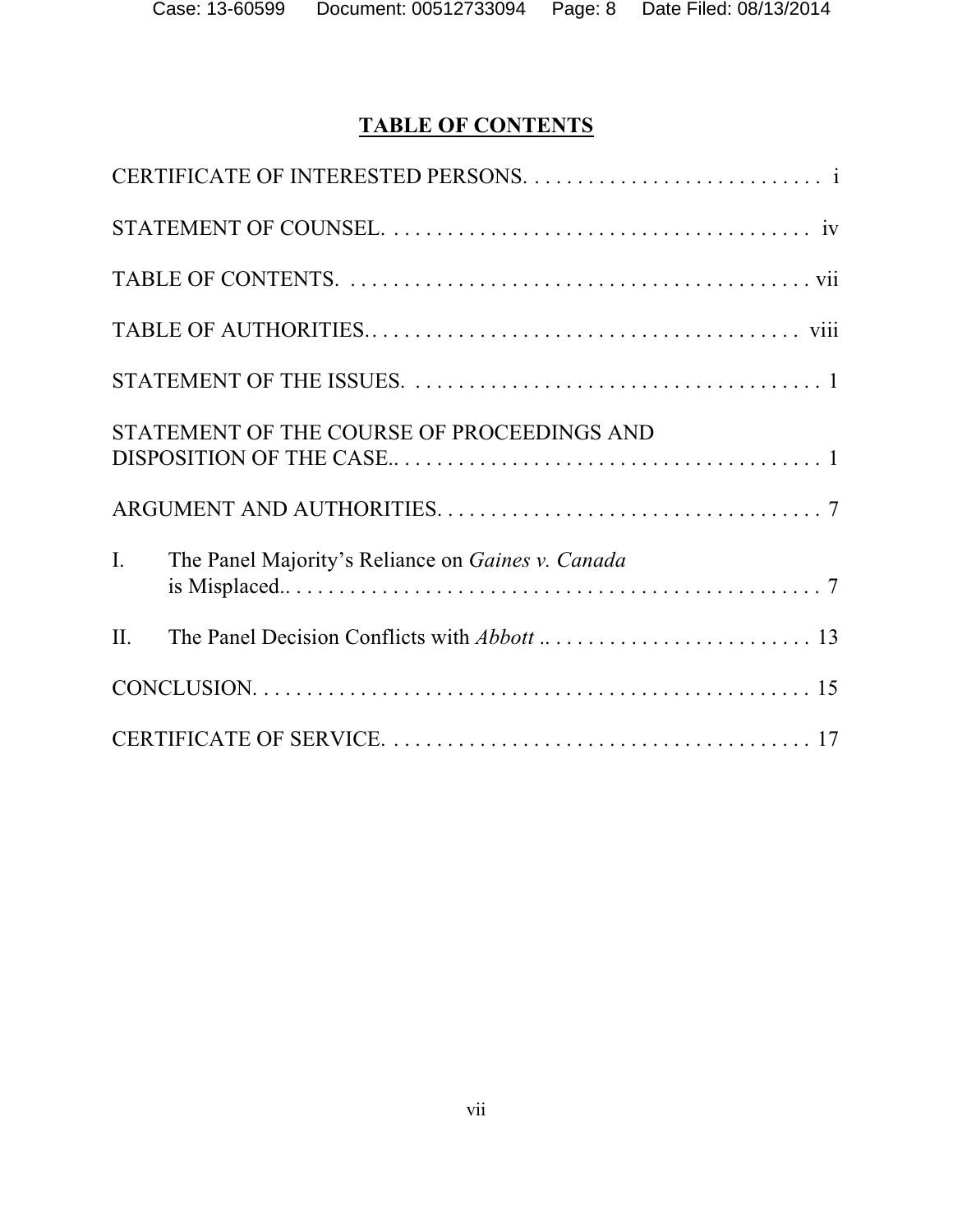# **TABLE OF AUTHORITIES**

## **CASES**

| Jackson Women's Health Org. v. Currier, 2014 WL 3730467                 |
|-------------------------------------------------------------------------|
|                                                                         |
|                                                                         |
|                                                                         |
| Planned Parenthood of Greater Tex. Surgical Health Servs. v. Abbott,    |
| Planned Parenthood v. Casey, 503 U.S. 833 (1992). iv, 13, 14            |
|                                                                         |
| State of Missouri ex rel Gaines v. Canada, 305 U.S. 337 (1938).  passim |
| STATE STATUTES AND REGULATIONS                                          |

# **FEDERAL RULES**

|--|--|--|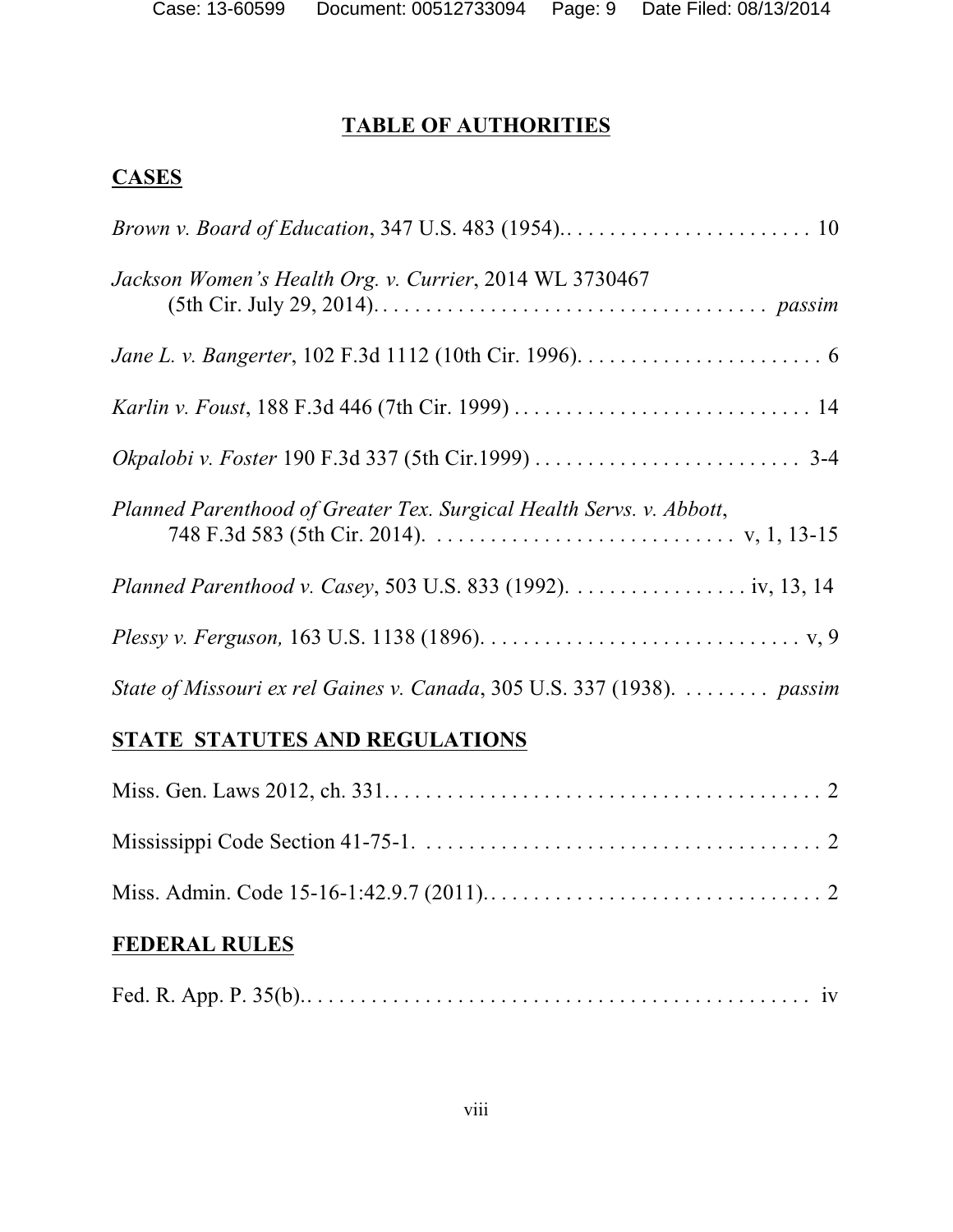#### **STATEMENT OF ISSUES**

1. Does *Missouri ex rel. Gaines v. Canada*, 305 U.S. 337 (1938),

require this Court to ignore the availability of abortion services in adjoining states in determining whether the Mississippi admitting privileges law imposes an undue burden on a woman's right to choose, thus commanding a different result from the panel decision in *Planned Parenthood v. Abbott*, 748 F.3d 583 (5th Cir. Mar. 27, 2014)?

2. Does the Panel majority's conclusion that merely crossing a state line into an adjoining state to obtain an abortion automatically transforms such a journey into an undue burden conflict with *Planned Parenthood v. Abbott*, which held that a purely intra-state journey of comparable distance does not impose an undue burden?

### **STATEMENT OF THE COURSE OF PROCEEDINGS AND DISPOSITION OF THE CASE**

Appellants respectfully seek rehearing en banc of the panel's July 29, 2014 decision affirming the district court's preliminary injunction, which bars the State of Mississippi from enforcing the admitting privileges requirement of H.B. 1390 against Jackson Women's Health Organization ("JWHO" or "the Clinic") and its doctors.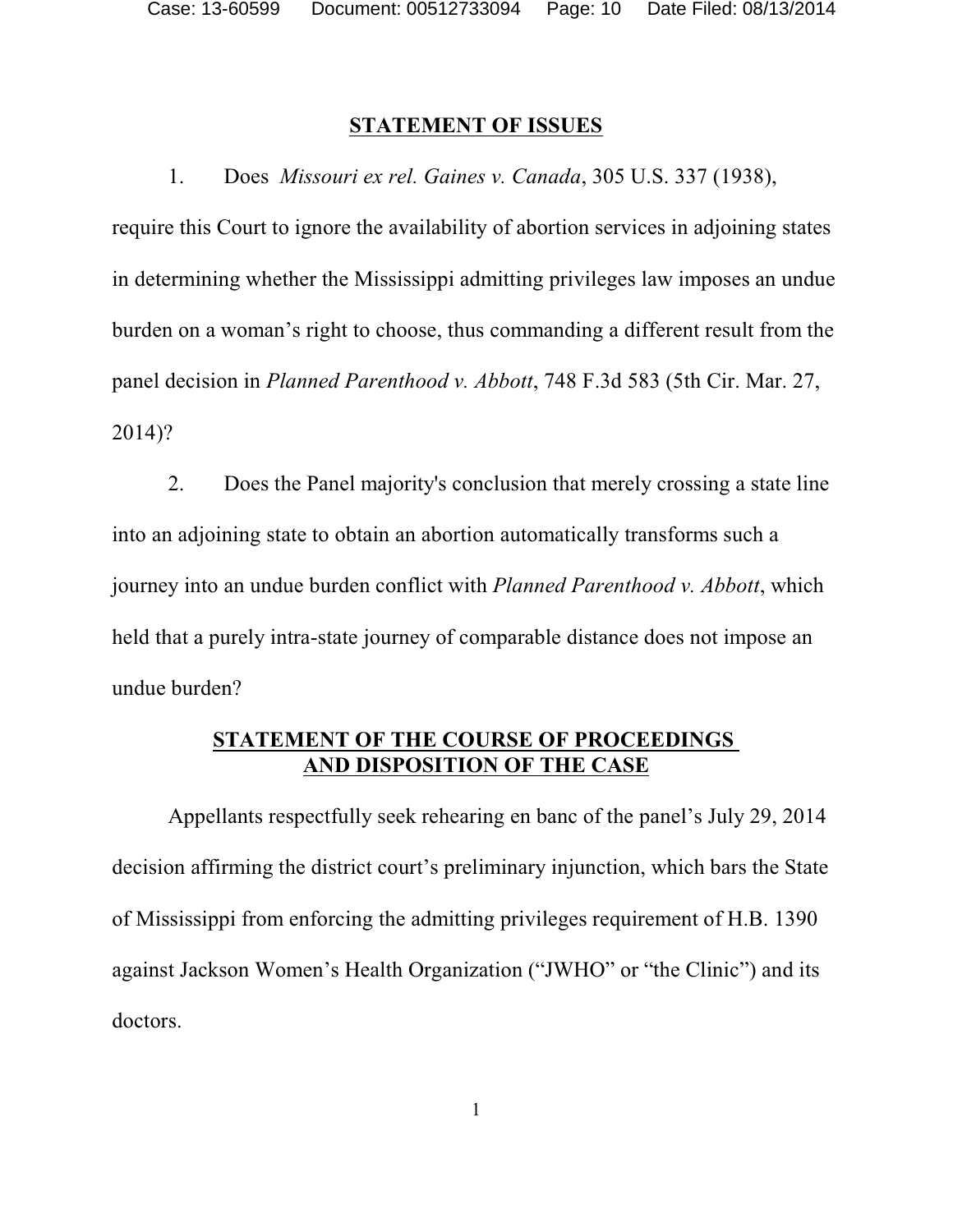House Bill 1390 ("H.B. 1390"), effective July 1, 2012, amended Mississippi Code Section 41-75-1 to require, *inter alia*, that *each* physician performing abortions at a Level 1 abortion facility hold admitting privileges at a local hospital. Miss. Gen. Laws 2012, ch. 331; ROA.40-44.

Prior to the enactment of H.B. 1390, Mississippi's Minimum Standards of Operation for Ambulatory Surgical Facilities required all doctors practicing at ambulatory surgical facilities to hold privileges at one or more local hospitals, but explicitly exempted doctors performing abortions at Level I abortion facilities from this requirement.<sup>1</sup> H.B. 1390 removed this exemption in favor of abortion facilities.

JWHO is the only currently licensed abortion facility in Mississippi. ROA.24. It employs three physicians, two of whom are out-of-state doctors who do not have admitting privileges at any hospital in Mississippi. ROA.30-31, 81, 99. Plaintiffs, JWHO and one of the affected physicians, filed suit seeking an injunction, alleging that H.B. 1390 imposes an undue burden on women seeking abortions in Mississippi. ROA.22-38.

<sup>&</sup>lt;sup>1"</sup>The members of the medical staff shall have like privileges in at least one local hospital; however, in the case of a Level I Abortion Facility, *at least one physician member* performing abortion procedures in the facility must have admitting privileges in at least one local hospital." Miss. Admin. Code 15-16-1:42.9.7 (2011) (emphasis added).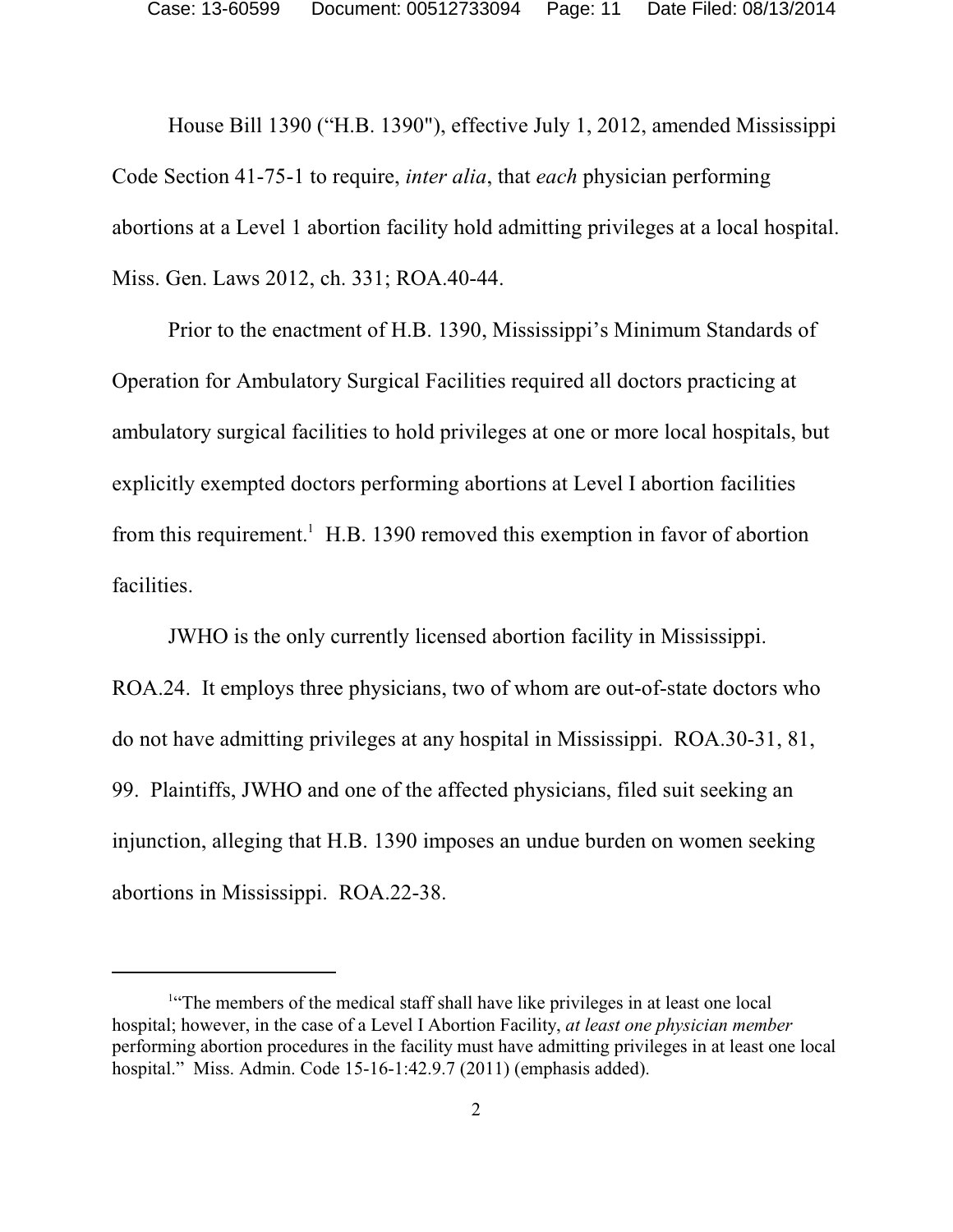On July 13, 2012, the district court granted Appellees' first motion for preliminary injunction, in part. ROA.597-607. In the first preliminary injunction the court enjoined Appellants "from exposing Plaintiffs to criminal or civil penalties for continued operation," but required them to continue their attempts to obtain admitting privileges at local hospitals for each doctor on the Clinic's staff. ROA.597.

Appellees applied for privileges on behalf of the two affected doctors at several local hospitals. ROA.762-65, 783, 801. After those applications were denied, ROA.762-65, 781, 787-800, Appellees asked the district court to extend the preliminary injunction and bar the State from enforcing the admitting privileges requirement. ROA.742-58. The district court extended the preliminary injunction on April 15, 2013. ROA.1145-57.

The district court concluded that the ultimate effect of the admitting privileges requirement would be to close the only abortion clinic in Mississippi, rendering the law unconstitutional *per se*. ROA.1152-54. Relying largely on the vacated panel opinion in *Okpalobi v. Foster*, the court found as a matter of law that H.B. 1390 imposed an undue burden:

Looking then to the interstate travel issue, the State offers no authority suggesting that closing its only identified abortion provider is a mere incidental effect. As stated in *Okpalobi v. Foster*, "A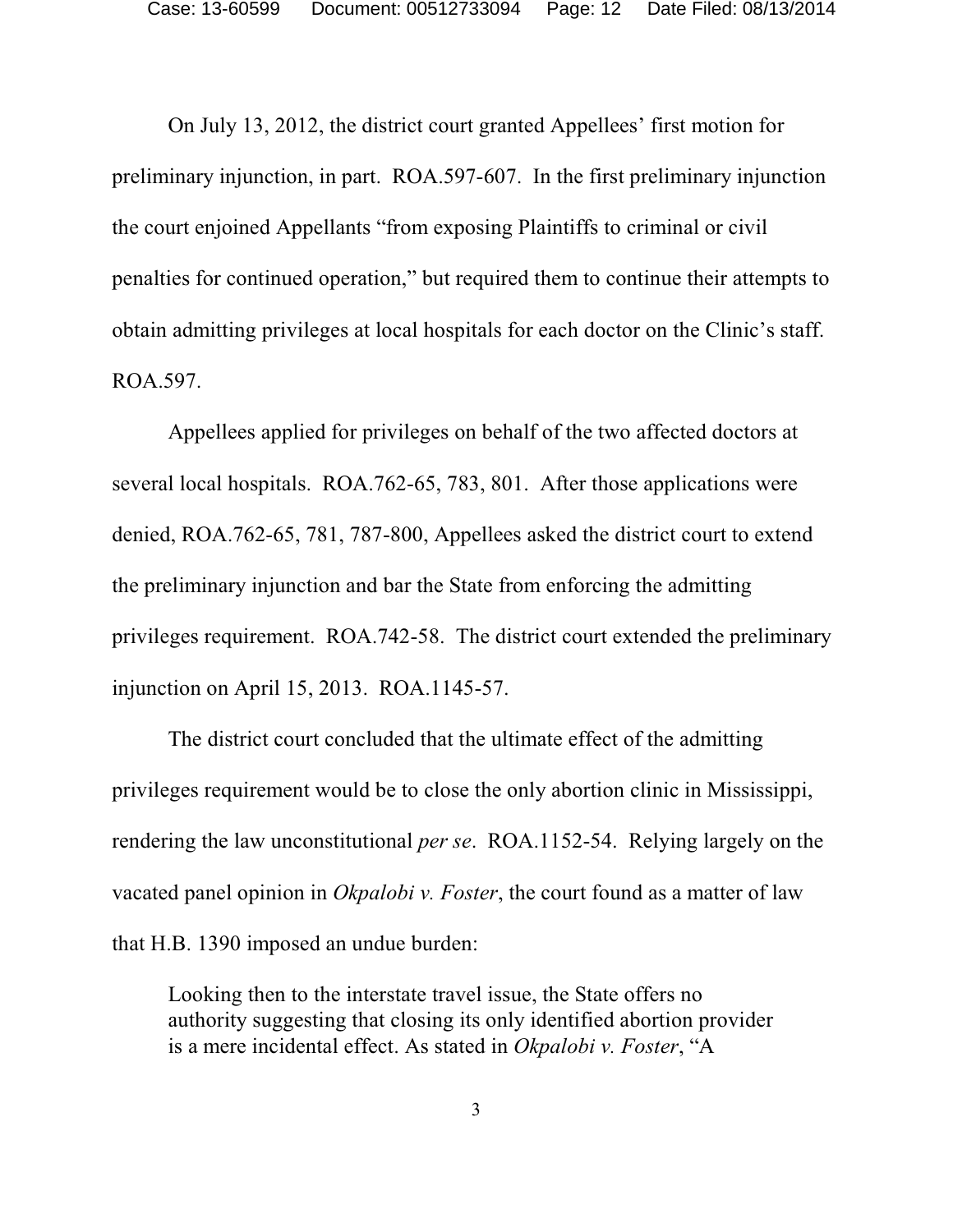measure that has the effect of forcing all or a substantial portion of a state's abortion providers to stop offering such procedures creates a substantial obstacle to a woman's right to have a pre-viability abortion, thus constituting an undue burden under *Casey*." 190 F.3d 337, 357 (5th Cir.1999) (citation omitted), *superseded on reh'g en banc on other grounds*, 244 F.3d 405 (5th Cir.2001). That observation rings true because the State's position would result in a patchwork system where constitutional rights are available in some states but not others. It would also nullify over twenty years of post-*Casey* precedents because states could survive the undue-burden test by merely saying that abortions are available elsewhere.

### ROA.1153-54.

Appellants/Defendants appealed the district court's second preliminary injunction. ROA.1483-84. On July 29, 2014, a three-judge panel of this Court, in a 2-1 decision, affirmed the preliminary injunction, holding that H.B. 1390 was unconstitutional as a matter of law because, if enforced, it would result in the closure of Mississippi's only abortion clinic, requiring women seeking abortions to travel to clinics located in adjoining states. In arriving at this conclusion, the panel majority, however, conceded that if JWHO closed, any increase in travel distance experienced by Mississippi women would not amount to an undue burden "in light of *Abbott*." *Jackson Women's Health Org. v. Currier*, 2014 WL 3730467, at \*6 (5th Cir. July 29, 2014). Indeed, the Panel stated that "if . . . out-of-state clinics are properly considered in the undue burden analysis, the Act may well be upheld." *Id.* Nonetheless, the Panel held, based on *State of Missouri ex rel.*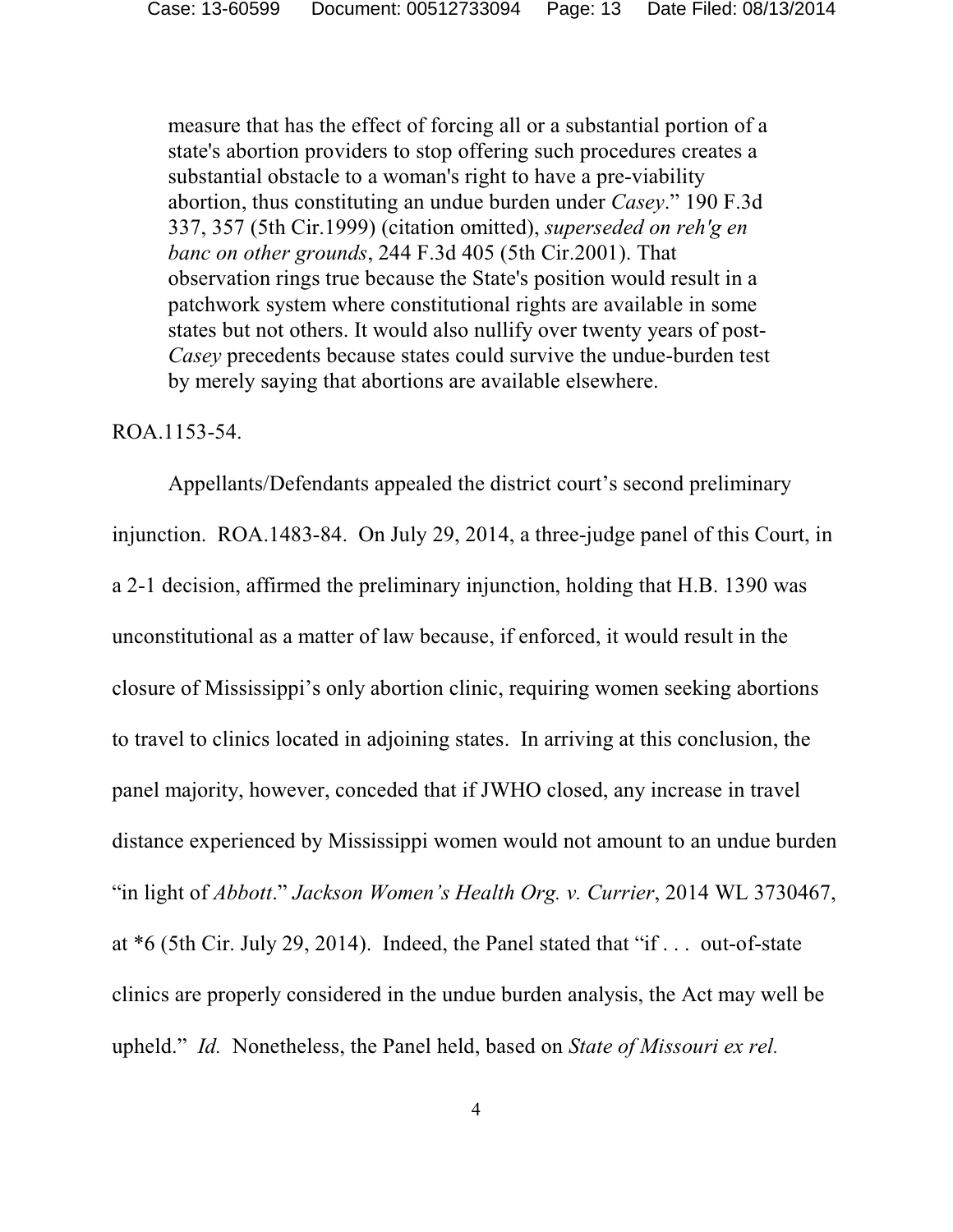*Gaines v. Canada*, 305 U.S. 337 (1938), that it was precluded from considering

the availability of abortion services in other states in determining whether H.B.

1390 imposes an undue burden. *Currier*, 2014 WL 3730467, at \*8-9.

The Panel majority reasoned as follows:

. . . [W]e think the principle of *Gaines* resolves this appeal. *Gaines* simply and plainly holds that a state cannot lean on its sovereign neighbors to provide protection of its citizens' federal constitutional rights, a principle that obviously has trenchant relevance here. Pre-viability, a woman has the constitutional right to end her pregnancy by abortion. H.B. 1390 effectively extinguishes that right within Mississippi's borders. *Gaines* locks the gate for Mississippi to escape to another state's protective umbrella and thus requires us to conduct the undue burden inquiry by looking only at the ability of Mississippi women to exercise their right within Mississippi's borders. There is no hiding the relevant language in *Gaines*: "[N]o State can be excused from performance by what another state may do or fail to do." *Id.*

Consistent with *Gaines*, we hold that the proper formulation of the undue burden analysis focuses solely on the effects within the regulating state—here, Mississippi. Under this formulation, JWHO has demonstrated a substantial likelihood of proving that H.B. 1390—effectively closing the one abortion clinic in the state—has the effect of placing a substantial obstacle in the path of a woman seeking an abortion in Mississippi, and is therefore unconstitutional as applied to the plaintiffs in this case.

*Currier*, 2014 WL 3730467, at \*8-9 (5th Cir. 2014).

In a forceful dissenting opinion, Judge Garza disagreed with the majority's

"reliance on the wholly inapposite case of *Gaines*." *Id.* at \*12 (Garza, J.,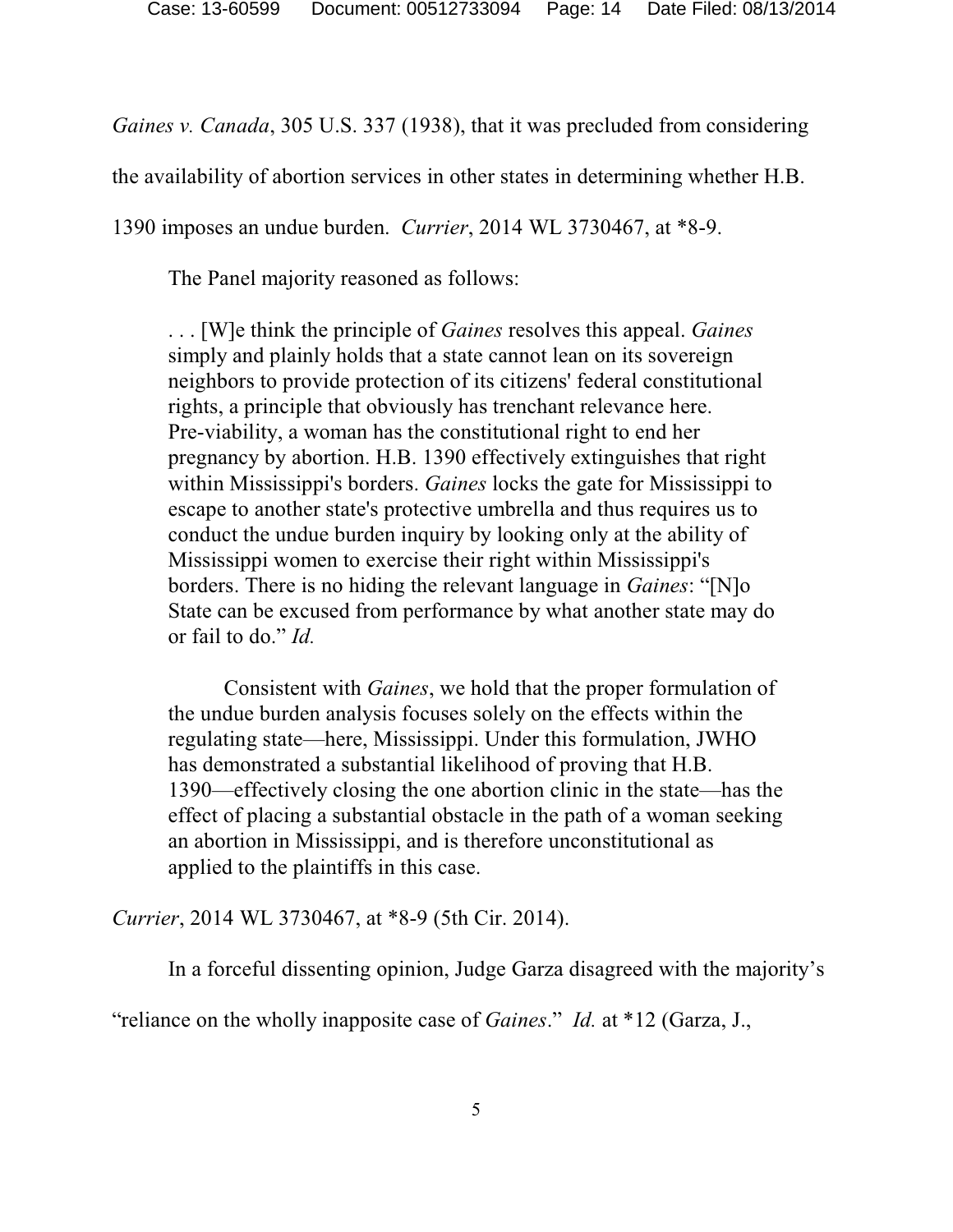dissenting).<sup>2</sup> As explained by Judge Garza, "Gaines stands for the uncontroversial principle that a state's duty to provide equal protection cannot be altered by the actions or inactions of a neighboring state." *Id. Gaines* has no bearing on the undue burden inquiry under the Due Process Clause because a "state's equal protection obligation is fundamentally different from its obligation under *Casey*." *Id.* at \*13. Judge Garza emphasized the lack of evidence to demonstrate H.B. 1390's impact on costs and travel distances for women seeking abortions, concluding that JWHO "failed to demonstrate a substantial likelihood of proving a constitutional violation." *Id.*

Although the majority cited other cases, such as *Jane L. v. Bangerter*, 102 F.3d 1112 <sup>2</sup> (10th Cir. 1996), for this principle, none of those cases are directly on point or controlling. Given the "absence of binding authority" requiring the court to "confine [its] undue burden analysis" to the availability of abortion services within Mississippi, the Court must "apply substantive due process principles to a novel factual situation – the closure of a state's sole abortion provider as a result of a law regulating physician qualifications. *Currier*, 2014 WL 3730467, at \*11 (Garza, J., dissenting).

The Panel decision ostensibly promotes uniformity, at least in regard to the availability of abortion in every state. In actuality, the Panel places Mississippi at a disadvantage when larger states such as Texas are permitted to *raise* standards for abortion doctors, whereas Mississippi would be prohibited from applying the *same* standards to abortion doctors that it already applies to other physicians performing outpatient procedures. The Panel emphasized the district court's concern about creating a "patchwork system where constitutional rights are available in some state but not in others." *Currier*, 2014 WL 3730467, at \*6. Conversely, the majority has created its own "patchwork system" wherein one state can require higher standards for physician qualifications than its sister states.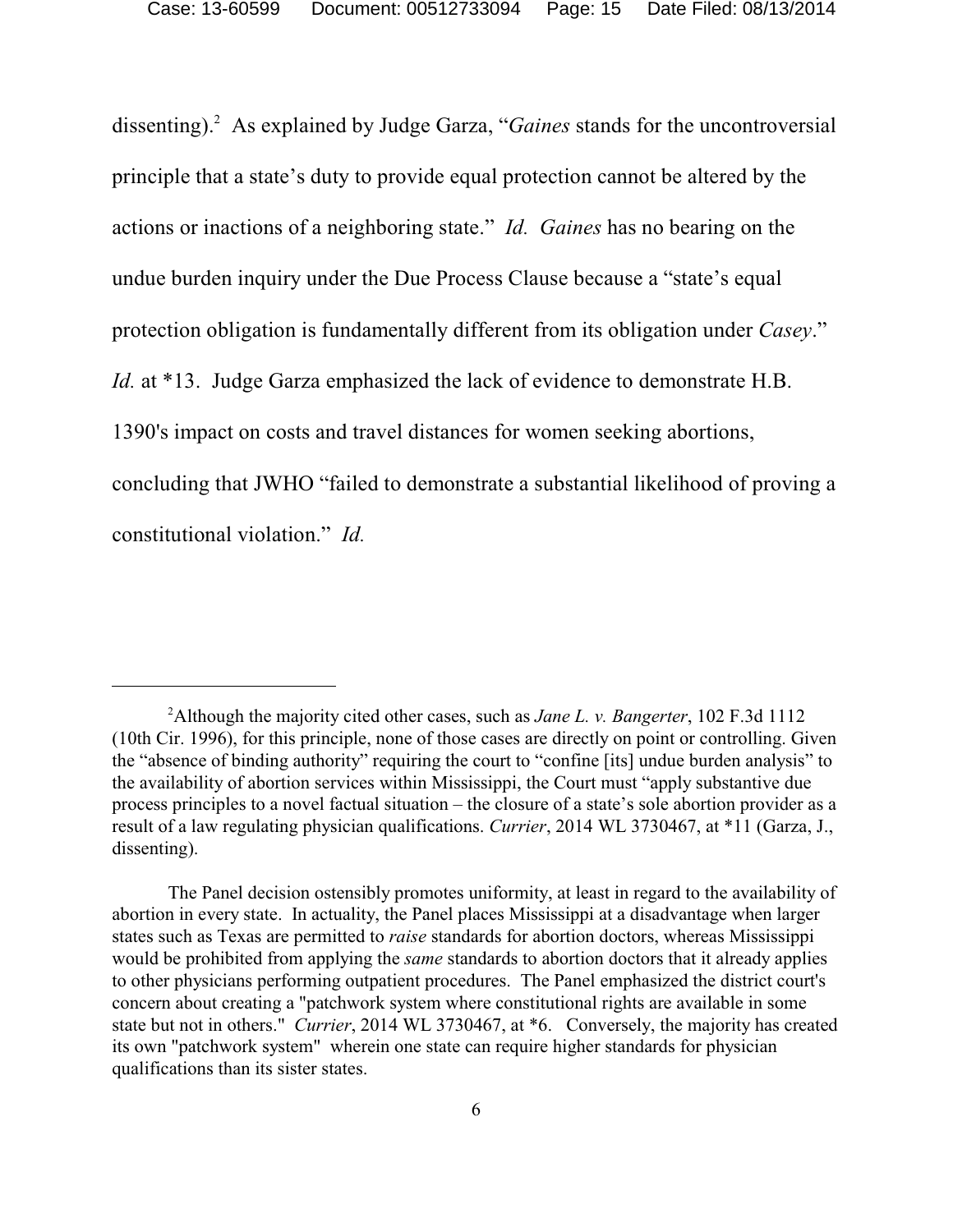#### **ARGUMENT AND AUTHORITIES**

#### **I. The Panel Majority's Reliance on** *Gaines v. Canada* **is Misplaced**

As an initial matter, the Panel held that H.B. 1390 passes rational basis scrutiny, as required by *Abbott*. Therefore, the Court concentrated its analysis on the undue burden component. In that regard, the Panel majority's heavy reliance on *Gaines* merits review by this entire Court. The Panel placed a meaning, weight, and significance on *Gaines* that opinion simply does not support. Long relegated to a relative backwater of Supreme Court jurisprudence, limited to equal protection in the racial discrimination context, the Clinic presented *Gaines* as a diamond in the rough and persuaded the Panel majority to agree.

The district court did not consider the *Gaines* decision because JWHO did not even cite that case until April 8, 2014, in its 28(j) response concerning the *Abbott* panel decision. Supplemental briefing on the impact of *Gaines* was not requested.<sup>3</sup> Thus, despite the Panel's ultimate conclusion that *Gaines* was not merely relevant, but dispositive, that case -- the single case most central to the majority's analysis -- has never been briefed by the parties.

The majority's interpretation over-extends *Gaines* from a realm where it

<sup>&</sup>lt;sup>3</sup>On April 24, 2014, only four days prior to oral argument, the clerk issued a notice stating: "[a] member of the oral argument panel is interested in a response, at oral argument, to the arguments of the Appellees based upon Missouri ex rel Gaines v. Canada, 305 U.S. 337 (1938). Please be prepared to discuss at oral argument."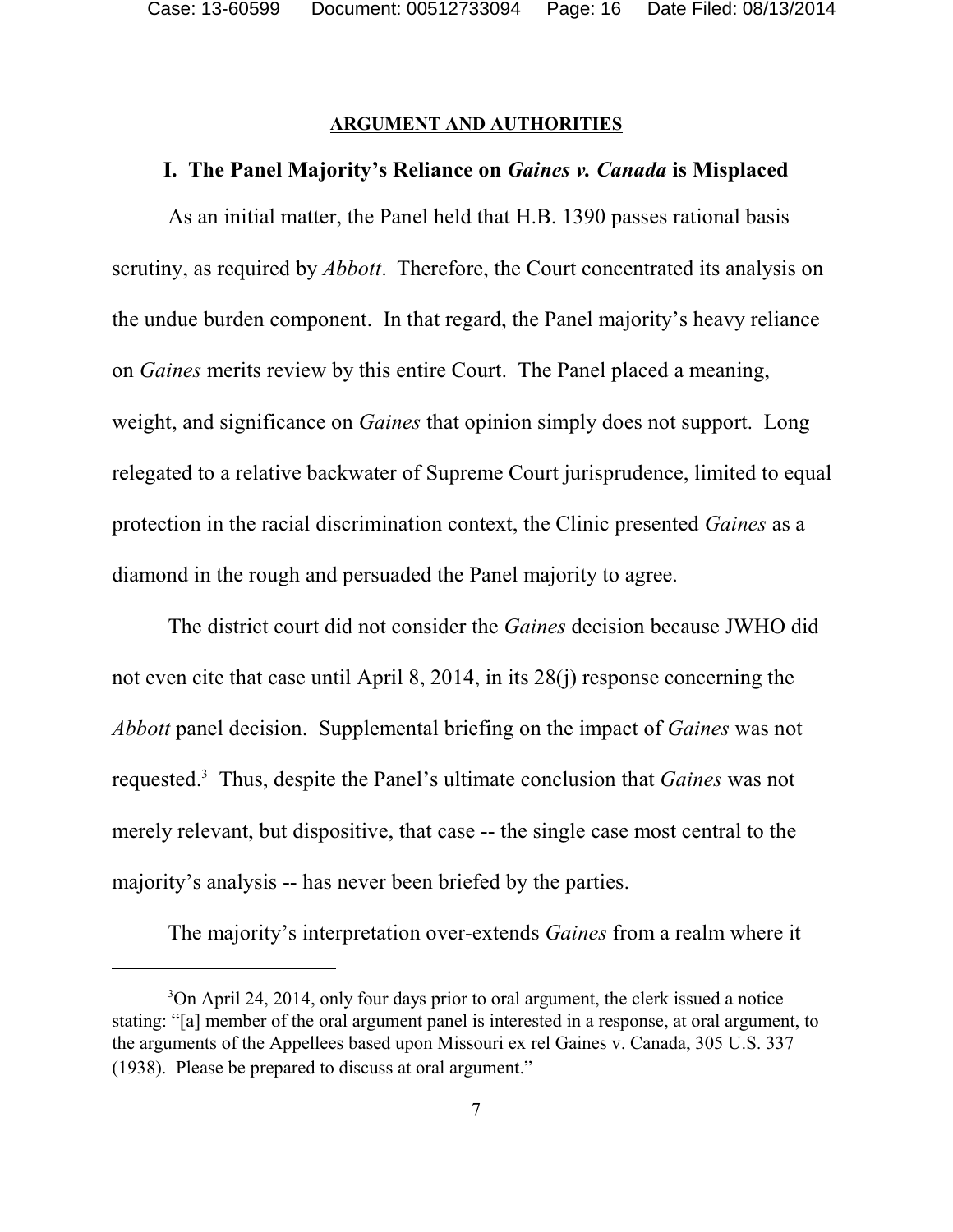unquestionably applies (equal protection in the provision of educational privileges) to a realm where it logically does *not* apply (substantive due process/abortion rights). Significantly, the Clinic did not include an equal protection claim in this challenge to H.B. 1390. If the principle established in *Gaines* is actually dispositive of this case, it is logical to believe that in the seventy-six years since that case was decided, some court, at some level, would have cited *Gaines* in the abortion/substantive due process context. Yet none has done so, until now.

As argued by Judge Garza in his dissent, the logical underpinnings of substantive due process and equal protection are fundamentally different, and equal protection and due process principles are not interchangeable. It is important, therefore, that *Gaines* be limited to its proper perspective and context.

In *Gaines*, the African-American petitioner was refused admission to the allwhite University of Missouri law school. 305 U.S. at 342. After his application was denied, Missouri told him that, if requested, the State would pay his tuition to attend law school in another state. *Id.* at 342-43. Rejecting that offer, Gaines filed suit alleging that the University's refusal to allow him to attend the whites-only law school violated the Equal Protection Clause of the Fourteenth Amendment. *Id.* at 342. After he was denied relief in state court, Gaines appealed to the United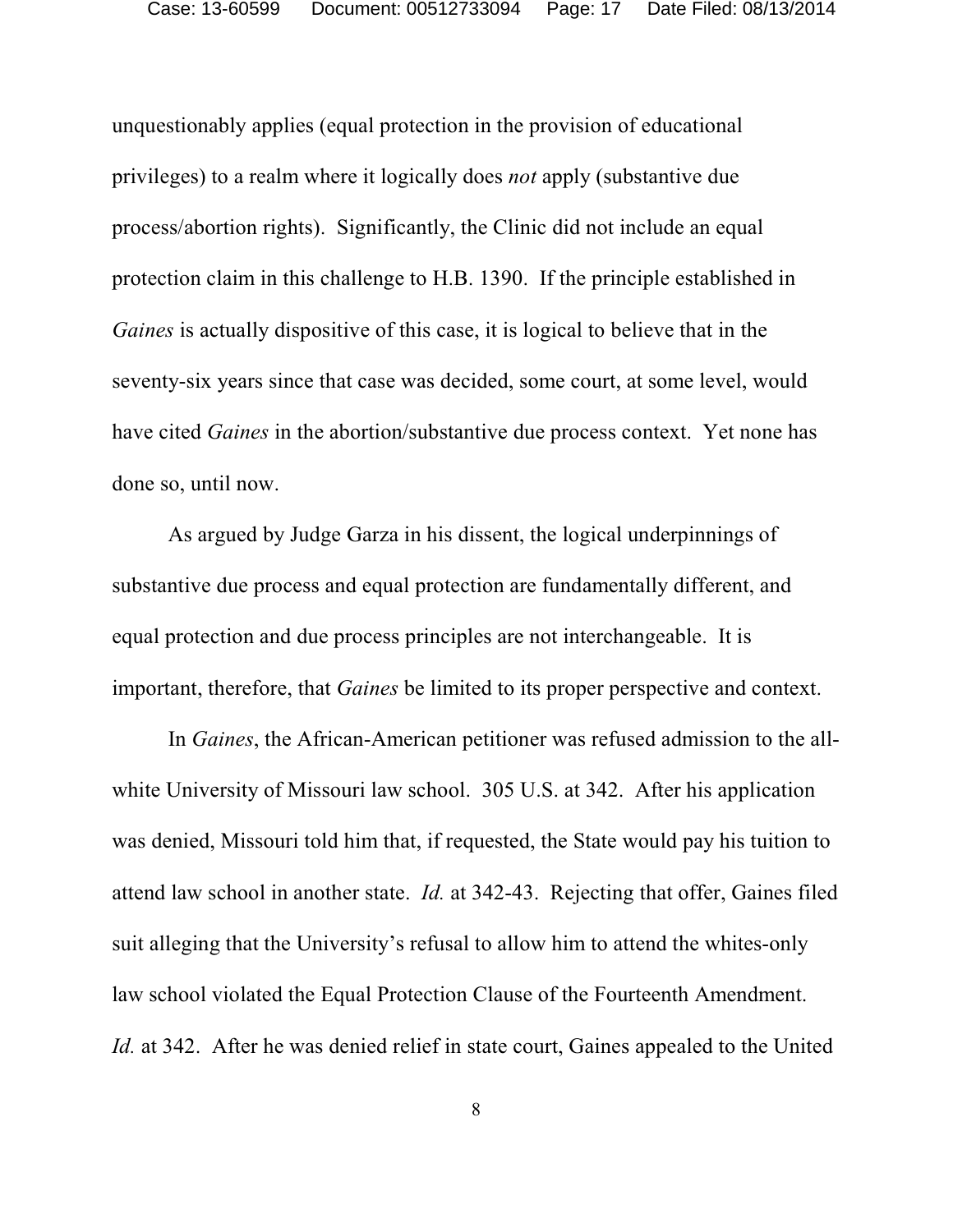States Supreme Court.

The Supreme Court reversed, holding that Missouri's attempt to deny Gaines educational benefits that were provided to white students did not even satisfy the "separate but equal" standard announced in *Plessy v. Ferguson,* 163

U.S. 1138 (1896). As the Court explained:

The basic consideration is not as to what sort of opportunities, other States provide, or whether they are as good as those in Missouri, *but as to what opportunities Missouri itself furnished to white students* and denies to negroes solely upon the ground of color. The admissibility of laws separating the races in the enjoyment of privileges afforded by the State rests *wholly upon the equality of the privileges which the laws give to the separated groups within the State*. The question here is not of a duty of the State to supply legal training, or of the quality of the training which it does supply, but of its duty when it provides such training to furnish it to the residents of the State upon the basis of an equality of right. By the operation of the laws of Missouri a privilege has been created for white law students which is denied to negroes by reason of their race. The white resident is afforded legal education within the State; the negro resident having the same qualifications is refused it there and must go outside the State to obtain it. *That is a denial of the equality of a legal right to the enjoyment of the privilege which the State has set up*, and the provision for the payment of tuition fees in another State does not remove the discrimination.

305 U.S. at 349-50 (emphasis added).

The Court held that under the "separate but equal" doctrine, equal protection required Missouri "to furnish [Gaines] within its borders facilities for legal education substantially equal to those which the State there afforded for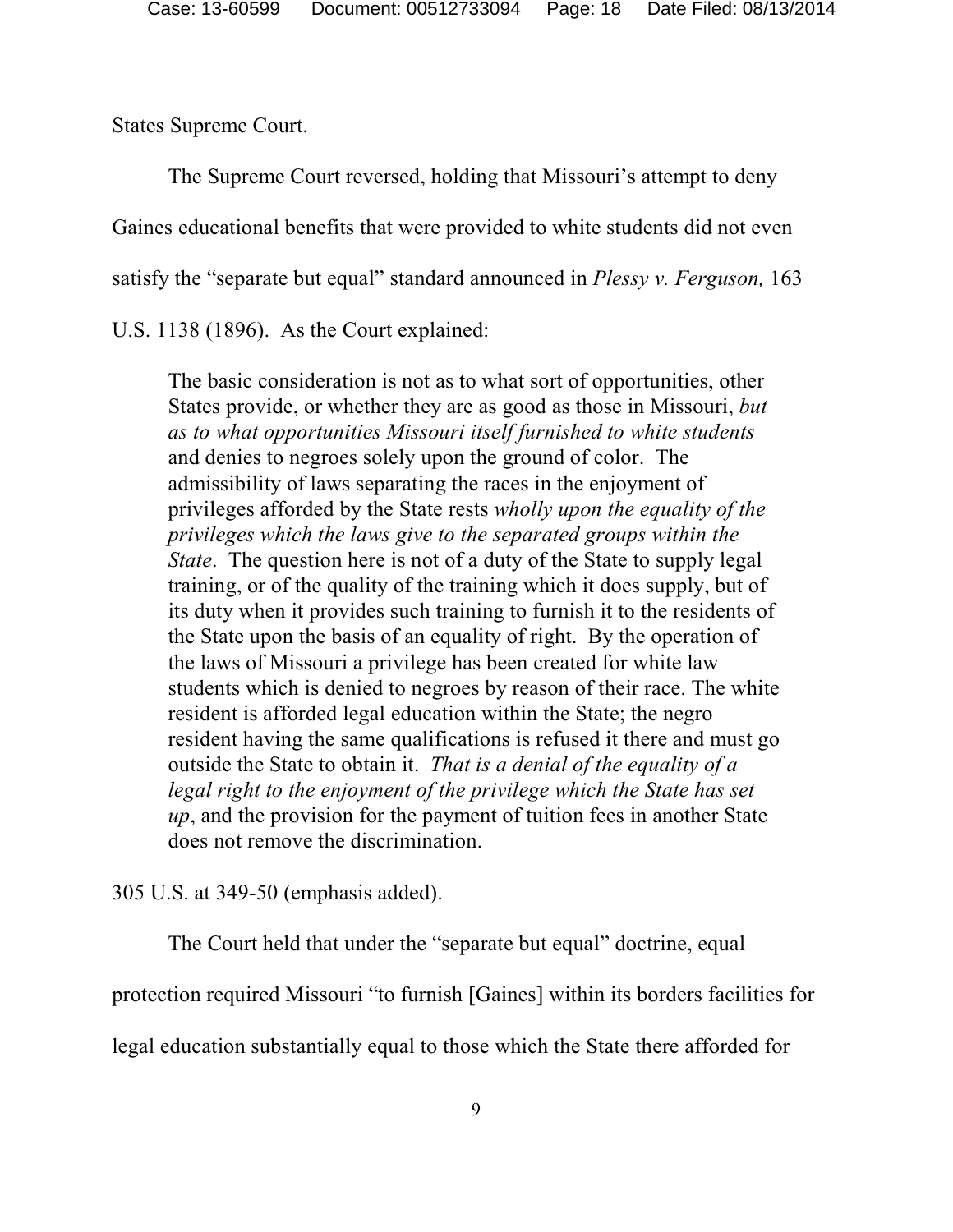persons of the white race . . . ." *Id.* at 351. Thus, the issue addressed by the Supreme Court in *Gaines* was the educational "opportunities Missouri itself furnished to white students" but denied to African-Americans. *Id*. at 349.

Equal protection jurisprudence has changed dramatically since *Gaines* was decided, and thus that decision is largely a relic of its time and legal context. The basic equal protection principle addressed in *Gaines* has not been in question since the Supreme Court announced in 1954 that "[s]eparate educational facilities are inherently unequal." *Brown v. Board of Education*, 347 U.S. 483 (1954).

The panel majority took an unassailable principle governing a state's equal protection obligations and over-extended it to the substantive due process context. In reaching its conclusion, the Panel relied on the following language:

 [T]he obligation of the State *to give the protection of equal laws* can be performed only where its laws operate, that is, within its own jurisdiction . . . . That obligation is imposed by the Constitution upon the States severally as governmental entities,—each responsible for its own laws establishing the rights and duties of persons within its borders. It is an obligation the burden of which cannot be cast by one State upon another, and no State can be excused from performance by what another State may do or fail to do. That separate responsibility of each State within its own sphere is of the essence of statehood maintained under our dual system.

*Currier*, 2014 WL 3730467, at \*8 (quoting *Gaines*, 305 U.S. at 350) (emphasis added). The Panel acknowledged that there were conceptual differences between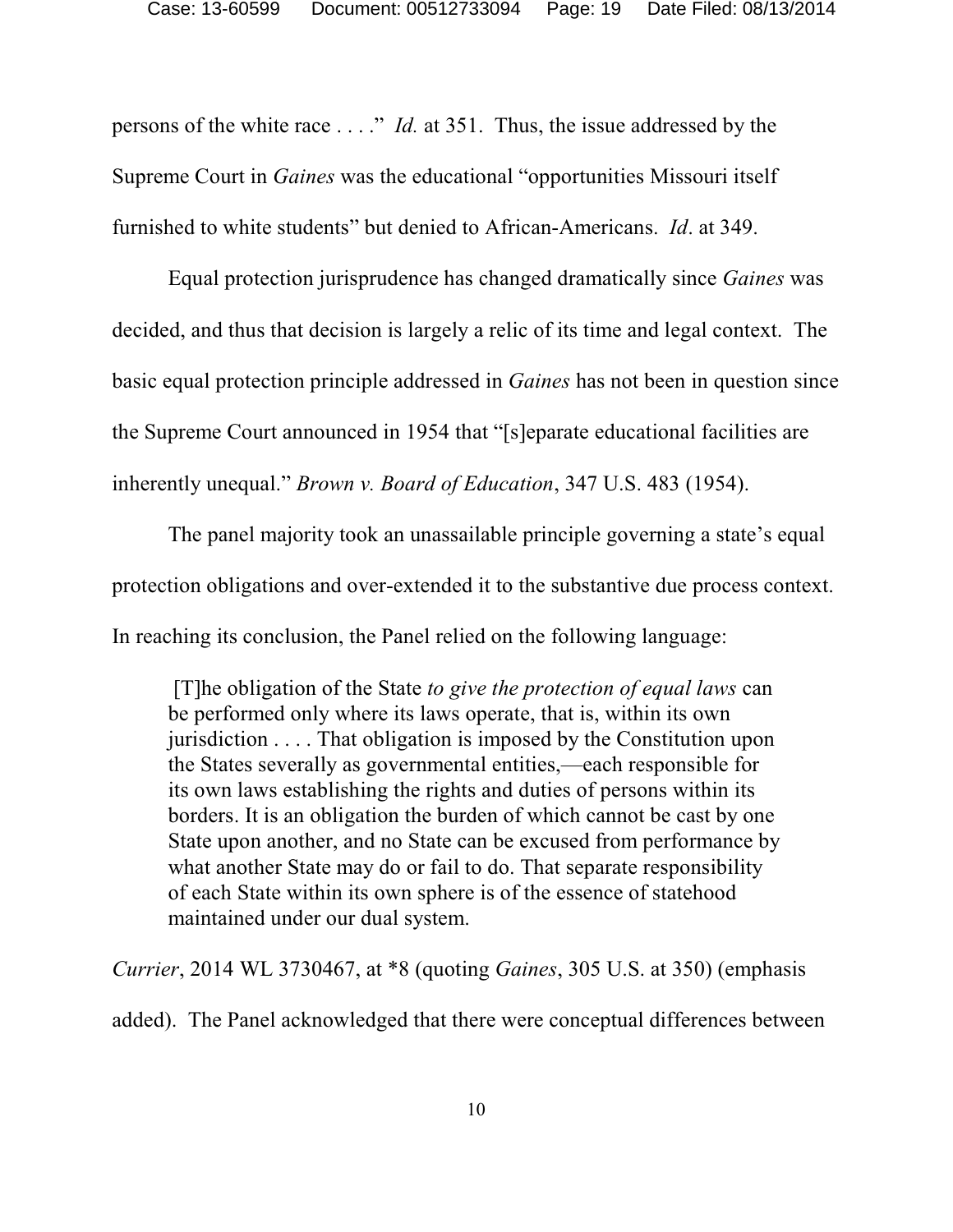*Gaines* and this case, but stated: "[a]lthough cognizant of these serious distinctions, and although decided in a different context, we think the principle of *Gaines* resolves this appeal." *Currier*, 2014 WL 3730467, at \*9. The Panel's reliance on this one isolated passage as establishing a rule of law which transcends Gaines' legal, factual, and historical context, was misplaced.<sup>4</sup>

As recognized by Judge Garza, *Gaines* was a quintessential equal protection case, limited to that context: "Although the correctness of *Gaines*'s equal protection holding is beyond question, it has no bearing on this case, which arises under the Due Process Clause." *Currier*, 2014 WL 3730467, at \*13 (Garza, J., dissenting). Judge Garza reasoned that equal protection requires a state to take affirmative actions, but substantive due process does not:

[T]he state's equal protection obligation is fundamentally different from its obligation under *Casey*. The majority concedes that in the abortion context, "the state government is not providing any [abortion] service" . . .but fails to grasp the doctrinal consequence: The duty not to unduly burden the abortion right could never be "cast by one State upon another" *. . .* because this duty does not require a state to take any action, but rather to refrain from taking

<sup>&</sup>lt;sup>4</sup> Another conceptual problem with attempting to adapt *Gaines*' equal protection analysis to substantive due process, is that in this case, the Panel rejected consideration of out-of-state abortion services at the outset, and only then concluded that the admitting privileges law violated substantive due process. In *Gaines*, the Supreme Court found a direct violation of equal protection which could not be *cured* by opportunities available in other states. By not first determining whether the admitting privileges law violated due process, before considering the impact of out-of-state abortion services, the Panel essentially reversed the approach taken by the Supreme Court in *Gaines*.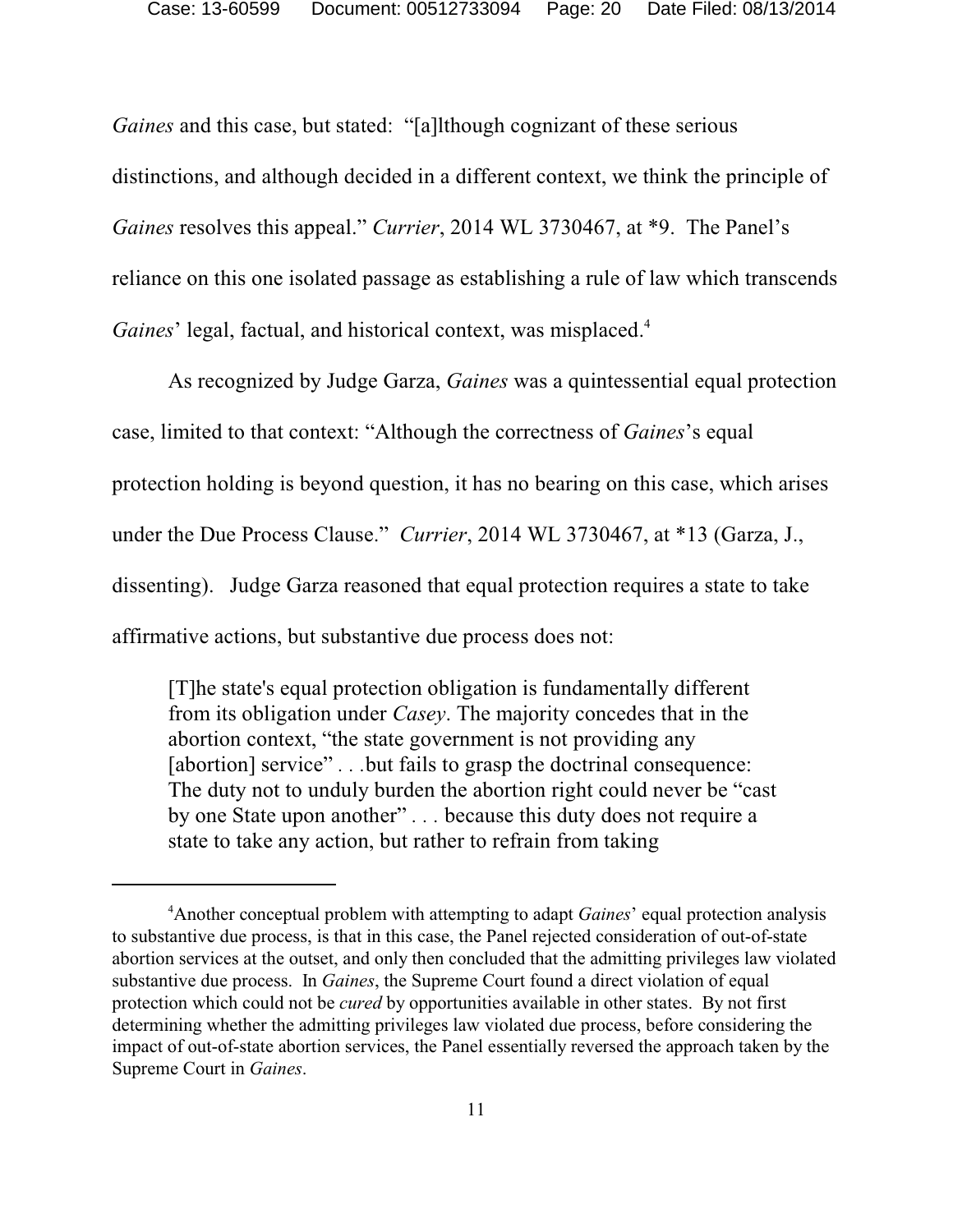unconstitutional actions. Under the Equal Protection Clause, a state must provide equal protection of the laws whenever and wherever it enforces or provides a service under its laws . . . By contrast, no state is obligated to provide or guarantee the provision of abortion services within its borders. Rather, a state need only "regulat<sup>[e][the]</sup> privately provided service" of abortion in accordance with the Due Process Clause . . . ensuring that its rational laws do not impose an undue burden.

*Currier*, 2014 WL 3730467, at \*13 (Garza, J., dissenting) (citations and internal cross-references omitted).

Equal protection applies solely to discrimination within a state based on illegal or suspect classifications. Appellees' challenge to H.B. 1390 is based on substantive due process, not equal protection. Therefore, *Gaines* is inapplicable to the case at bar.

 The majority denied that it was establishing a *per se* rule: "[n]othing in this opinion should be read to hold that any law or regulation that has the effect of closing all abortion clinics in a state would inevitably fail undue burden analysis." *Currier*, 2014 WL 3730467, at \*9. However, the Panel did little to explain the circumstances under which such a law might survive, $<sup>5</sup>$  and its reasoning belies this</sup>

 $<sup>5</sup>$  Judge Garza further explained his concern with the majority's approach:</sup>

Even accepting that the majority's factors somehow narrow its holding, I find its ad hoc approach to be unworkable. The majority does not even attempt to explain how this case's "factual context," the "statutory provision" at issue, and the "nature and process" of the admitting-privileges requirement purportedly combine to make this burden "undue." The message for future courts and litigants is that a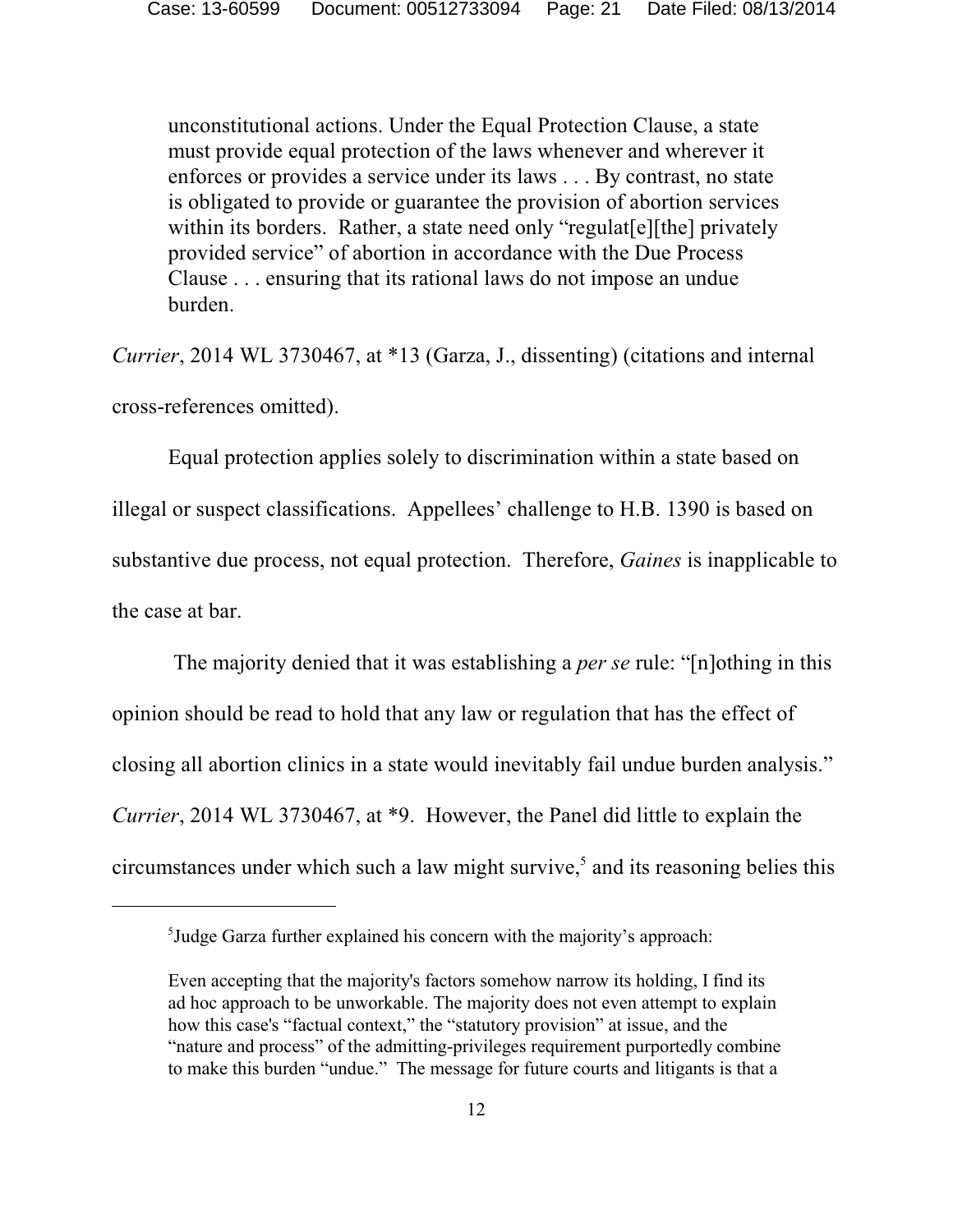attempt. Judge Garza was skeptical of the majority's approach:

The majority's attempt to cabin its holding to the facts of this case betrays its awareness that crossing Mississippi's borders cannot be dispositive . . . . The majority simply cannot have it both ways. So long as the undue burden analysis is confined by Mississippi's borders, the closure of that state's sole abortion provider must be an undue burden.

*Id.* at \*15 (Garza, J., dissenting).

Because the foundation of the Panel majority's analysis was the "wholly

inapposite case of *Gaines*," *en banc* review is necessary.

### **II. The Panel Decision Conflicts with** *Abbott*

In a related sense, the panel's decision cannot be reconciled with the separate panel opinion in *Abbott*, which rejected the plaintiffs' argument that Texas' admitting privileges law imposed an undue burden because of increased travel distances. 748 F.3d at 597-99. In *Abbott*, the panel unequivocally held that "an increase of travel of less than 150 miles for some women is not an undue burden under *Casey*," noting that "*Casey* counsels against striking down a statute solely because women may have to travel long distances to obtain abortions." *Id.*

law causing the closure of all abortion providers in a state imposes an undue burden—unless it does not impose such a burden. The use of such an unprincipled approach to strike down as unconstitutional a state's exercise of its sovereign power to protect its citizens is particularly troubling.

*Currier*, 2014 WL 3730467, at \*15 (Garza, J., dissenting).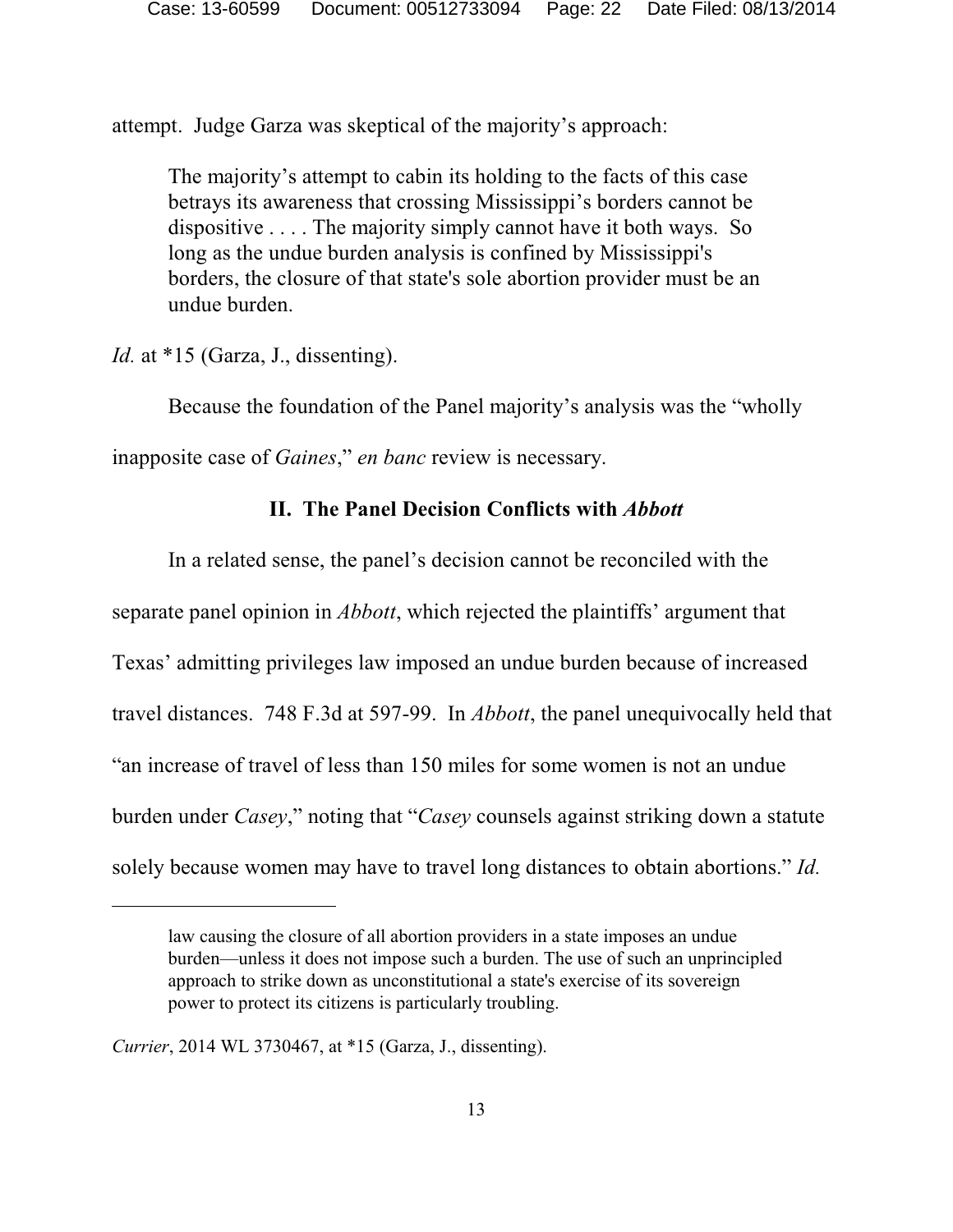at 598 (citation omitted).

Both *Casey* and *Abbott* demonstrate that in conducting undue burden analysis, courts should look at the practical impact abortion regulations have on women's ability to exercise their right to choose.<sup>6</sup> However, the Panel majority rejected this approach, opting instead to consider only whether Mississippi women would be required to cross state lines in order to obtain an abortion. *Currier*, 2014 WL 3730467, at \*6-9. Moreover, the Panel recognized that *Abbott* foreclosed any argument that the burden of traveling to the nearest out-of-state clinic is undue: "JWHO does not argue that the distances involved alone impose an undue burden. Nor could it in the light of *Abbott*."<sup>7</sup> *Id.* at \*6. Indeed, the Panel acknowledged that if *Abbott* controls, and the constitutionality of H.B. 1390 turns on the practical effects on women of closing Mississippi's only abortion clinic, the statute "may well be upheld." *Id.*

Stated differently, the Panel majority's decision conflicts with *Abbott* in that

<sup>&</sup>lt;sup>6</sup>See, e.g., Casey, 505 U.S. at 874 ("The fact that a law which serves a valid purpose . . . has the incidental effect of making it more difficult or more expensive to procure an abortion cannot be enough to invalidate it."); *Karlin v. Foust*, 188 F.3d 446, 481 (7th Cir. 1999) ("[A] court's proper focus must be on the practical impact of the challenged regulation and whether it will have the likely effect of preventing a significant number of women for whom the regulation is relevant from obtaining abortions.").

 $T$ There are abortion facilities located in Baton Rouge, New Orleans, Mobile, Tuscaloosa and Memphis. ROA.881. If JWHO does close, the longest distance any woman would need to travel is approximately 174 miles from Jackson, Mississippi to Baton Rouge. *Id.*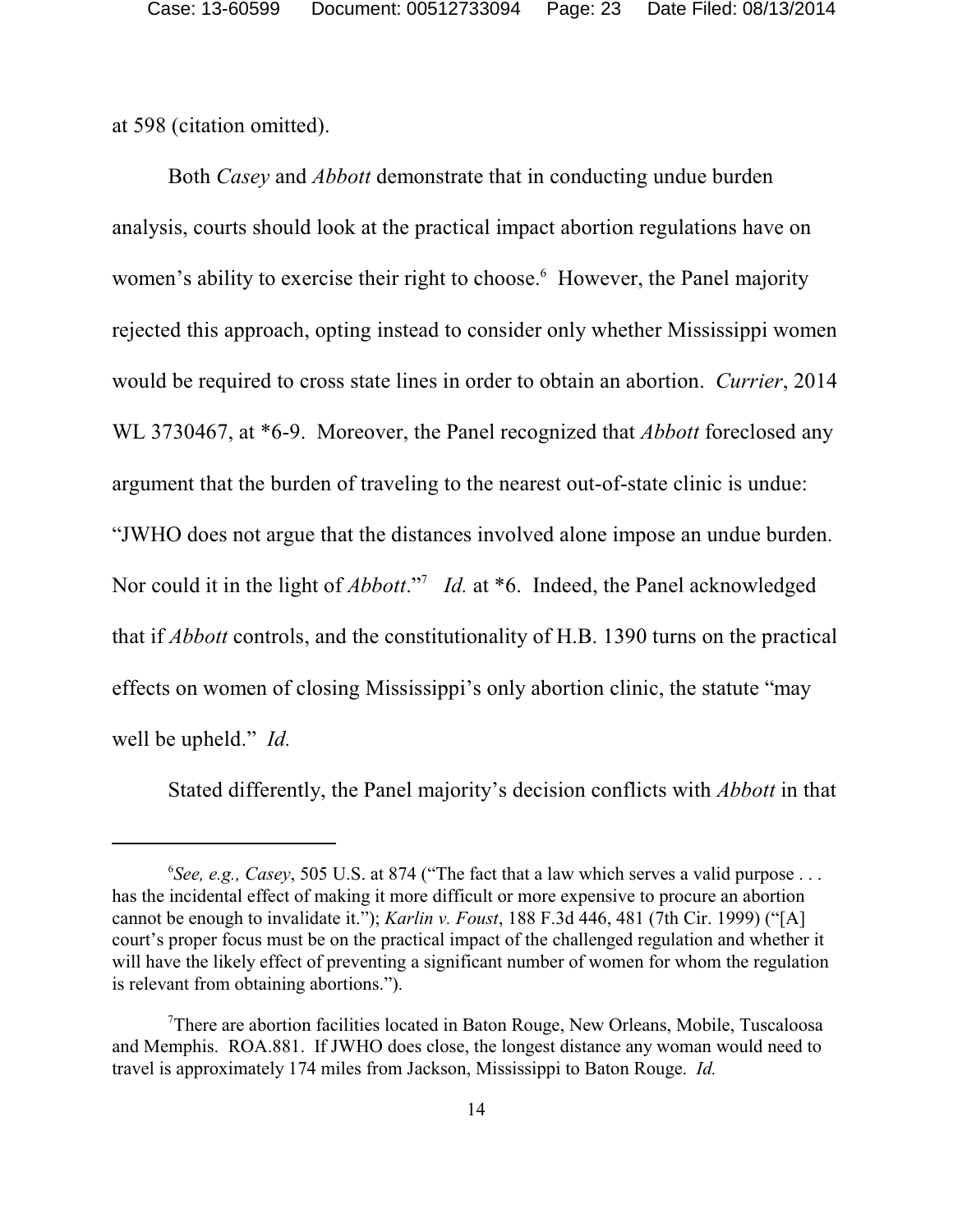a trip of any distance to an abortion clinic located in an adjoining state is necessarily unduly burdensome, whereas *Abbott* says that traveling significant distances is not an undue burden. Under the Panel decision, traveling twenty-five miles from Hernando, Mississippi to a clinic in Memphis, Tennessee is an undue burden, but a 150-mile trip from McAllen, Texas to Corpus Christi is not. This result is not only counterintuitive, but also flatly contradicts the reality that the majority of women in Mississippi already travel to other States to obtain abortions.<sup>8</sup> En banc consideration is necessary to resolve the conflict with *Abbott*.

#### **CONCLUSION**

 For the foregoing reasons, Appellants respectfully request that the Court grant rehearing *en banc*.

### **DR. MARY CURRIER and ROBERT SHULER SMITH, Defendants-Appellants**

### **BY: JIM HOOD, ATTORNEY GENERAL STATE OF MISSISSIPPI**

*/s/ Paul E. Barnes* 

BY: PAUL E. BARNES, MSB NO. 99867 WILSON D. MINOR, MSB NO. 102663 SPECIAL ASSISTANT ATTORNEYS GENERAL

 ${}^{8}$ For example, in 2011, almost 60% of the Mississippi women who chose to have an abortion voluntarily went out of state. *Currier*, 2014 WL 3730467, at \*13 n.11 (Garza, J., dissenting).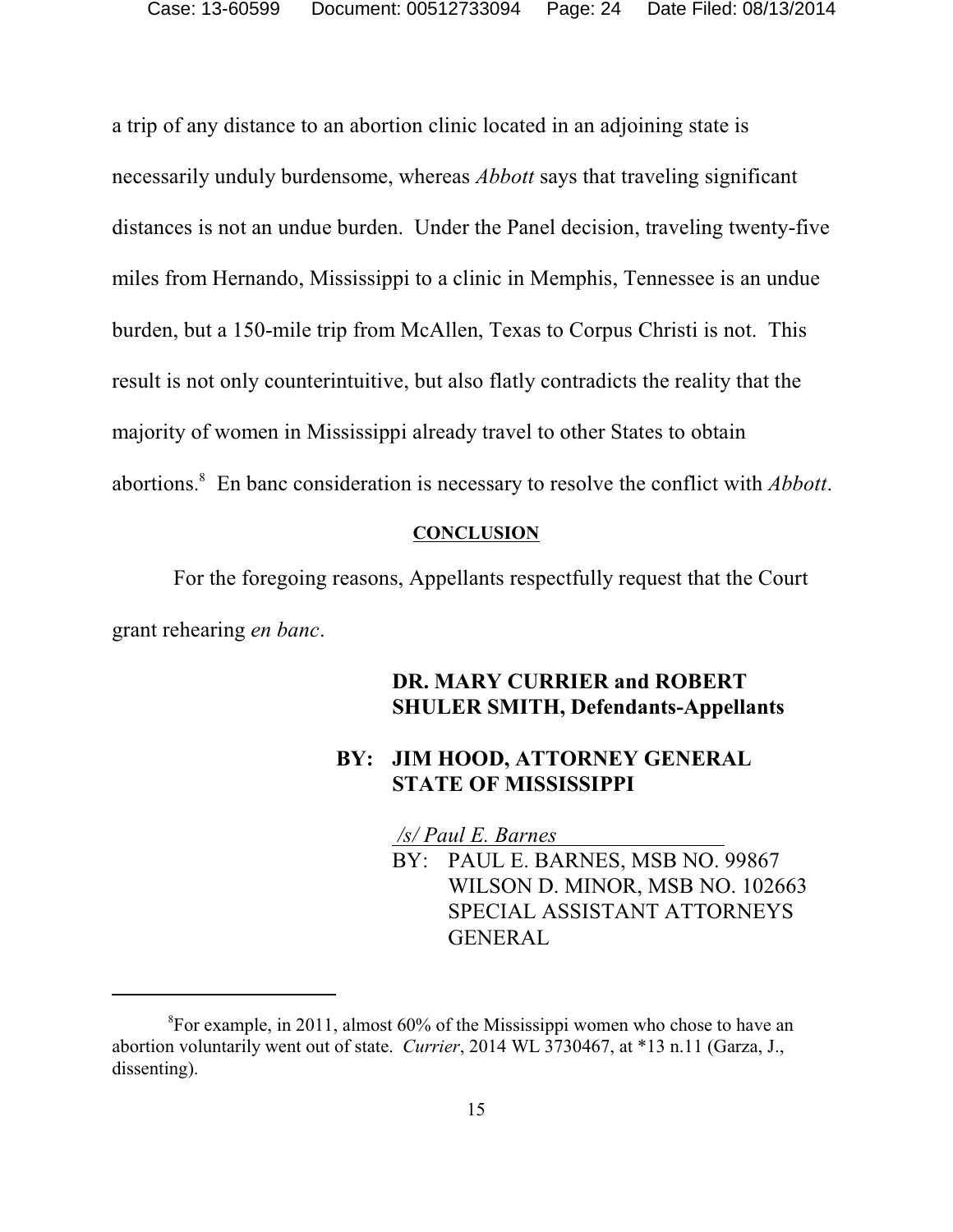STATE OF MISSISSIPPI OFFICE OF THE ATTORNEY GENERAL Post Office Box 220 Jackson, Mississippi 39205 Telephone No. (601) 359-3680 Facsimile No. (601) 359-2003 [pbarn@ago.state.ms.us](mailto:bbrya@ago.state.ms.us) [wmino@ago.state.ms.us](mailto:bbrya@ago.state.ms.us)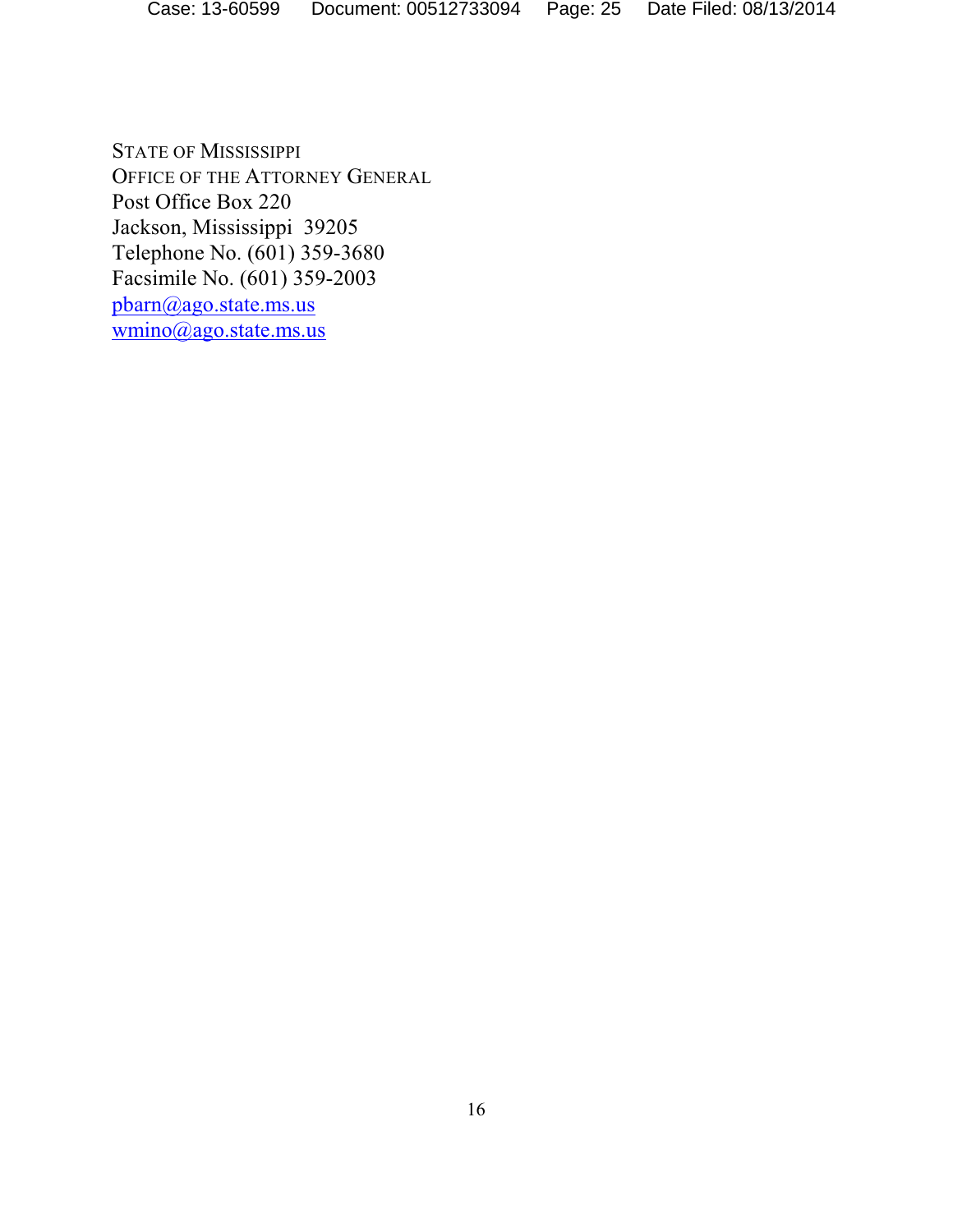### **CERTIFICATE OF SERVICE**

This is to certify that I, Paul E. Barnes, Special Assistant Attorney General for the State of Mississippi, have this date caused the foregoing Petition for Rehearing *En Banc* to be filed via the Court's ECF System which sent notice of this electronic filing to all counsel of record.

This, the 13th day of August, 2014.

*s/ Paul E. Barnes*  Paul E. Barnes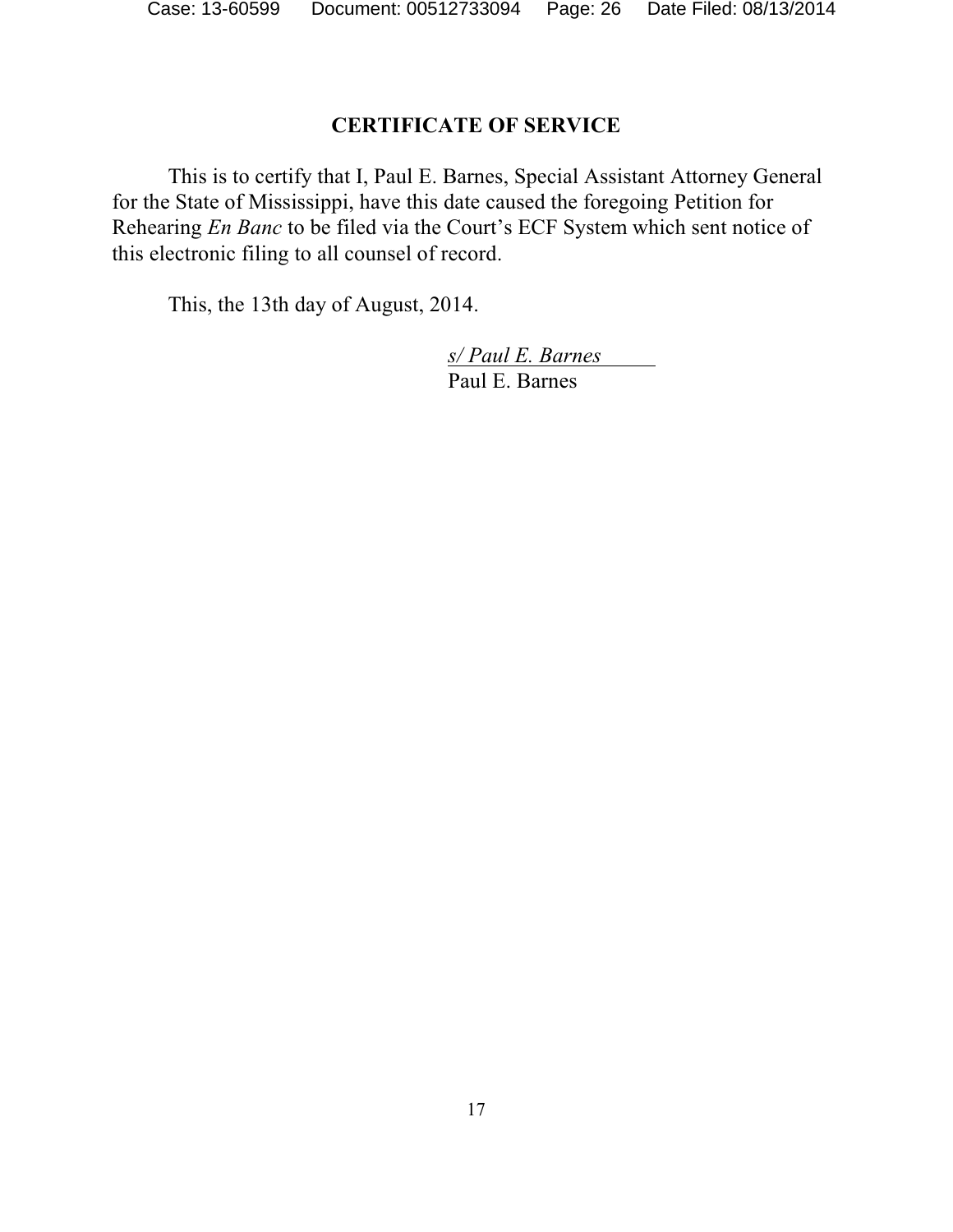# **IN THE UNITED STATES COURT OF APPEALS FOR THE FIFTH CIRCUIT**

No. 13-60599

United States Court of Appeals Fifth Circuit

> **FILED** July 29, 2014

Lyle W. Cayce Clerk

JACKSON WOMEN'S HEALTH ORGANIZATION, on behalf of itself and its patients; WILLIE PARKER, M.D., M.P.H., M.Sc., on behalf of himself and his patients,

Plaintiffs – Appellees

v.

MARY CURRIER, M.D., M.P.H., in her official capacity as State Health Officer of the Mississippi Department of Health; ROBERT SHULER SMITH, in his official capacity as District Attorney for Hinds County, Mississippi,

Defendants – Appellants

Appeal from the United States District Court for the Southern District of Mississippi

Before JOLLY, GARZA, and HIGGINSON, Circuit Judges.

E. GRADY JOLLY, Circuit Judge:

Given that the Supreme Court long ago determined that the Constitution protects a woman's right to choose an abortion, the ultimate issue in this appeal is whether the State of Mississippi can impose a regulation that effectively will close its only abortion clinic. The State of Mississippi, however, argues that Mississippi citizens can obtain an abortion in Tennessee, Louisiana, or Alabama without imposing an undue burden upon Mississippi citizens in the exercise of their constitutional rights.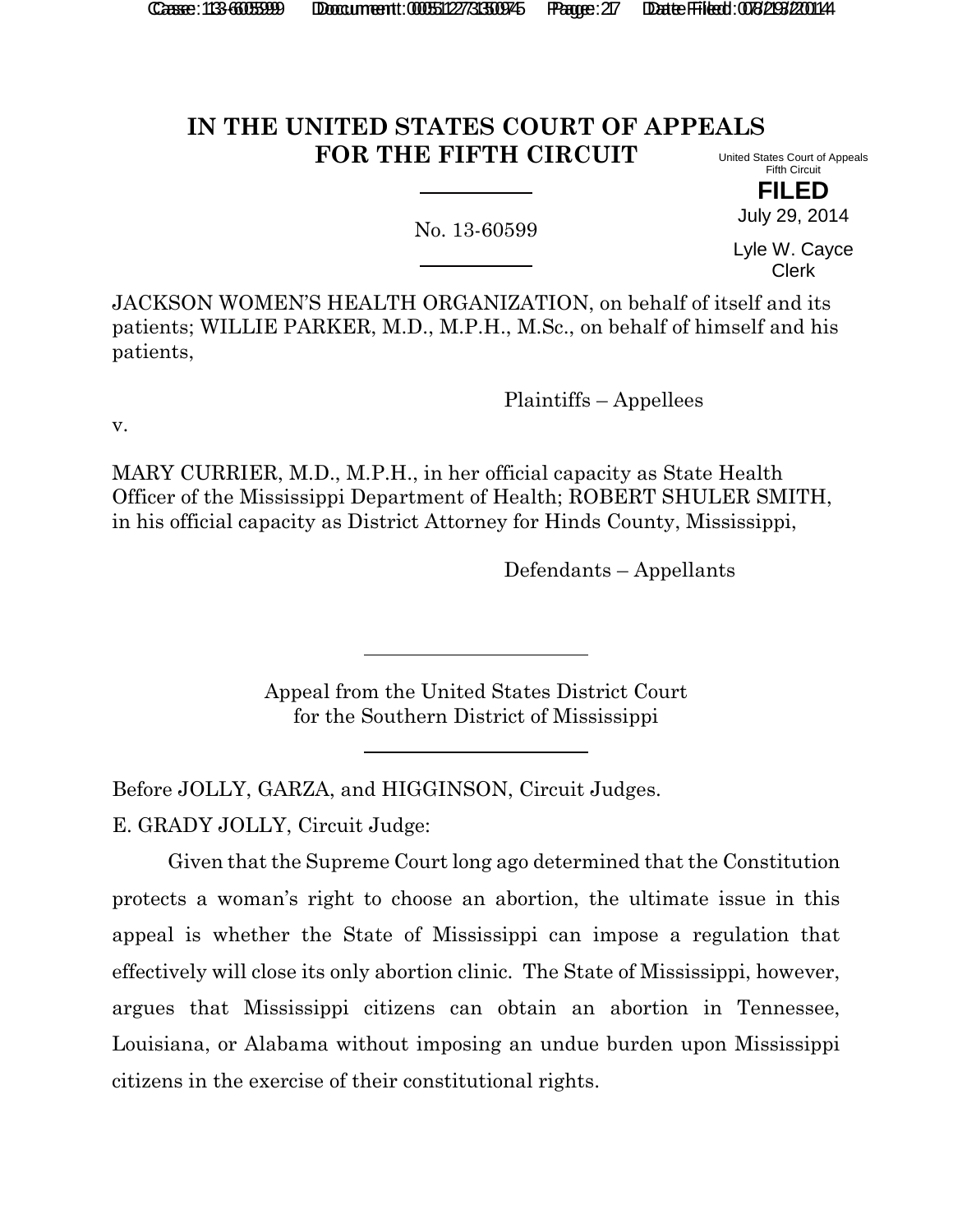l

#### No. 13-60599

Today, we follow the principle announced by the Supreme Court nearly fifty years before the right to an abortion was found in the penumbras of the Constitution and hold that Mississippi may not shift its obligation to respect the established constitutional rights of its citizens to another state. Such a proposal would not only place an undue burden on the exercise of the constitutional right, but would also disregard a state's obligation under the principle of federalism—applicable to all fifty states—to accept the burden of the non-delegable duty of protecting the established federal constitutional rights of its own citizens.

In April 2012, the Mississippi Legislature passed House Bill 1390 ("H.B. 1390" or "the Act"). Mississippi Governor Phil Bryant signed the Act, and it was scheduled to take effect on July 1, 2012. As relevant to this appeal, the admitting privileges provision of H.B. 1390 requires that "[a]ll physicians associated with the abortion facility must have admitting privileges at a local hospital and staff privileges to replace local hospital on-staff physicians." Before the passage of H.B. 1390, Mississippi law required that abortion facilities have only a transfer agreement with a local hospital, a written agreement for backup care with a physician with admitting privileges, and at least one affiliated doctor with admitting privileges. Miss. Admin. Code 30-17- 2635:2.5(B), (F).

The Jackson Women's Health Organization ("JWHO") operates the only licensed abortion clinic in Mississippi ("the Clinic"). Three doctors are affiliated with the Clinic: Dr. Willie Parker, Dr. Doe, and Dr. Roe.[1](#page-27-0) Dr. Parker and Dr. Doe provide the majority of the abortion services, while Dr. Roe

<span id="page-27-0"></span><sup>1</sup> The district court allowed Dr. Doe and Dr. Roe to participate in this action under pseudonyms.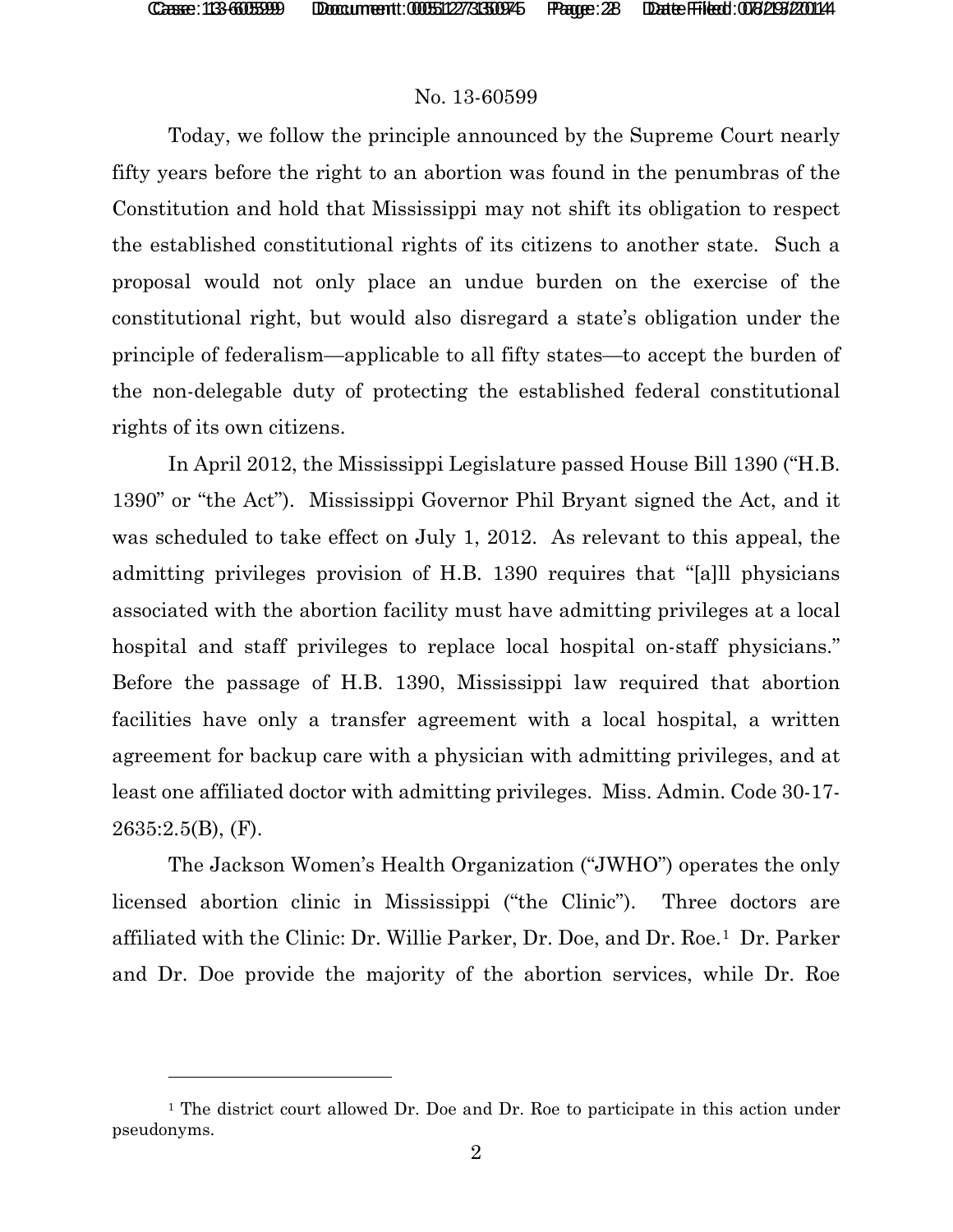#### No. 13-60599

provides only "extremely limited abortion services." Neither Dr. Parker nor Dr. Doe have admitting privileges at a local hospital, but Dr. Roe does.

The defendants, Mary Currier and Robert Smith (collectively, "the State"), are Mississippi officials. They appeal the district court's entry of a preliminary injunction enjoining the enforcement of the admitting privileges provision of H.B. 1390. We AFFIRM the district court's judgment entering the preliminary injunction, as herein MODIFIED to limit it, in this "unconstitutional as applied" appeal, to these parties and this case.

I.

Several days before H.B. 1390's effective date, JWHO filed this suit in the federal district court. JWHO sought both a temporary restraining order and a preliminary injunction barring the enforcement of the admittingprivileges provision.[2](#page-28-0) The district court granted the temporary restraining order. The district court also granted, in part, JWHO's motion for preliminary injunction. Specifically, the district court allowed the State to enforce the admitting-privileges provision, thereby requiring JWHO's doctors to seek admitting privileges. But the district court enjoined the State from imposing any civil or criminal penalties on JWHO for the continuing operation of the Clinic while its doctors sought the privileges.

Consistent with the district court's order, Drs. Parker and Doe sought admitting privileges at seven of the Jackson-area hospitals, but no hospital was willing to grant either of the doctors these privileges.<sup>[3](#page-28-1)</sup> The hospitals

<span id="page-28-0"></span><sup>2</sup> JWHO's initial complaint also challenged another portion of H.B. 1390—a requirement that all physicians associated with an abortion clinic be board certified or eligible in obstetrics and gynecology. JWHO did not, however, seek to enjoin this provision, so no challenge to it is before this court.<br><sup>3</sup> In denying the doctors' applications for admitting privileges, the local hospitals cited

<span id="page-28-1"></span>reasons relating to the doctors' provisions of abortion services, such as: "[t]he nature of your proposed medical practice is inconsistent with this Hospital's policies and practices as concerns abortion and, in particular, elective abortion," and "[t]he nature of your proposed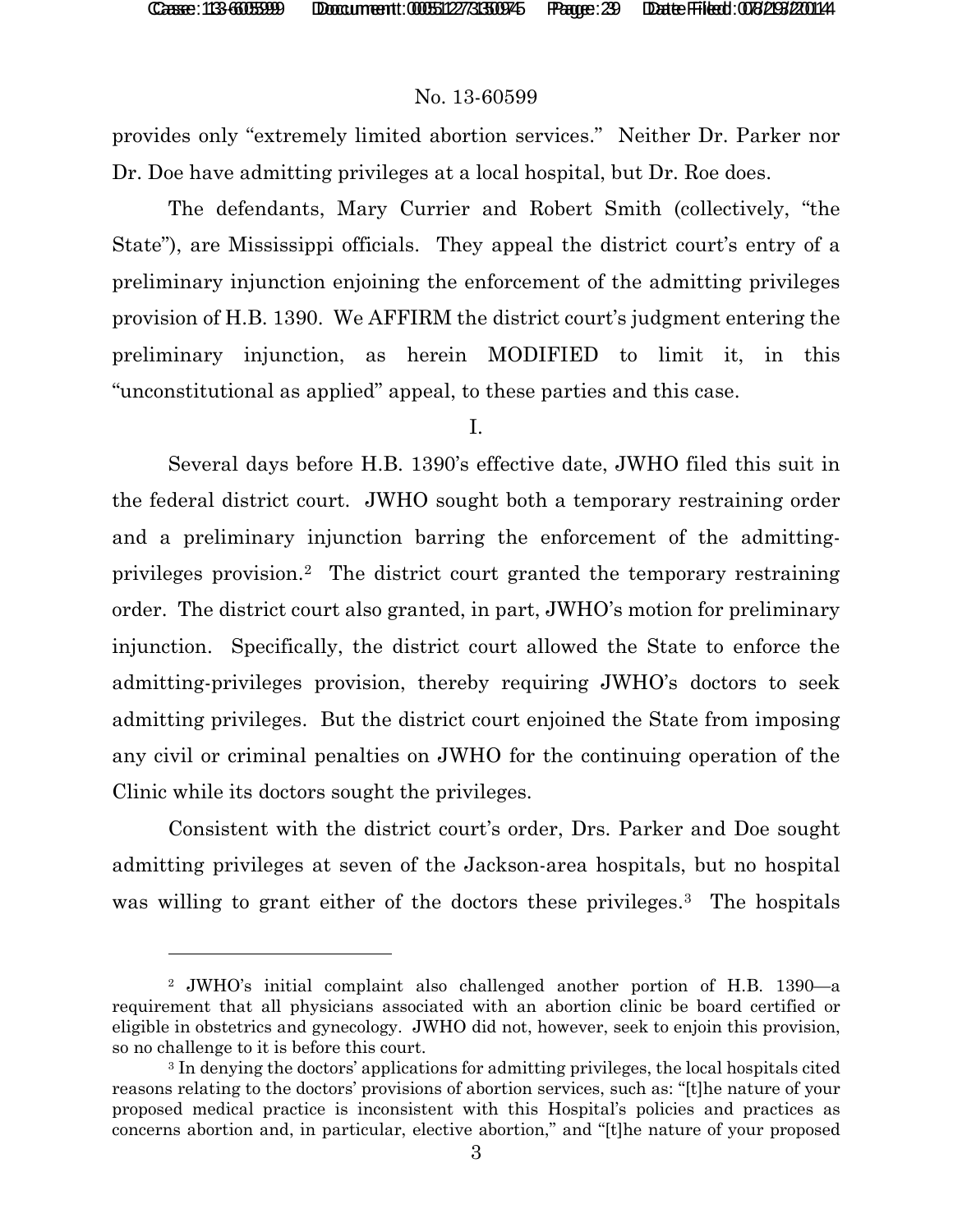l

### No. 13-60599

maintained this stance despite the doctors' request that they reconsider. The State subsequently denied JWHO's request for a waiver for Drs. Parker and Doe, found that the Clinic was not in compliance with H.B. 1390, and sent JWHO an official notice of hearing for revocation of JWHO's license to perform abortions.

In the light of this impending hearing, JWHO filed a second motion for a preliminary injunction. JWHO argued that, by closing the only clinic in Mississippi, the law would impose an undue burden on women's right to choose abortions. The State responded that the law would not impose an undue burden because the Act would, at most, increase travel time and costs for women seeking an abortion. These women could travel to abortion clinics in other states that are not prohibitively far away. Taking the Jackson area as an example, the State pointed to abortion clinics in Baton Rouge, New Orleans, and Memphis that are no farther than three hours away. Because this increase in travel would only be an incidental burden on the right to an abortion, the State argued that H.B. 1390 was constitutional.

The district court granted the preliminary injunction. As a factual matter, the district court found that allowing enforcement of the Act would close the Clinic because JWHO could not comply with the Act. Moving to the legal analysis, the district court held that JWHO had demonstrated a substantial likelihood of success on the merits because the Act created an undue burden. Notwithstanding the other clinics that are within a few hours' drive, the district court held that the proper analysis looked to the availability of abortions within the State of Mississippi. Seeing that the only clinic would

medical practice would lead to both an internal and external disruption of the Hospital's function and business within this community."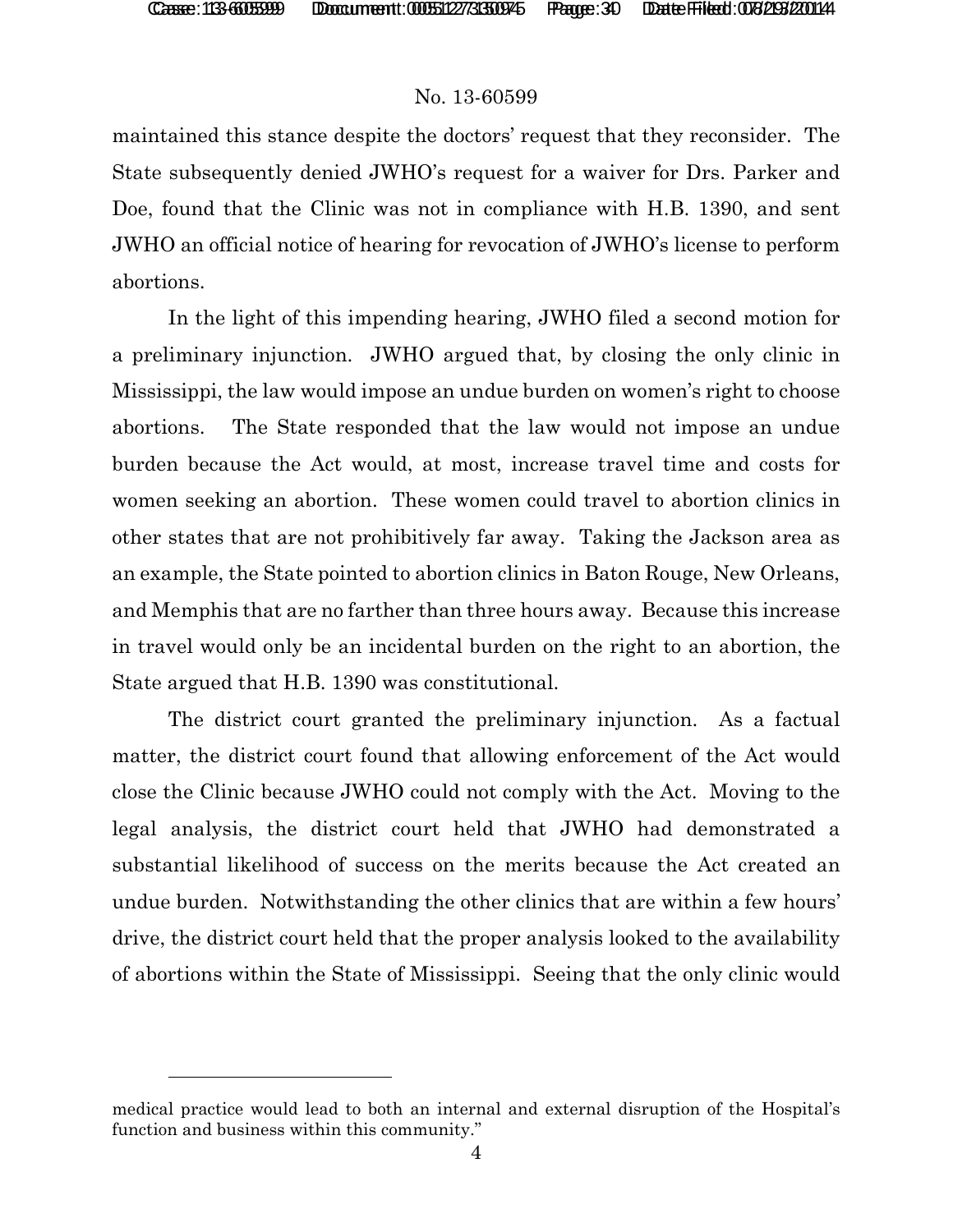#### No. 13-60599

be closed by enforcing the Act, the district court held that an undue burden would likely result.

Similarly, the district court held that JWHO had established a substantial threat of irreparable harm in the form of the impending closure of the Clinic. Finally, the district court held that the balance of harms cut in favor of JWHO as the preliminary injunction would merely maintain the status quo, and the court held that the injunction would not disserve the public interest because it would prevent constitutional deprivations. Having found the four factors of the preliminary injunction test satisfied, the district court enjoined the State from enforcing the admitting privileges provision.

The State then filed a Rule 52(b) motion to clarify. First, the State asked the district court to clarify whether its legal conclusion was that any regulation that would act to close the Clinic would be "per se unconstitutional." The district court only addressed this argument insofar that it reiterated that the challenge was to the Act as-applied, and therefore was based on the facts before the court. Second, the State asked the district court to clarify a footnote in the original order which highlighted a lack of clarity in abortion jurisprudence related to the necessity of a challenged regulation. In its Rule 52(b) order, the district court reiterated that it did not undertake any necessity inquiry as it was not something raised by the parties, and that even if it did undertake a necessity inquiry, the Act would not be so medically necessary as to overcome the undue burden it established.

The State now appeals the granting of the preliminary injunction and the district court's motion granting the State's Rule 52(b) motion in part.

#### II.

We review a district court's grant of a preliminary injunction for an abuse of discretion. *Janvey v. Alguire*, 647 F.3d 585, 591–92 (5th Cir. 2011). "Although the district court may employ informal procedures and rely on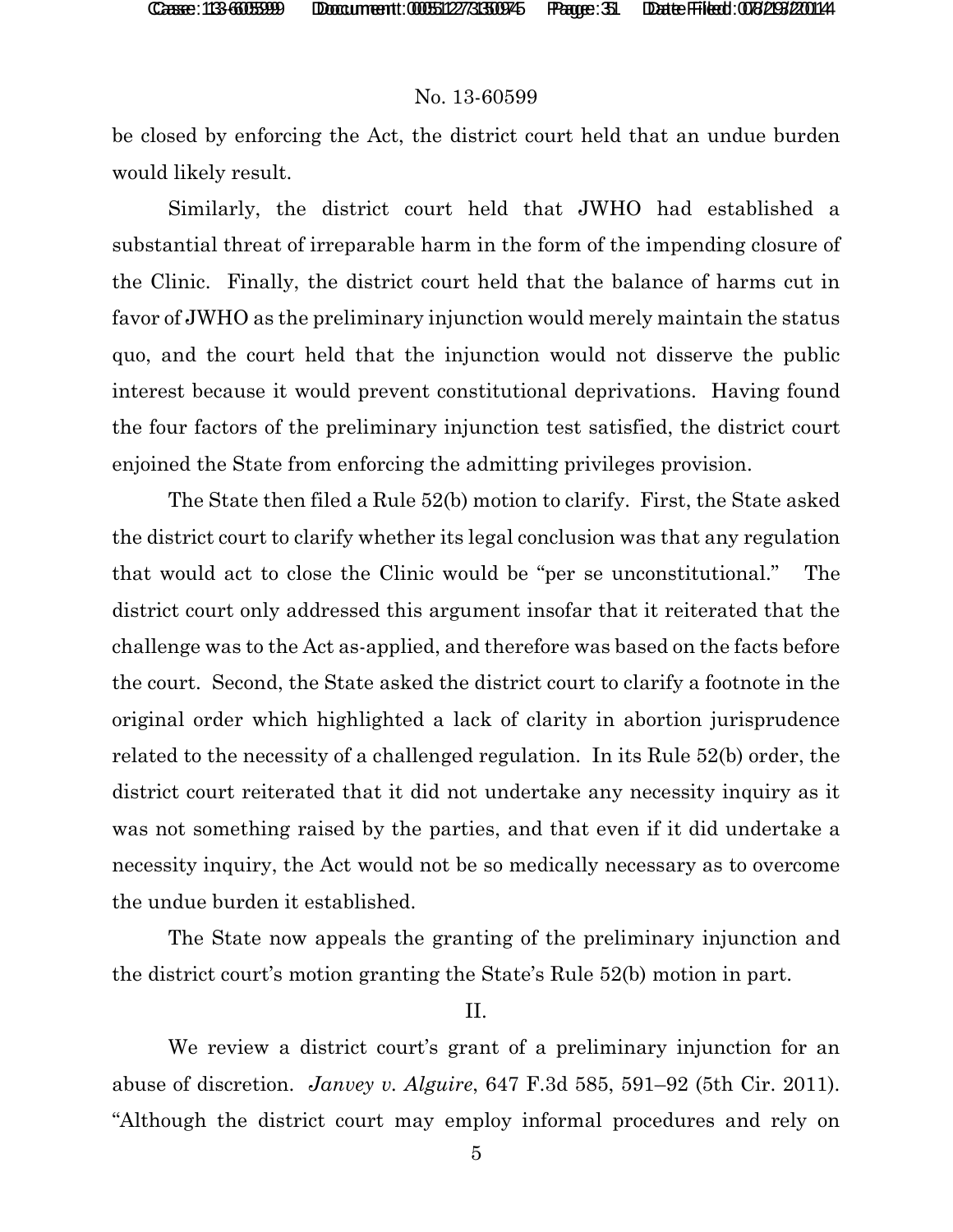### No. 13-60599

generally inadmissible evidence, the record must nevertheless support the district court's decision." *Sierra Club, Lone Star Chapter v. F.D.I.C.*, 992 F.2d 545, 551 (5th Cir. 1993). In examining the record, we review a district court's findings of fact for clear error and its conclusions of law of de novo. *Planned Parenthood Ass'n of Hidalgo Cnty. Tex., Inc. v. Suehs*, 692 F.3d 343, 348 (5th Cir. 2012).

To support the "extraordinary equitable remedy" of a preliminary injunction, the plaintiff must establish four elements: "(1) a substantial likelihood of success on the merits; (2) a substantial threat that the movant will suffer irreparable injury if the injunction is denied; (3) that the threatened injury outweighs any damage that the injunction might cause the defendant; and (4) that the injunction will not disserve the public interest." *Hoover v. Morales*, 164 F.3d 221, 224 (5th Cir. 1998).

The State argues principally that the district court erred in holding that JWHO had established a substantial likelihood of success on the merits. In this respect, the State questions one finding of fact and two conclusions of law of the district court's order. We begin by touching on the factual issue before moving to the legal arguments.

### III.

The district court found that the effect of the law would be to close the Clinic—the only licensed clinic in Mississippi. The State now contends that the district court erred because this fact is disputed, arguing that implementation of the law would not force the Clinic to close.

But we need not tarry long here because the State has waived this argument. All indications from the record are that this issue ultimately was not contested in the district court. *See Pluet v. Frasier*, 355 F.3d 381, 385 (5th Cir. 2004) ("We will not disturb the district court's judgment based upon an argument presented for the first time on appeal."). The State did not present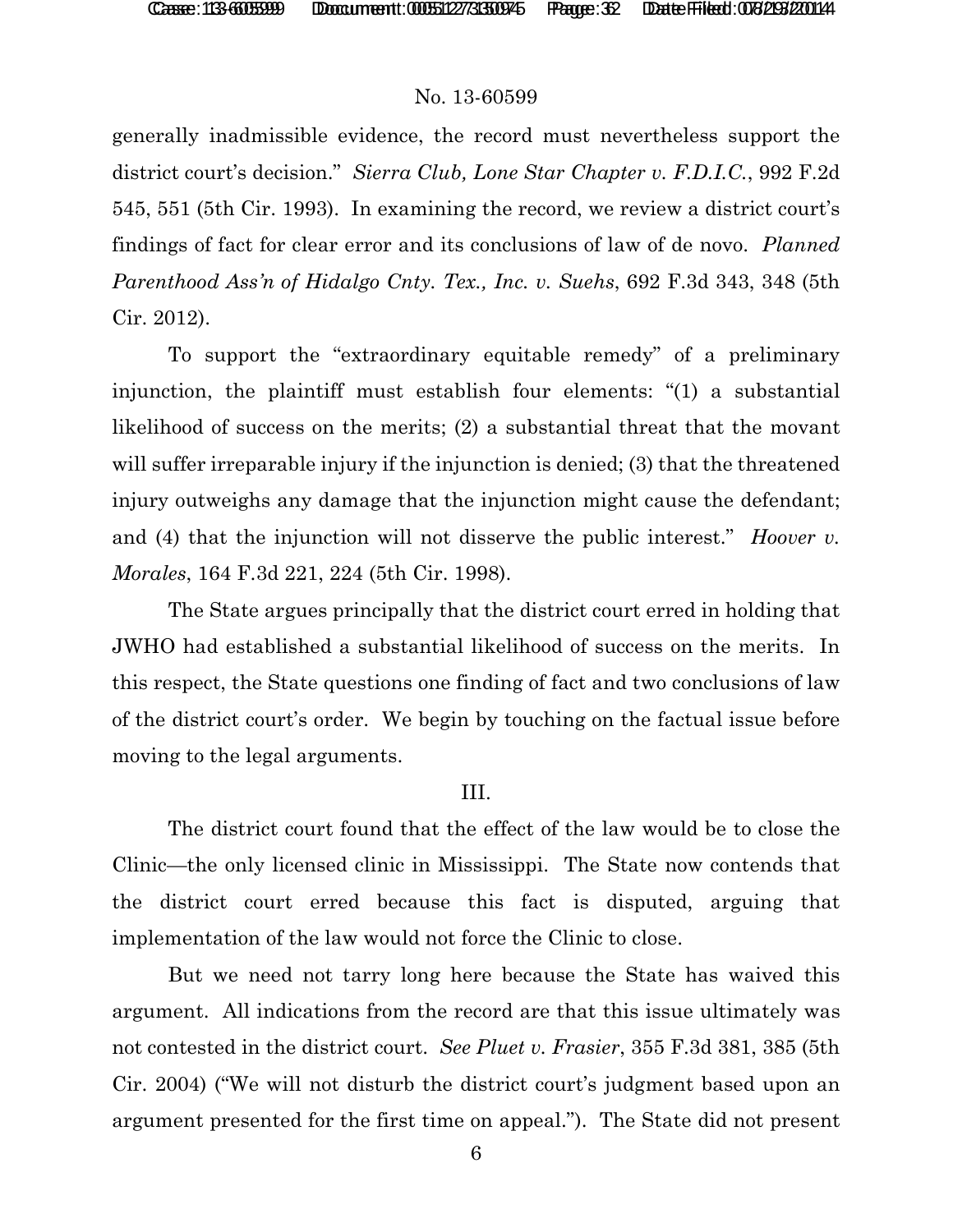#### No. 13-60599

this argument in its response motion in opposition to JWHO's motion for preliminary injunction, and the district court noted that "the State has essentially confirmed that it will revoke the Clinic's license." Additionally, this argument is nowhere to be found in the State's opening brief; it is only in its reply brief that the State "disputes that it is a 'foregone conclusion' that enforcement of the admitting privileges requirement will close the Clinic." *See Edwards v. Johnson*, 209 F.3d 772, 775 n.1 (5th Cir. 2000) ("[Plaintiff] does not argue in his initial brief on appeal that the district court erred in adopting the magistrate's finding . . . . Therefore, any challenge to these findings has been abandoned on appeal."). Moreover, in its opening brief, the State admits that "if enforced, the admitting privileges requirement would likely require JWHO, the only currently licensed abortion facility in Mississippi, to lose its license." The State's attempt to walk back this statement in the reply brief is too little, too late.[4](#page-32-0)

#### IV.

We now take up the State's legal arguments that JWHO failed to demonstrate a substantial likelihood of success on the merits of its case. It is important to note at the outset that JWHO does not seek to have the Act declared unconstitutional for all intents and purposes; JWHO brings only an as-applied challenge to the Act. Consequently, to establish a substantial

<span id="page-32-0"></span><sup>4</sup> The dissent also argues that H.B. 1390 will not have the effect of closing the Clinic because the closure is actually caused by the actions of private parties—the private hospitals that denied the admitting privileges applications. *See Post* at 1–4. We have no occasion to consider this argument as it too has been waived. As discussed above, the State's opening brief accepts that the Act will force the closure of the Clinic. And to the extent the State has challenged the factual findings of the district court, except with regards to the rational basis issue, the State only provides conclusory challenges without any argument, so these challenges are also waived. *See Kohler v. Englade*, 470 F.3d 1104, 1114 (5th Cir. 2006) (holding that plaintiff failed to adequately brief an issue where "he failed to cite any legal authority for the proposition"); *see also* Fed. R. App. P. 28(a)(8)(A) (requiring that appellant's brief contain "appellant's contentions and the reasons for them, with citations to the authorities and parts of the record on which the appellant relies").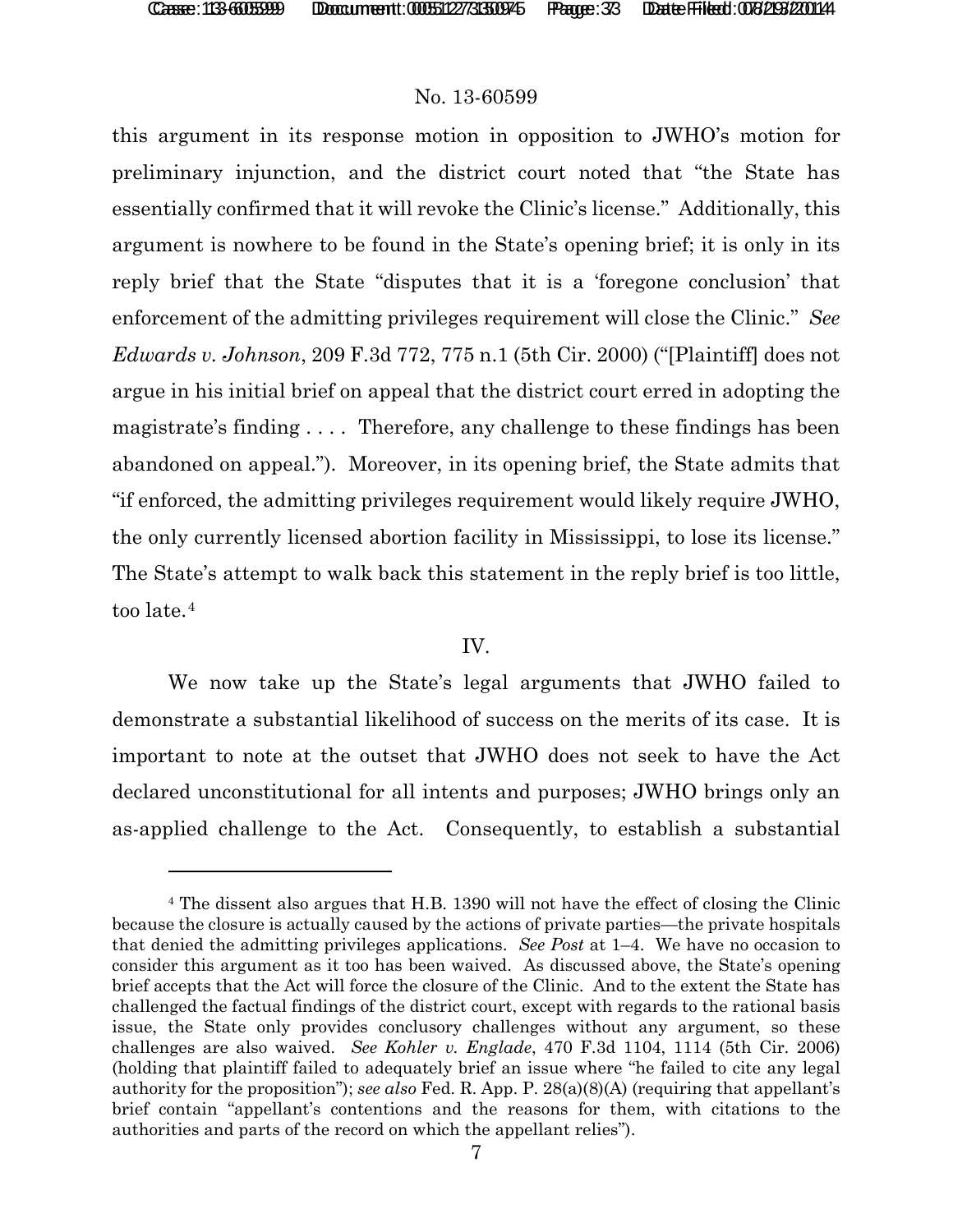#### No. 13-60599

likelihood of success on the merits, JWHO must demonstrate that H.B. 1390, as applied against JWHO in this case on these facts, likely violates the Constitution.

It is also important to keep in mind that for more than forty years, it has been settled constitutional law that the Fourteenth Amendment protects a woman's basic right to choose an abortion. *Roe v. Wade*, 410 U.S. 113, 153 (1973). Beyond this basic premise, however, the controversy seems to have no end as this basic right comes with layers of limitations. Accordingly, a woman's right to an abortion can be regulated by a state consistent with that state's interest in protecting potential life and the health of the mother. *Planned Parenthood of S.E. Penn. v. Casey*, 505 U.S. 833, 846 (1992) (plurality opinion) (reaffirming the state's "legitimate interests from the outset of the pregnancy in protecting the health of the woman and the life of the fetus that may become a child"). The Supreme Court has held, however, that such state regulations may not impose an "undue burden" on the basic right to terminate a pregnancy by abortion prior to the fetus's viability. *Id*. at 895 ("[The challenged regulation] is an undue burden, and therefore invalid."); *see also id.* at 877 ("[A] statute which, while furthering the interest in potential life or some other valid state interest, has the effect of placing a substantial obstacle in the path of a woman's choice cannot be considered a permissible means of serving its legitimate ends."). A law fails this standard, and is thus unconstitutional, "if its purpose or effect is to place a substantial obstacle in the path of a woman seeking an abortion before the fetus attains viability." *Gonzales v. Carhart*, 550 U.S. 124, 156 (2007) (quoting *Casey*, 505 U.S. at 878). Laws that merely have "the incidental effect of making it more difficult or more expensive to procure an abortion" do not impose an undue burden and are thus constitutional. *Casey*, 505 U.S. at 874. In addition to creating no undue burden, an abortion restriction must pass a rational basis test. *Gonzales*, 550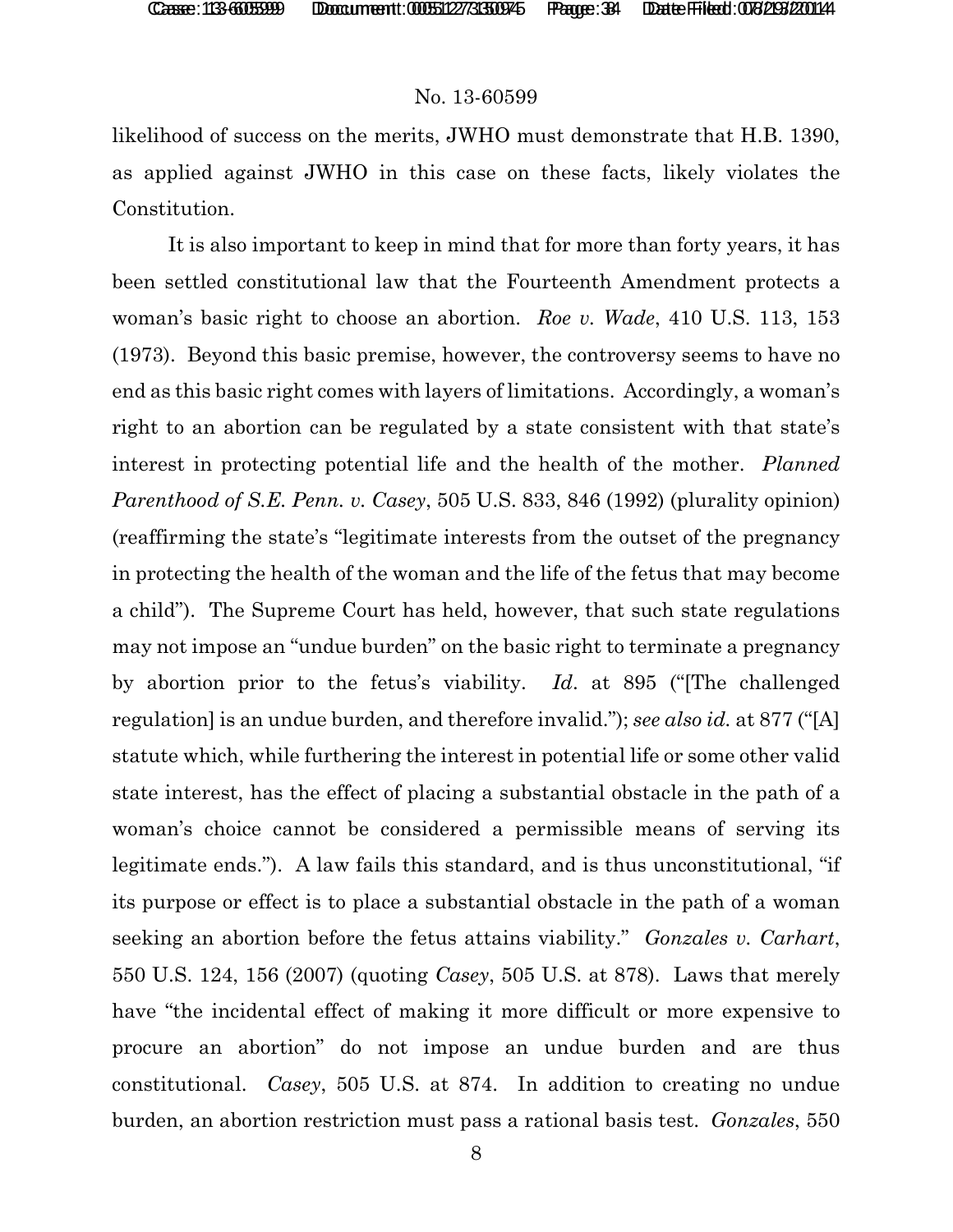#### No. 13-60599

U.S. at 158 ("Where it has a rational basis to act, *and* it does not impose an undue burden, the State may use its regulatory power to bar certain procedures and substitute others, all in furtherance of its legitimate interest in regulating the medical profession in order to promote respect for life, including life of the unborn." (emphasis added)).

In addition to these Supreme Court precedents, we are guided by a recent opinion of our court determining the constitutionality of a similar Texas statute. *Planned Parenthood of Greater Tex. Surgical Health Servs. v. Abbott*, 748 F.3d 583 (5th Cir. 2014). In *Abbott*, we discussed the constitutionality of a Texas law that, among other things, required that a physician performing an abortion have admitting privileges at a hospital located within thirty miles of the site of the abortion. *Id.* at 587. We held that this requirement satisfied rational basis review. *Id.* at 594–95. We additionally held that the law did not impose an undue burden on a woman's right to an abortion because "an increase of travel of less than 150 miles for some women is not an undue burden under *Casey*." *Id.* at 598.

With these precedents establishing the parameters of our inquiry today, we turn to the State's two principal arguments for reversing the district court. First, the State argues that the district court erred in failing to undertake a rational basis review of the Act, a review that must acknowledge that there is indeed a rational interest of the State in protecting the health of its citizens. Second, the State argues that the district court erred in holding that the Act imposed an undue burden on a woman's right to an abortion because Mississippi women could travel to adjoining states to obtain an abortion. We will discuss the rational basis of the Act first.

#### A.

In issuing the preliminary injunction, the district court saw the rational basis and no-undue-burden requirements as independent of each other, and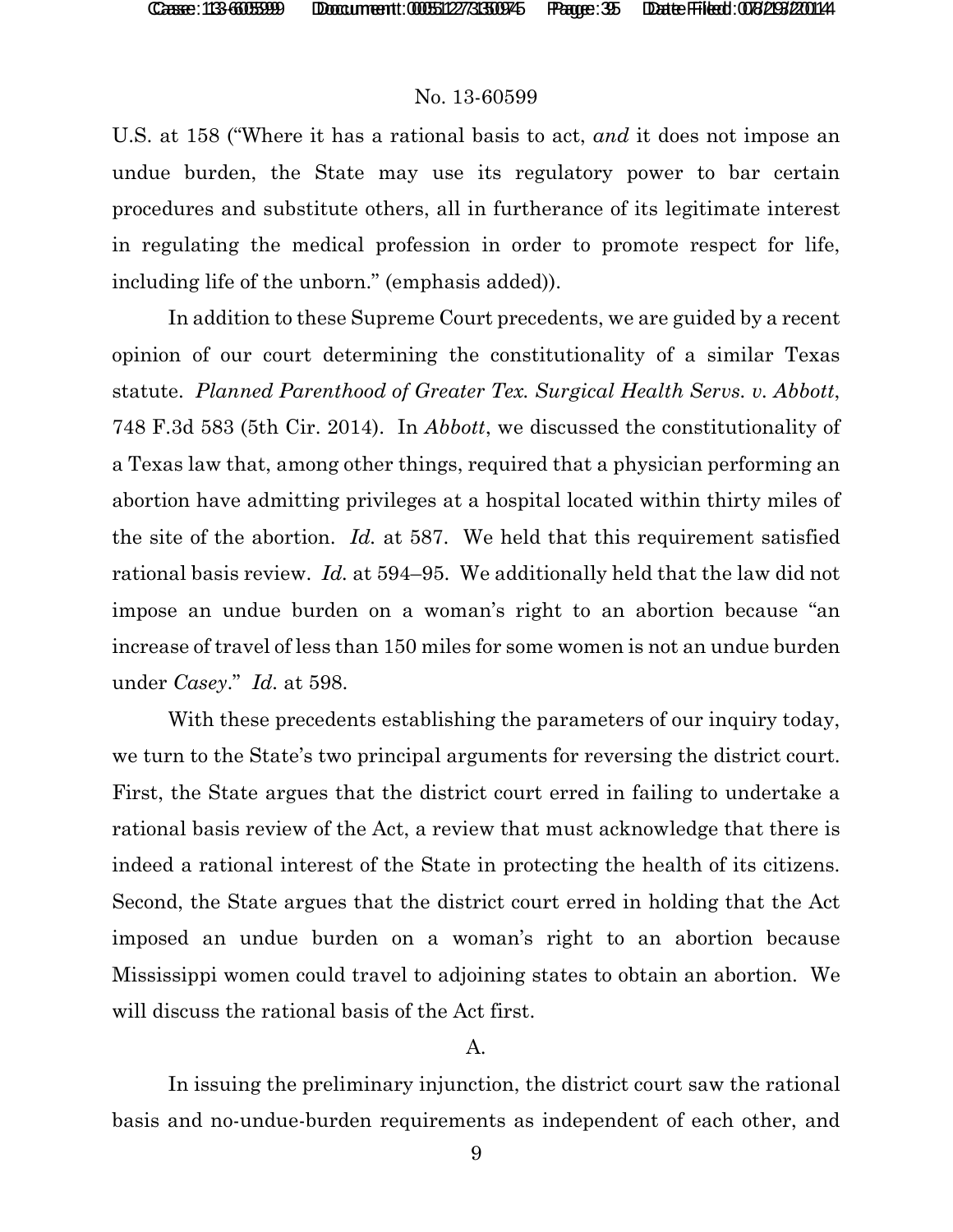l

#### No. 13-60599

both had to be satisfied in order for the Act to survive; that is, a regulation of the constitutional right must be struck if it fails to meet either test. Consequently, once the district court had held that the law created an undue burden on the exercise of the constitutional right, it became superfluous, the district court concluded, to engage in the rational basis inquiry. Conversely, the State argues that the rational basis inquiry is a necessary part of the total analysis, and it cannot be divorced from the undue burden analysis; this is especially true because the rational basis for the law will inform whether any burden on the right to an abortion is "undue." We hold that we do not need to decide this dispute because, assuming that a rational basis review is a necessary first step, our court in *Abbott* has addressed the rational basis of a virtually identical law, and we are bound by that precedent to accept that the Mississippi statute has a rational basis.[5](#page-35-0)

In *Abbott*, we recognized that in determining whether a law is rational, the scales are tipped in a state's favor. *Id.* at 594 ("[C]ourts must presume that the law in question is valid and sustain it so long as the law is rationally related to a legitimate state interest."). A law meets this standard if it is "based on rational speculation" even if that speculation is unsupported by evidence or empirical data. *Id*. We thus held that the Texas regulation satisfied a rational basis review because it was based on the rational speculation that it would "assist in preventing patient abandonment" by the doctor providing the abortion. *Id*. at 594–95. We see no basis for distinguishing the rational basis analysis of H.B. 1390. None of the rationales discussed in *Abbott* was state specific, and each would be equally applicable to H.B. 1390.

<span id="page-35-0"></span><sup>5</sup> The Texas law at issue in *Abbott* and H.B. 1390 are substantively identical. Both require that the doctor performing an abortion hold admitting privileges at a nearby hospital. *See Abbott*, 748 F.3d at 587 (explaining that Texas regulation "requires that a physician performing or inducing an abortion have admitting privileges . . . at a hospital no more than thirty miles from the location where the abortion is provided").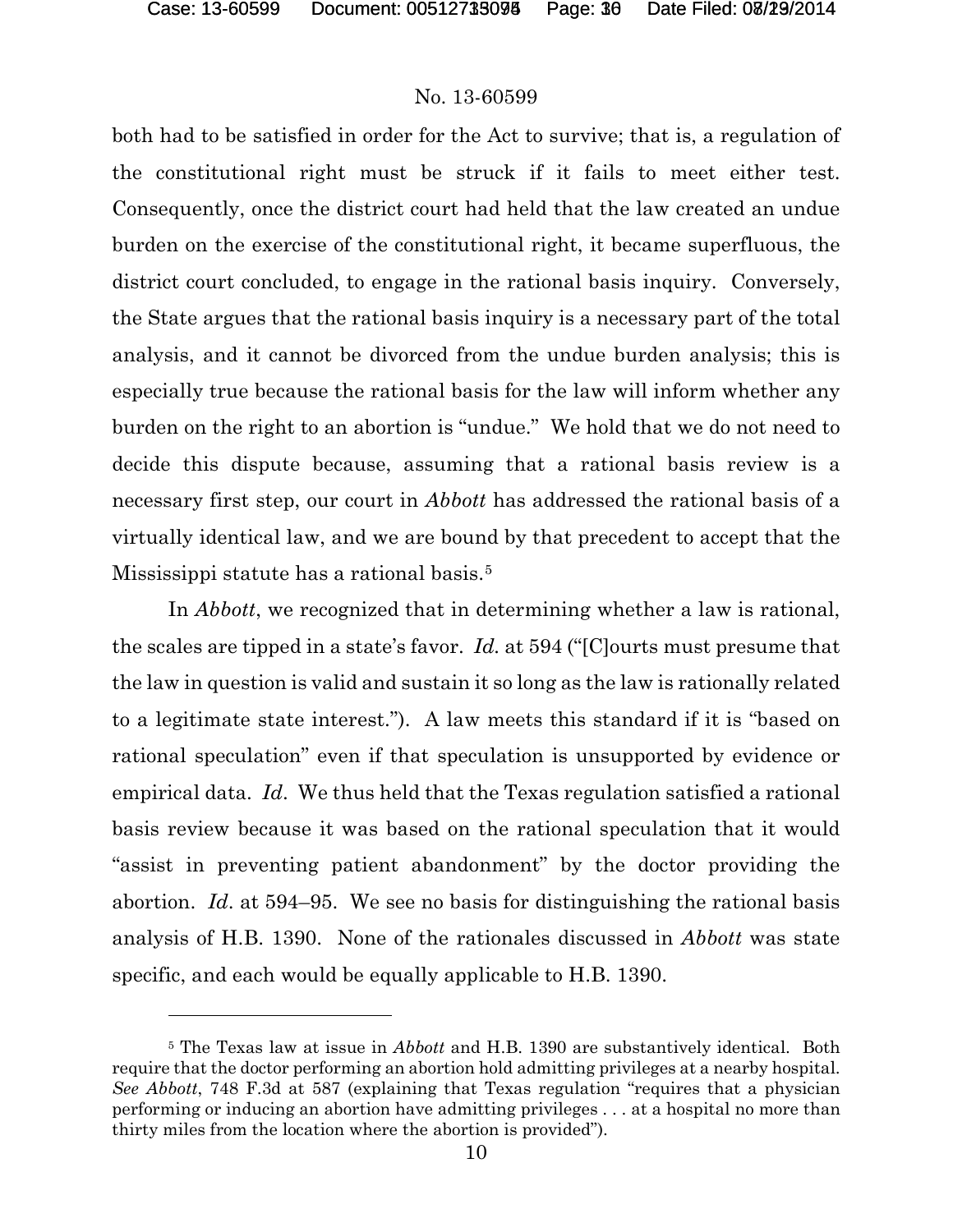#### No. 13-60599

Accordingly, we hold that H.B. 1390 satisfies rational basis review based upon our binding precedent in *Abbott*. We now turn to the thornier question: whether JWHO has demonstrated a substantial likelihood of proving that the law imposes an undue burden on the right to choose an abortion. *Gonzales*, 550 U.S. at 158 (requiring that an abortion regulation satisfy rational basis review *and* not impose an undue burden).

#### B.

A law imposes an undue burden on the right to an abortion when the law "has the purpose or effect of creating a 'substantial obstacle' to a woman's choice." *Abbott*, 748 F.3d at 590 (citing *Casey*, 505 U.S. at 874, 878). The district court did not reach the purpose inquiry, and the parties do not address it. We will therefore limit our discussion to the Act's effects.

#### 1.

Assuming that the Clinic will close, the State argues that this result still would not create an undue burden. The State argues that, at most, an incidental burden will be created as Mississippi women will only be required to travel a further distance to reach an abortion clinic. The State points to clinics in cities in neighboring states such as Baton Rouge, New Orleans, and Memphis. Relying on these neighboring clinics, the State argues that *Abbott* demands reversal in this case because of the nearby clinics, albeit in other states.

JWHO does not argue that the distances involved alone impose an undue burden. Nor could it in the light of *Abbott*. *See id.* at 598 ("We therefore conclude that *Casey* counsels against striking down a statute solely because women may have to travel long distances to obtain abortions."). We thus accept that, if these out-of-state clinics are properly considered in the undue burden analysis, the Act may well be upheld. This question is a central issue upon which the parties disagree: In analyzing whether the Act imposes an undue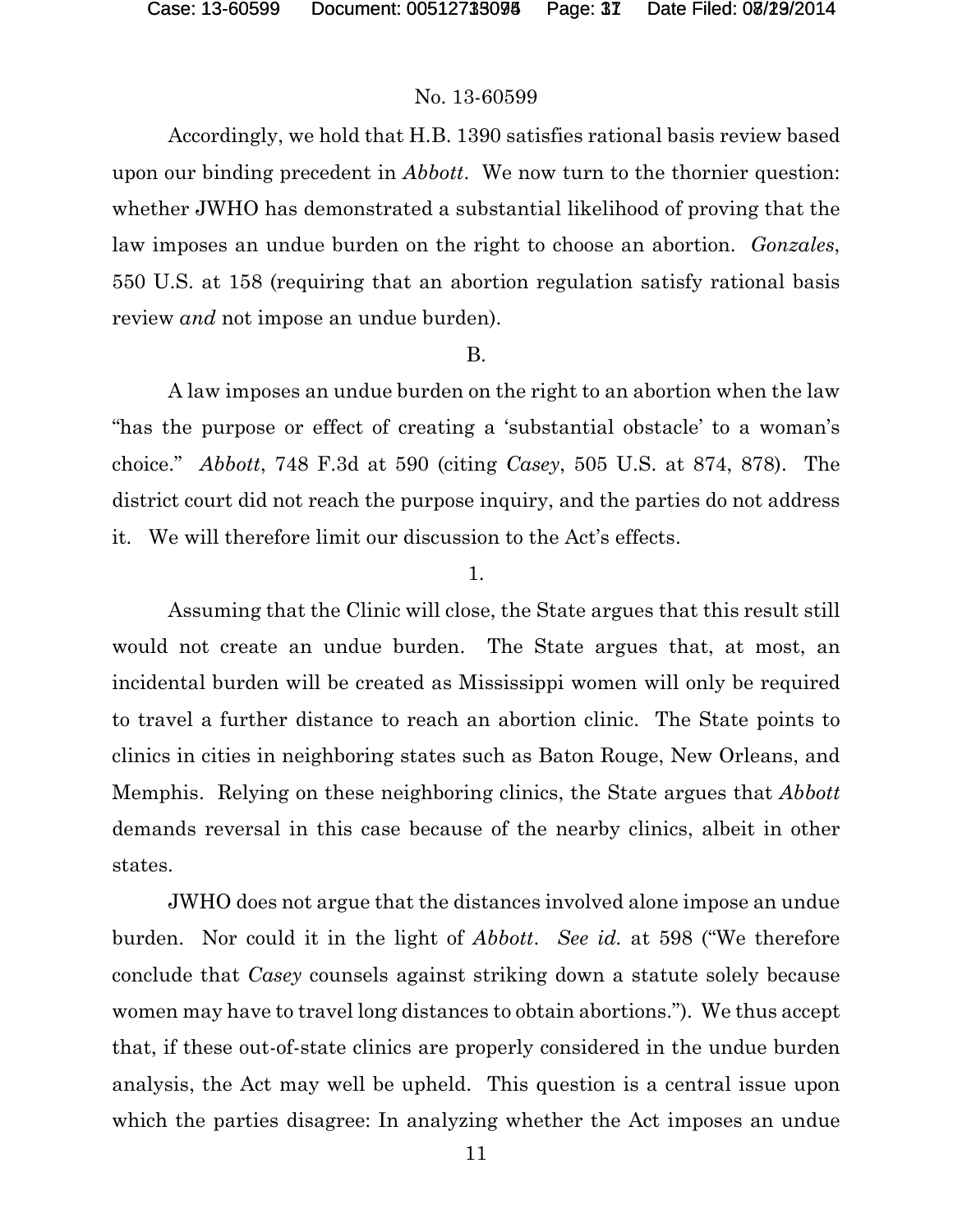### No. 13-60599

burden, should the analysis focus only on the availability of abortions in Mississippi, or should it also take into account nearby clinics in neighboring states. We turn now to this dispute.<sup>[6](#page-37-0)</sup>

2.

The district court held that because H.B. 1390 would close the only abortion clinic in Mississippi, women in Mississippi would be forced to travel to a neighboring state for an abortion, which, according to the district court, creates an undue burden notwithstanding that the physical distances may not be unduly burdensome. The district court reasoned that accepting the State's argument would result in "a patchwork system where constitutional rights are available in some states but not in others." The district court also found support in a prior case decided in the same district court—*Jackson Women's Health Org., Inc. v. Amy*, 330 F. Supp. 2d 820 (S.D. Miss. 2004)—and a vacated Fifth Circuit decision—*Okpalobi v. Foster*, 190 F.3d 337 (5th Cir. 1999), *superseded on reh'g en banc on other grounds*, 244 F.3d 405 (5th Cir. 2001). The district court held that these two decisions, combined with the practical considerations, demonstrated that closing the only abortion clinic in Mississippi would impose an undue burden on the constitutional right.

The State attacks the district court's conclusion by pointing out that there is no reason that traveling a given distance is made more burdensome by simply crossing a state line during the trip. Crossing a state line, it argues, does not increase the time or money required for a trip of a given length. Thus,

<span id="page-37-0"></span><sup>6</sup> *Abbott* does not speak to this issue. Even if the admitting privileges requirement in *Abbott* were enforced, a number of clinics would remain open in Texas. *Abbott*, 748 F.3d at 598 ("Although some clinics may be required to shut their doors, there is no showing whatsoever that *any* woman will lack reasonable access to a clinic within Texas. All of the major Texas cities, including Austin, Corpus Christi, Dallas, El Paso, Houston, and San Antonio, continue to have multiple clinics where many physicians will have or obtain hospital admitting privileges." (emphasis in original)).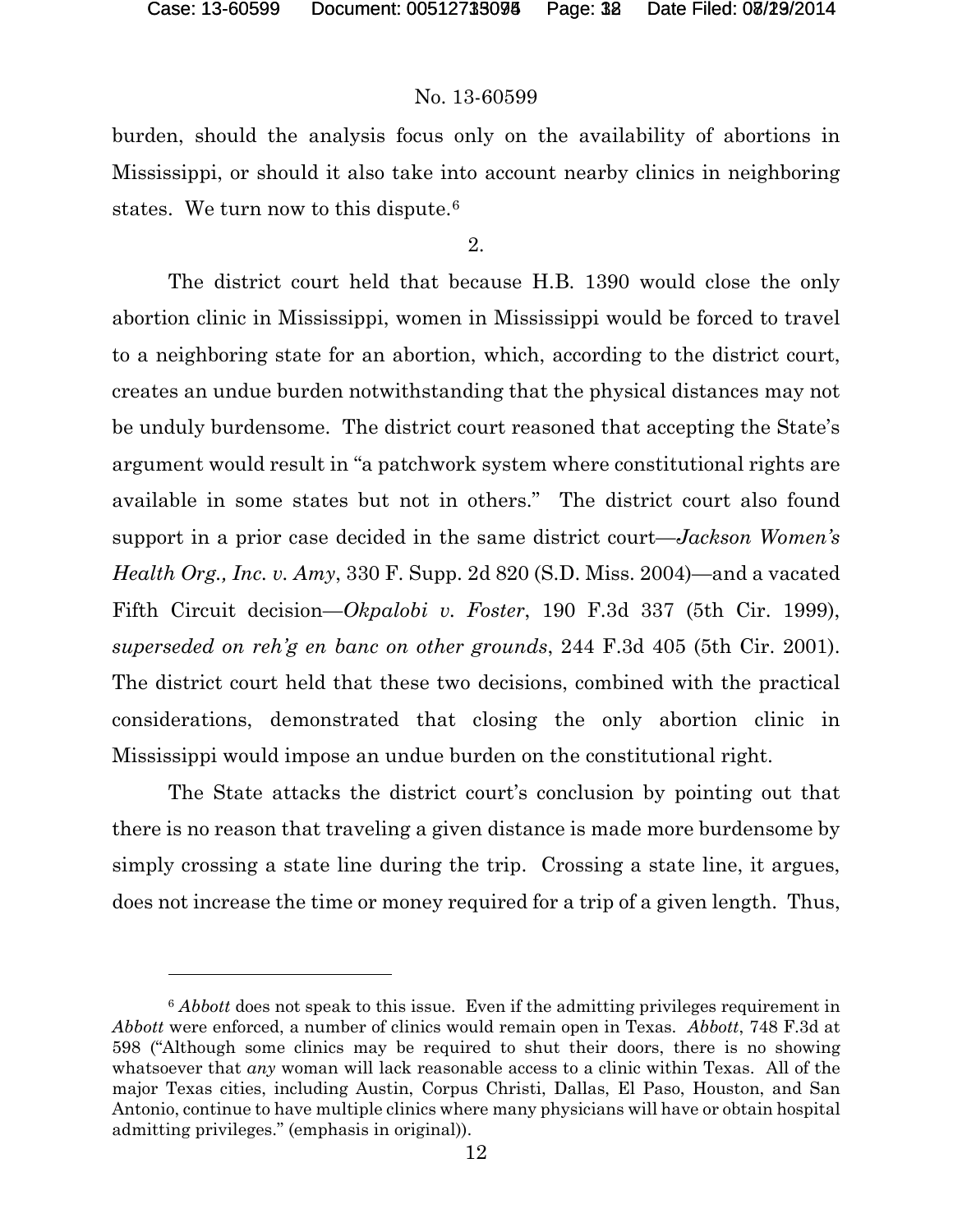#### No. 13-60599

for the State, reasonable travel distances to other states' facilities should end further discussion.

JWHO supports the district court's conclusion that state lines do matter by pointing out that courts do not look to the availability of abortions in neighboring states to determine whether a regulation imposed an undue burden. For instance, in *Casey*, the Supreme Court did not consider the availability of abortions in states surrounding Pennsylvania in invalidating the spousal notification law. The Court held that the law was likely to impose an undue burden because a "significant number of women . . . are likely to be deterred from procuring an abortion as surely as if [Pennsylvania] had outlawed abortion in all cases." *Casey*, 505 U.S. at 893–94. The Court found it significant that the regulation mirrored the effect of a law outlawing abortion *in Pennsylvania*. The Court did not mention or consider the potential availability of abortions without spousal notification in surrounding states.

Similarly, in *Jane L. v. Bangerter*, the Tenth Circuit considered the constitutionality of a Utah law that significantly restricted abortions after twenty weeks gestation. 102 F.3d 1112, 1114 (10th Cir. 1996), *cert denied*, 520 U.S. 1274 (1997). The district court in the case held that the restriction did not impose an undue burden on a woman's right to choose an abortion because the record did not contain evidence that any woman had wanted or attempted to obtain an abortion after twenty weeks gestation. *Id*. at 1117. Reversing the district court, the Tenth Circuit cited a declaration by the director of a Utah abortion clinic stating that in "the Clinic routinely refers to another state those Utah residents needing an abortion after twenty weeks," and that in 1990 "the Clinic referred out of state ten to fifteen women who needed such abortions." *Id*. In view of this fact, the court did *not* engage in any further analysis of the travel time and costs to women who were required to travel to those out of state clinics. *Id*. Instead, the panel moved directly to conclude that "a group of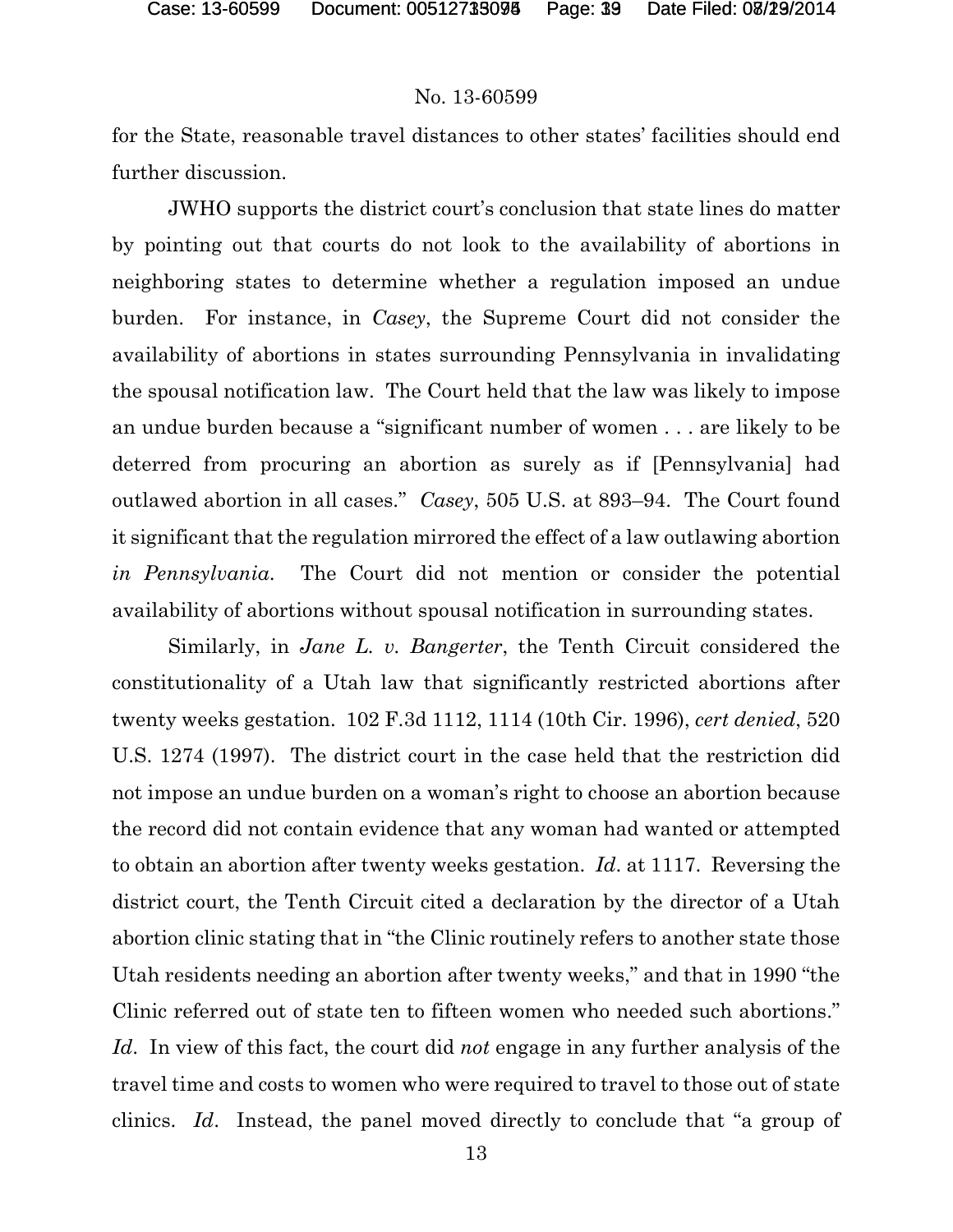### No. 13-60599

women exists in Utah for whom [the statute] actually operates as an impermissible ban on the right to abort a nonviable fetus." *Id*. at 1117–18. The panel found dispositive that women were forced to leave the state to exercise their constitutional right.

*Jane L*. stands out as the clearest example of an appeals court focusing its analysis on a regulation's effect within the regulating state. We also note, however, that other courts, in striking down abortion regulations, have failed to consider the availability of abortions in neighboring states. *See, e.g.*, *Women's Med. Prof'l Corp. v. Voinovich*, 130 F.3d 187, 200–10 (6th Cir. 1997) (invalidating Ohio abortion regulations because they imposed an undue burden on the right to an abortion without discussion of availability in neighboring states).[7](#page-39-0) These cases strongly suggest that courts have limited the undue burden analysis to the burden imposed within the state.<sup>[8](#page-39-1)</sup>

3.

JWHO's position finds additional support in *State of Missouri ex rel. Gaines v. Canada*, 305 U.S. 337 (1938). In *Gaines*, the University of Missouri's law school denied Gaines admission because he was African-American. *Id*. at 342. In denying admission to its law school, the state advised Gaines that he

<span id="page-39-0"></span><sup>7</sup> A panel of this court embraced a similar theory in *Okpalobi.* The panel in *Okpalobi* held that a Louisiana statute imposed an undue burden because "[a] measure that has the effect of forcing all or a substantial portion of a state's abortion providers to stop offering such procedures creates a substantial obstacle to a woman's right to have a pre-viability abortion, thus constituting an undue burden under *Casey*." *Okpalobi*, 190 F.3d at 357. The panel opinion in *Okpalobi* was later vacated on jurisdictional grounds. *Okpalobi v. Foster*, 244 F.3d 405 (5th Cir. 2001) (en banc).

<span id="page-39-1"></span><sup>8</sup> These authorities are supported by the practical effects that would follow from the State's proposed rule. It would be exceedingly difficult for courts to engage in an as-applied analysis of an abortion restriction if we were required to consider not only the effect on abortion clinics in the regulating state, but also the law, potential changes in the law, and locations of abortion clinics in neighboring states. This concern is not farfetched. Both Alabama and Louisiana have passed similar admitting privileges regulations for abortion providers, which could lead to the closure of clinics in those states.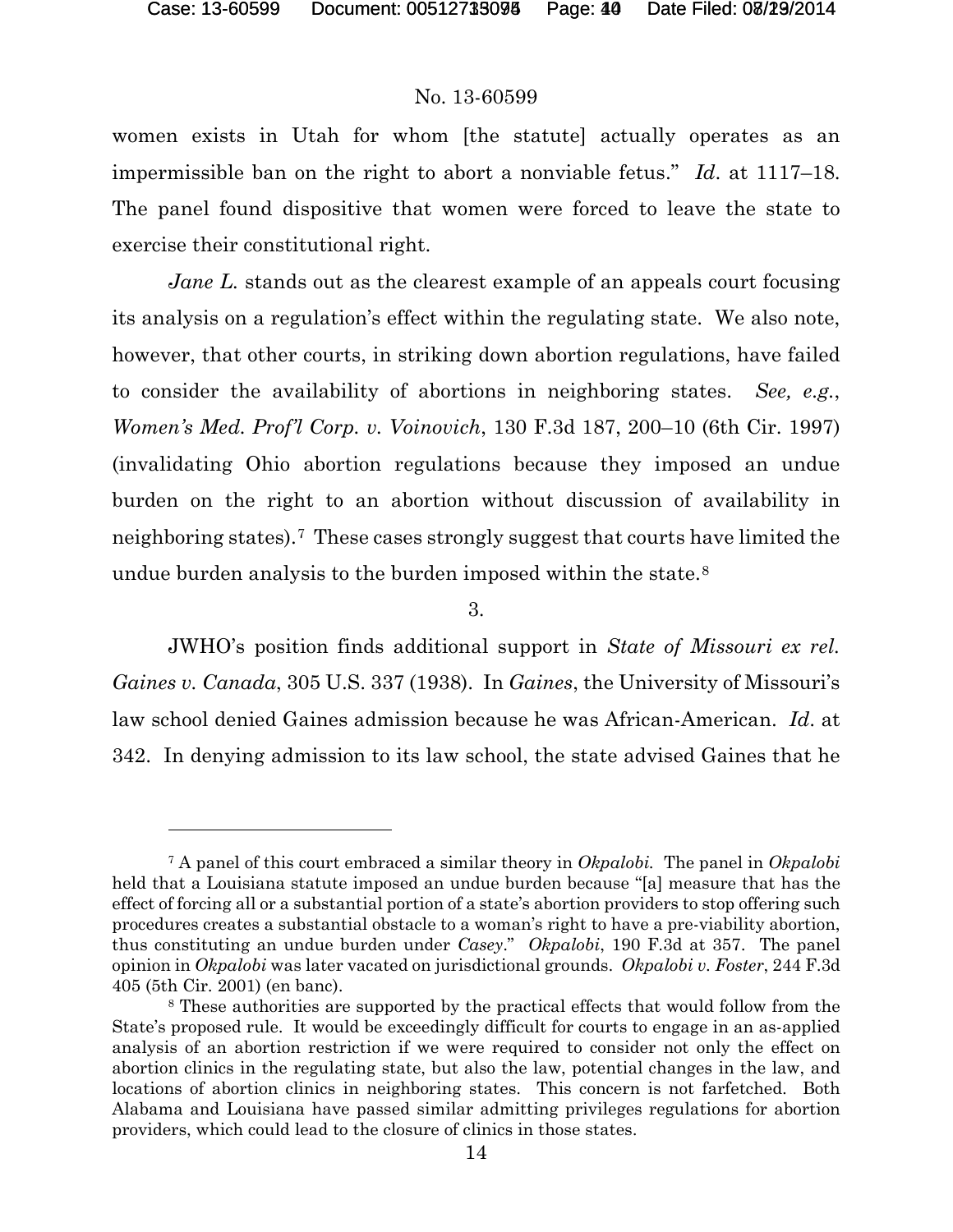### No. 13-60599

could take advantage of Missouri's statutory scheme through which the University of Missouri board of curators would provide him, as an African-American Missouri resident, a tuition stipend for use at a law school in an adjacent state. *Id*. at 342–43. Gaines rejected this offer and sought a writ of mandamus to compel the University of Missouri to grant him admission, which the Missouri Supreme Court denied. *Id.* at 342.

The Supreme Court of the United States reversed, holding that Missouri's tuition stipend program could not relieve the State of Missouri of its obligations to its citizens under the Fourteenth Amendment. In a passage worth quoting at length, the Court reasoned that:

[T]he obligation of the State to give the protection of equal laws can be performed only where its laws operate, that is, within its own jurisdiction. . . . That obligation is imposed by the Constitution upon the States severally as governmental entities, —each responsible for its own laws establishing the rights and duties of persons within its borders. It is an obligation the burden of which cannot be cast by one State upon another, and no State can be excused from performance by what another State may do or fail to do. That separate responsibility of each State within its own sphere is of the essence of statehood maintained under our dual system.

*Id*. at 350.

To be sure, there are distinctions between *Gaines* and the instant case, which the State points out. First, *Gaines* was an Equal Protection case, which addresses the discriminatory distribution of a service provided by the state government; and second, *Gaines* has never been cited in the abortion context. In contrast, this appeal addresses rights arising under the Due Process Clause, in which the state government is not providing any service. The State is only regulating a privately provided service that is protected by the United States Constitution.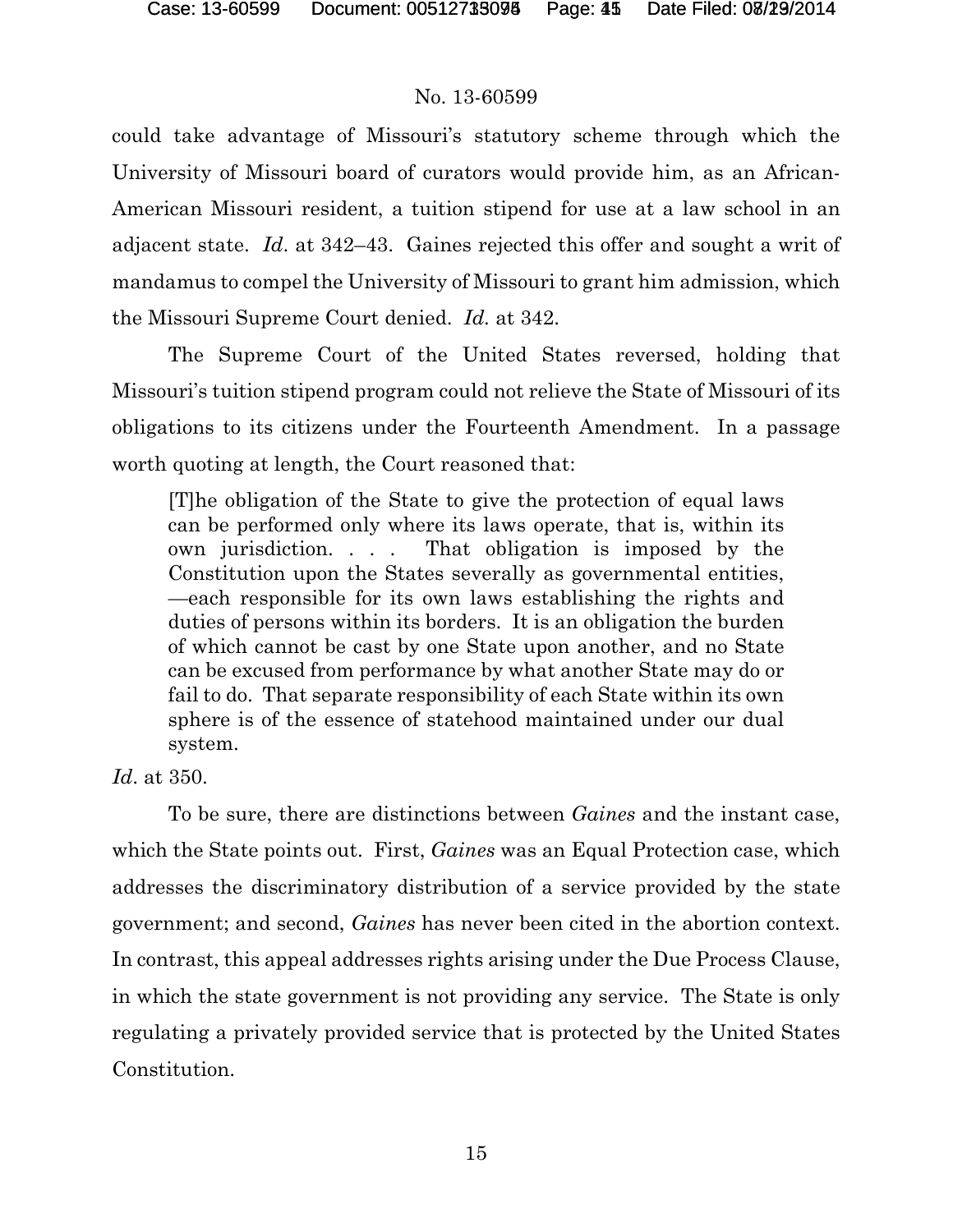l

#### No. 13-60599

Although cognizant of these serious distinctions, and although decided in a different context, we think the principle of *Gaines* resolves this appeal. *Gaines* simply and plainly holds that a state cannot lean on its sovereign neighbors to provide protection of its citizens' federal constitutional rights, a principle that obviously has trenchant relevance here. Pre-viability, a woman has the constitutional right to end her pregnancy by abortion. H.B. 1390 effectively extinguishes that right within Mississippi's borders. *Gaines* locks the gate for Mississippi to escape to another state's protective umbrella and thus requires us to conduct the undue burden inquiry by looking only at the ability of Mississippi women to exercise their right within Mississippi's borders. There is no hiding the relevant language in *Gaines*: "[N]o State can be excused from performance by what another state may do or fail to do." *Id*.

Consistent with *Gaines*, we hold that the proper formulation of the undue burden analysis focuses solely on the effects within the regulating state—here, Mississippi. Under this formulation, JWHO has demonstrated a substantial likelihood of proving that H.B. 1390—effectively closing the one abortion clinic in the state—has the effect of placing a substantial obstacle in the path of a woman seeking an abortion in Mississippi, and is therefore unconstitutional as applied to the plaintiffs in this case.[9](#page-41-0)

### V.

Having reached this conclusion, we close with two observations. First, the State argues that our analysis bars the State from enforcing any regulation against JWHO that would close the Clinic simply because it is the only clinic in Mississippi. For instance, the State argues that our opinion would preclude

<span id="page-41-0"></span><sup>9</sup> Consistent with this holding, we also hold that the district court did not abuse its discretion in finding that the injunction would not disserve the public interest because it will prevent constitutional deprivations. *See, e.g.*, *Awad v. Ziriax*, 670 F.3d 1111, 1132 (10th Cir. 2012) ("[I]t is always in the public interest to prevent the violation of a party's constitutional rights.").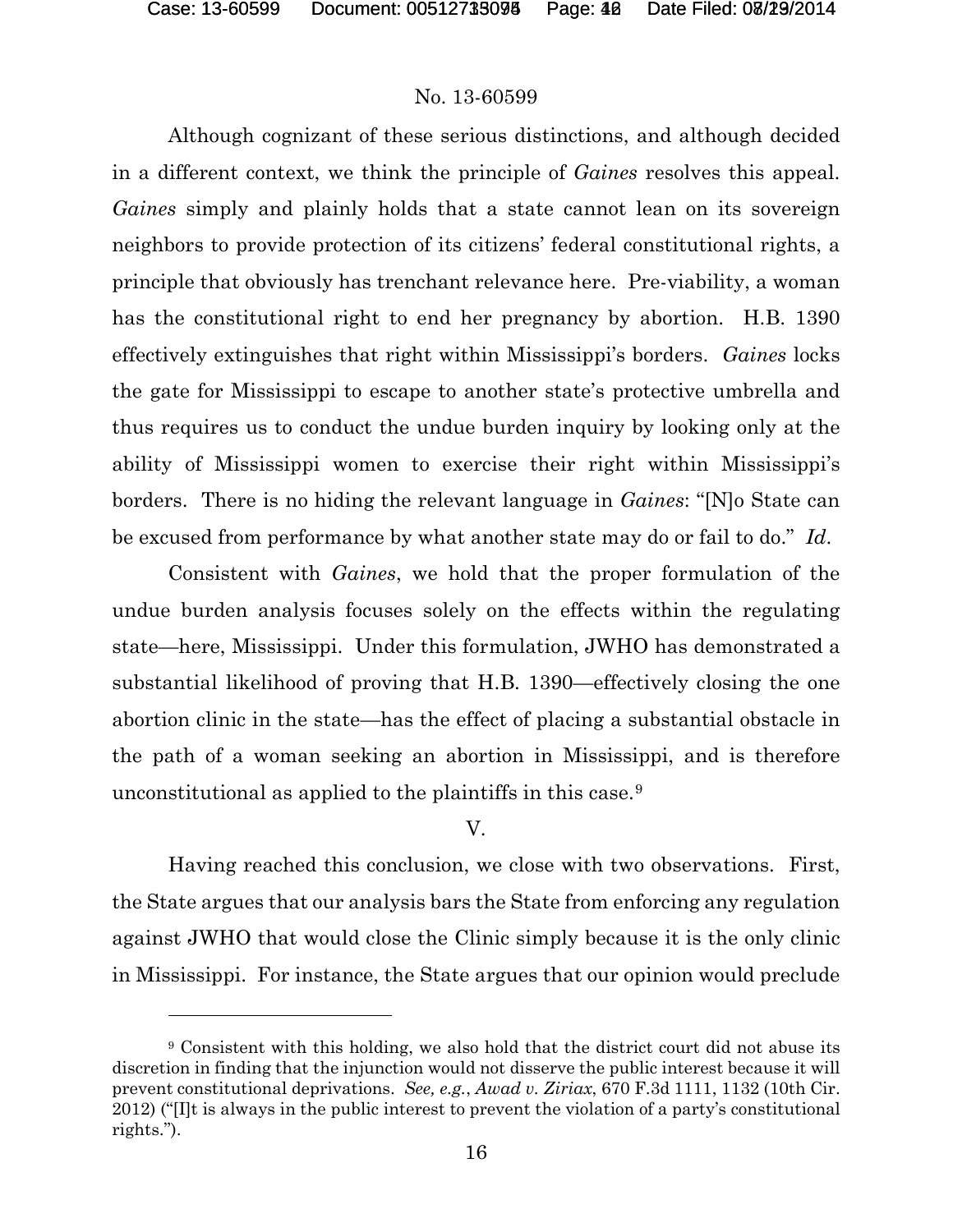#### No. 13-60599

the State from closing the Clinic for sanitation violations because, like H.B. 1390, such action would impose an undue burden on the right to an abortion by closing the only clinic in Mississippi.

Nothing in this opinion should be read to hold that any law or regulation that has the effect of closing all abortion clinics in a state would inevitably fail the undue burden analysis. Whether the State's hypothetical sanitation regulation would impose an undue burden is not a question before this court, and is not a question that can be answered without reference to the factual context in which the regulation arose and operates. Here, we hold only that JWHO has demonstrated a substantial likelihood of proving that H.B. 1390, on this record and as applied to the plaintiffs in this case, imposes an undue burden on a woman's right to choose an abortion. In reaching this determination, we look to the entire record and factual context in which the law operates, including, but not limited to, the statutory provision in question, the Clinic's status as the sole abortion clinic in Mississippi, the ability of the Clinic to comply with H.B. 1390, Dr. Parker's and Dr. Doe's efforts to obtain admitting privileges, the reasons cited by the hospitals for denying admitting privileges to Dr. Parker and Dr. Doe, the absence of a Mississippi law prohibiting hospitals from discriminating against physicians who perform abortions when granting admitting privileges, and the nature and process of the admitting-privileges determination. *See Casey,* 505 U.S. at 887-95 (looking to factual context in striking down Pennsylvania's spousal notification provision).

Finally, this case is an as-applied challenge to H.B. 1390. The district court's judgment granting the preliminary injunction enjoined "any and all forms of enforcement of the Admitting Privileges Requirement of the Act during the pendency of this litigation." To the extent that this language extends the preliminary injunction to actions by the State against parties other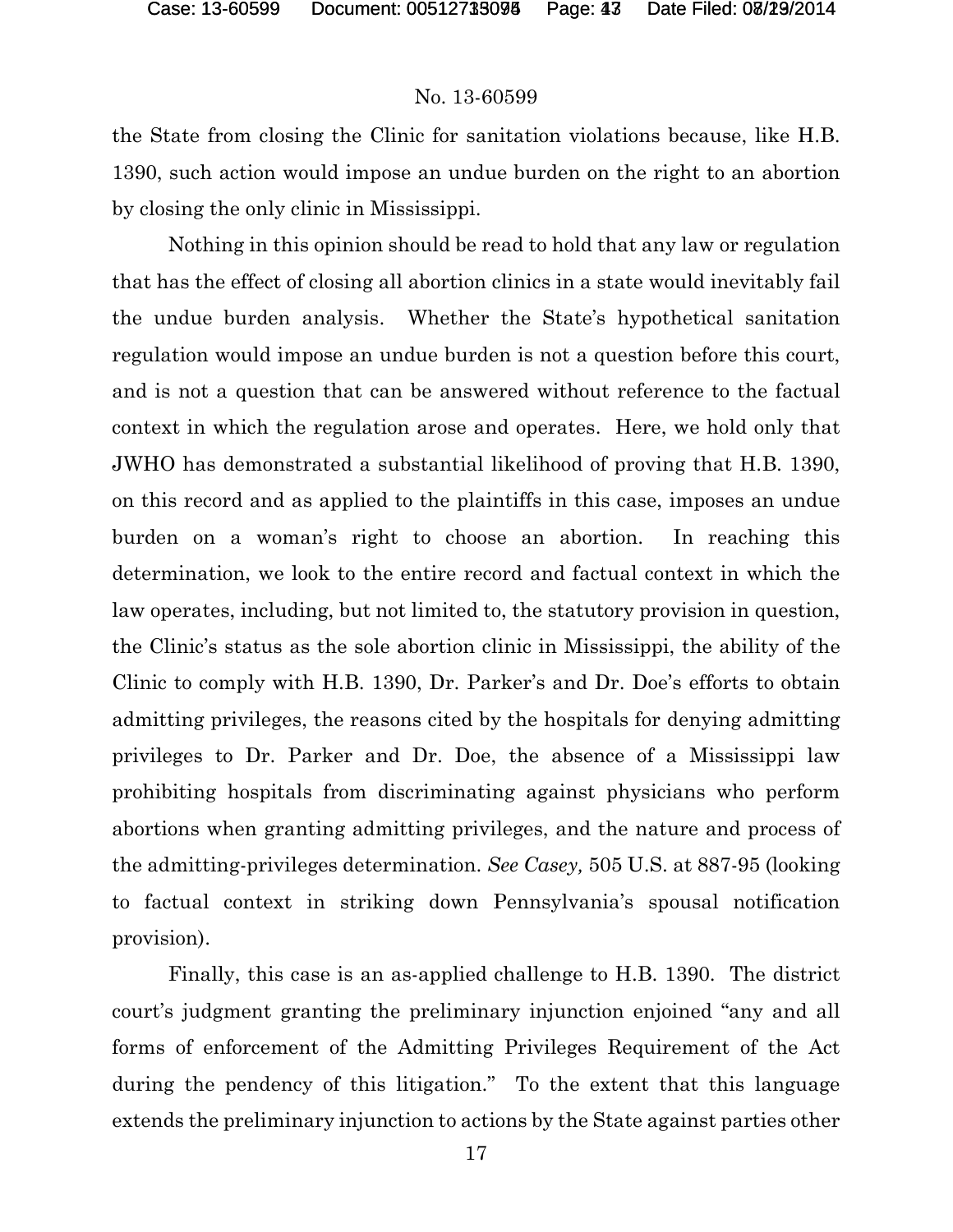#### No. 13-60599

than JWHO and the other plaintiffs, it was an overly broad remedy in an asapplied challenge. We modify the preliminary injunction to enjoin the State from enforcing the admitting privileges provision of H.B. 1390 against the plaintiffs in this case.

#### VI.

In this opinion we hold that, assuming a rational basis inquiry is a necessary first step in deciding the constitutionality of an abortion regulation, H.B. 1390 satisfies rational basis review. We hold that *Gaines* instructs us to consider the effects of H.B. 1390 only within Mississippi in conducting an undue burden analysis. As a result, we hold that JWHO has demonstrated a substantial likelihood of success on its claim that H.B. 1390's admissionprivileges requirement imposes an undue burden on a woman's right to choose an abortion in Mississippi, and is therefore unconstitutional as applied to the plaintiffs in this case. Finally, we hold that, to the extent the district court's preliminary injunction enjoined enforcement of H.B. 1390 against parties other than the plaintiffs in this case, it was overly broad and is modified to apply only to the parties in this case. Accordingly, the judgment of the district court granting the preliminary injunction is

AFFIRMED as modified.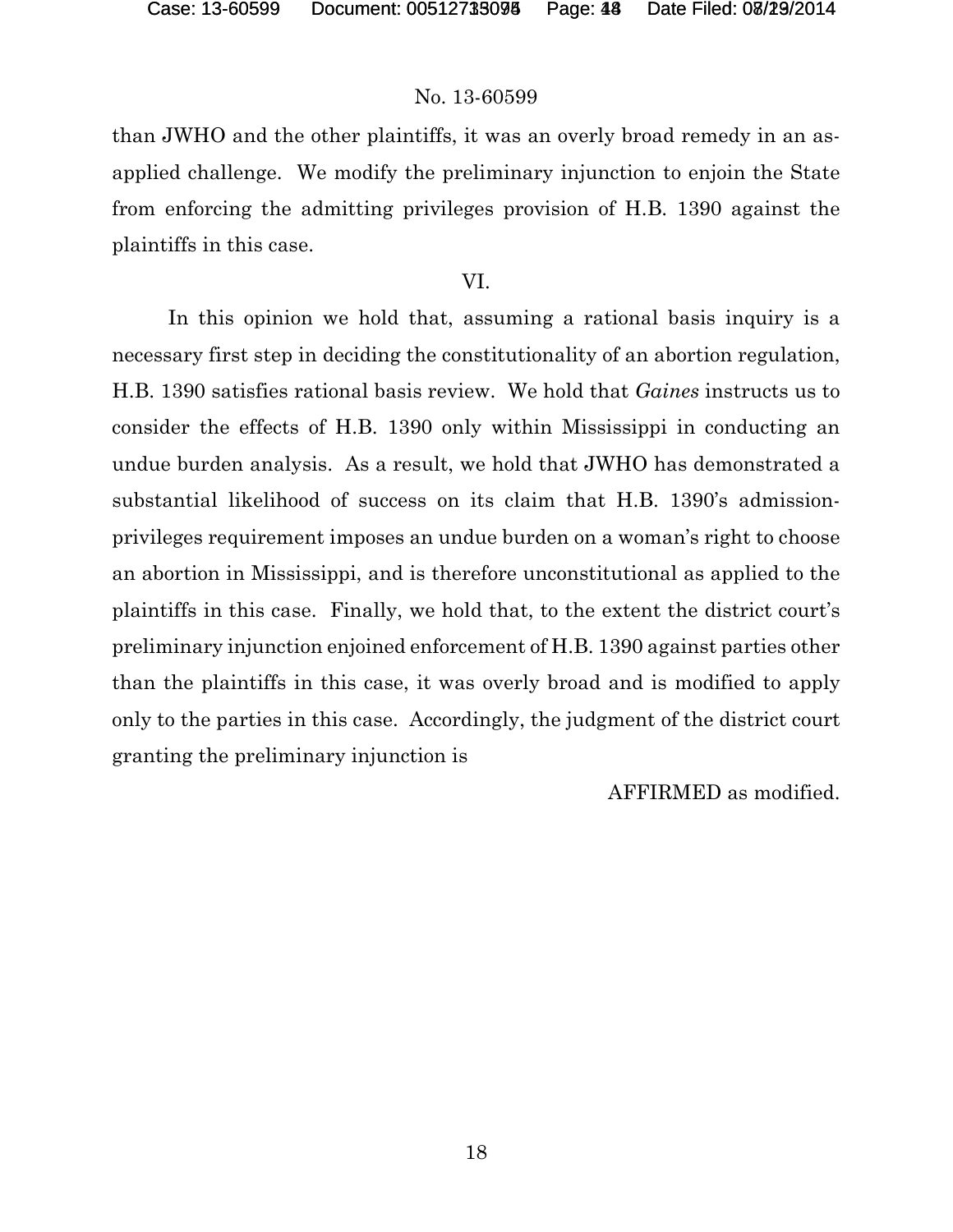#### No. 13-60599

EMILIO M. GARZA, Circuit Judge, dissenting:

The majority holds that the mere act of crossing a state border imposes an "undue burden" on a woman's right to choose to obtain abortion services. *Planned Parenthood of Se. Pa. v. Casey*, 505 U.S. 833, 878 (1992). Because the undue burden test requires an assessment of the difficulty of obtaining abortion services, whether in a woman's own state or a neighboring state, and because neither the district court nor the majority has undertaken this assessment, I respectfully dissent.

#### **A**

The majority claims that "the district court found that the *effect* of the law would be to close the Clinic" operated by the Jackson Women's Health Organization ("JWHO"). *Ante* at 6 (emphasis added).<sup>[1](#page-44-0)</sup>

The direct, legal effect of House Bill 1390 ("H.B. 1390" or "the Act") is only to mandate that "[a]ll physicians associated with [an] abortion facility must have admitting privileges at a local hospital . . . ." Miss. Code Ann. § 41- 75-1(f). Mississippi had previously required all doctors affiliated with outpatient ambulatory surgical facilities to have admitting privileges at a local hospital, but expressly exempted Level I abortion facilities, which are authorized to perform abortions after the first trimester. *See* Miss. Admin.

<span id="page-44-0"></span><sup>&</sup>lt;sup>1</sup> Preliminarily, the district court made no such finding. The district court found only that "the State has essentially confirmed that it will revoke the Clinic's license . . . ." The undisputed fact that the Clinic's closure was imminent, *see ante* Part III, says nothing about the legal cause of such closure. Even if the district court implicitly found that House Bill 1390 would cause the Clinic's closure, the majority errs in relying on this finding because it is not supported by this record, notwithstanding any concerns about waiver, *ante* at 7 n.4. *See Century Marine Inc. v. United States*, 153 F.3d 225, 231 (5th Cir. 1998) ("[T]he reviewing court may assume that the [lower] court impliedly made a finding consistent with its general holding so long as the implied finding is *supported by the evidence*." (emphasis added)).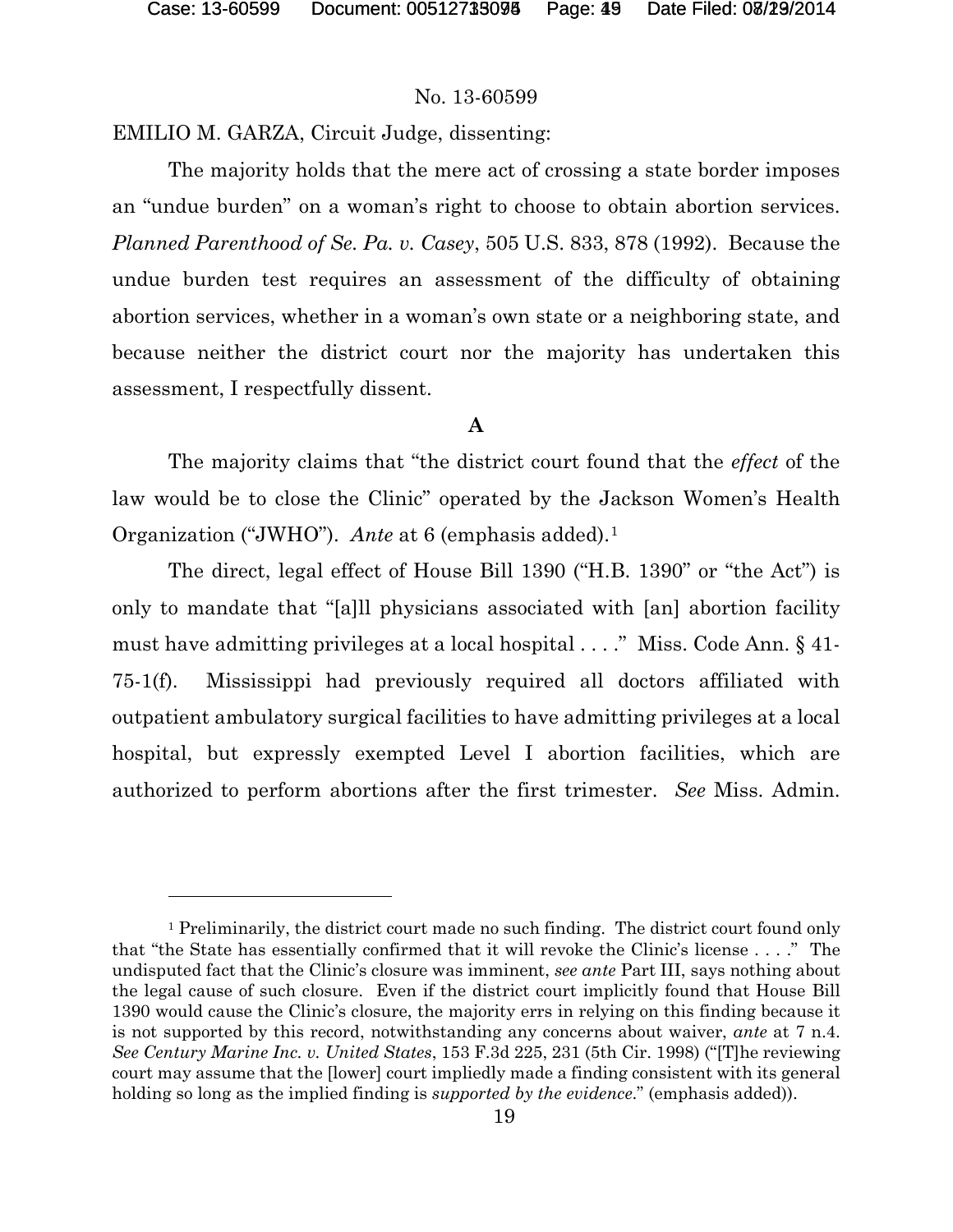### No. 13-60599

Code 15-16-1:4[2](#page-45-0).9.7 (2011). H.B. 1390 eliminated this exemption.<sup>2</sup> Because the Clinic is a Level I abortion facility, all of its doctors must obtain admitting privileges under the Act. Critically, however, the Act neither directly closes the Clinic, prevents the Clinic's physicians from obtaining admitting privileges, nor authorizes the State to intervene in the hospitals' decisionmaking.[3](#page-45-1)

Moreover, the Act, as the majority correctly holds, is amply supported by a rational basis. *Ante* Part IV.A. In ascertaining whether "any conceivable rationale" underlies a law, we are compelled to judge the words of the statute, not the motives of those who passed it. *Planned Parenthood of Greater Tex. Surgical Health Servs. v. Abbott*, 748 F.3d 583, 594 (5th Cir. 2014). Such a rational basis is plainly present: The admitting-privileges requirement both strengthens regulation of the medical profession and protects maternal health. *See Gonzales v. Carhart*, 550 U.S. 124, 157 (2007) ("[T]he State has a significant role to play in regulating the medical profession."); *Casey*, 505 U.S. at 846 (explaining states' "legitimate interes[t] from the outset of the pregnancy in protecting the health of the woman"). In sum, the purpose of H.B. 1390 is to protect women seeking abortion services from the known risks of complications.[4](#page-45-2)

<span id="page-45-0"></span><sup>2</sup> JWHO does not challenge the admitting-privileges requirement on procedural due process grounds, and in any event, *Abbott* has foreclosed such an argument. *See Planned Parenthood of Greater Tex. Surgical Health Servs. v. Abbott*, 748 F.3d 583, 600 (5th Cir. 2014) (citing *Women's Health Ctr. of West Cnty., Inc. v. Webster*, 871 F.2d 1377, 1382 (8th Cir. 1989)).

<span id="page-45-1"></span><sup>3</sup> Also unchanged by H.B. 1390 is the authority of hospital officials to "evaluate the professional competence of . . . applicants for medical staff membership and/or clinical privileges." Miss. Admin. Code 15-16-1:41.6.6.

<span id="page-45-2"></span><sup>4</sup> The *Abbott* panel concluded that *Casey*'s "purpose" prong remains an independent inquiry, and we are bound by that prior panel's decision. *See Abbott*, 748 F.3d at 590 ("In *Gonzales*, the Court *added* that abortion restrictions *must also* pass rational basis review." (emphasis added)); *ante* at 8 (explaining that rational basis review functions as a third inquiry "in addition" to *Casey*'s two-part test of whether the challenged law has a purpose or effect of imposing an undue burden). However, in my view, *Gonzales v. Carhart* re-stated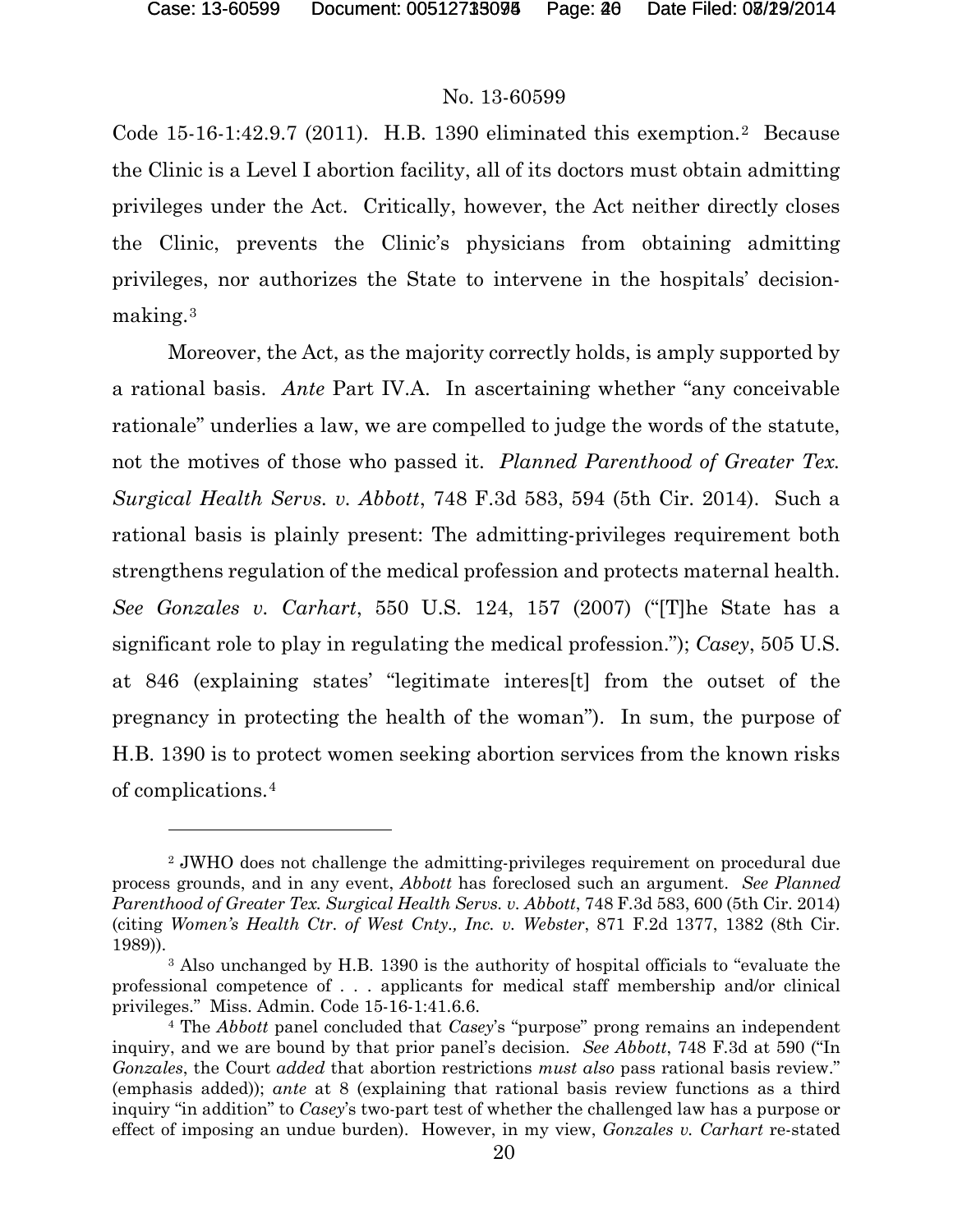#### No. 13-60599

The independent decisions of private hospitals have no place in our review of state action under the Constitution. *Cf. Lugar v. Edmondson Oil Co., Inc.*, 457 U.S. 922, 937 (1982) (articulating state-action requirement for § 1983 suits).[5](#page-46-0) Here, five hospitals rejected the JWHO doctors' applications out of hand because they performed elective abortions. As the majority notes, each of these five hospitals issued letters explaining that "[t]he nature of [the applicant's] proposed medical practice is inconsistent with [the] Hospital's policies and practices as concerns abortion and, in particular, elective abortions." *See ante* at 3 n.3. Federal law, however, prohibits entities receiving certain funding or contracts from discriminating "in the extension of staff or other privileges to any physician . . . because he performed or assisted in the performance of a lawful sterilization procedure or abortion . . . ." 42 U.S.C. § 300a–7(c).[6](#page-46-1) Thus, when a state affords private hospitals the authority to grant

*Casey*'s purpose inquiry as rational basis review. *See Gonzales*, 550 U.S. at 156–60 (concluding that purpose of ban on particular abortion method was not to impose an undue burden on abortion right because state has "a rational basis to act"). Thus, after *Gonzales*, the undue burden test consists of two (and not three) inquiries—whether the challenged law has a rational basis and whether it has the effect of imposing an undue burden on the abortion right. *See Planned Parenthood of Wis. v. Van Hollen*, 738 F.3d 786, 799 (7th Cir. 2013) (Manion, J., concurring in part and in the judgment) (stating "two-part test").

<span id="page-46-0"></span><sup>&</sup>lt;sup>5</sup> Under *Lugar*'s two-part test for determining whether a deprivation of a federal right is fairly attributable to the state, (1) "the deprivation must be caused by the exercise of some right or privilege created by the State or by a rule of conduct imposed by the State or by a person for whom the State is responsible"; and (2) "the party charged with the deprivation must be a person who may fairly be said to be a state actor," and "[t]his may be because he is a state official, because he has acted together with or has obtained significant aid from state officials, or because his conduct is otherwise chargeable to the State." *Ballard v. Wall*, 413 F.3d 510, 518 (5th Cir. 2005) (quoting *Lugar*, 457 U.S. at 937).

<span id="page-46-1"></span><sup>6</sup> By contrast, Mississippi law protects only physicians who choose *not* to perform abortions, not those who do. *See* Miss. Code Ann. § 41-107-7(3) ("It shall be unlawful for any person, public or private institution, or public official to discriminate against any health care institution, or any person, association, corporation, or other entity . . . in any manner, including . . . any denial . . . [of] staff privileges . . . because such health care institution, or person, association, or corporation . . . *declines to participate in a health care service* which violates the health care institution's conscience." (emphasis added)).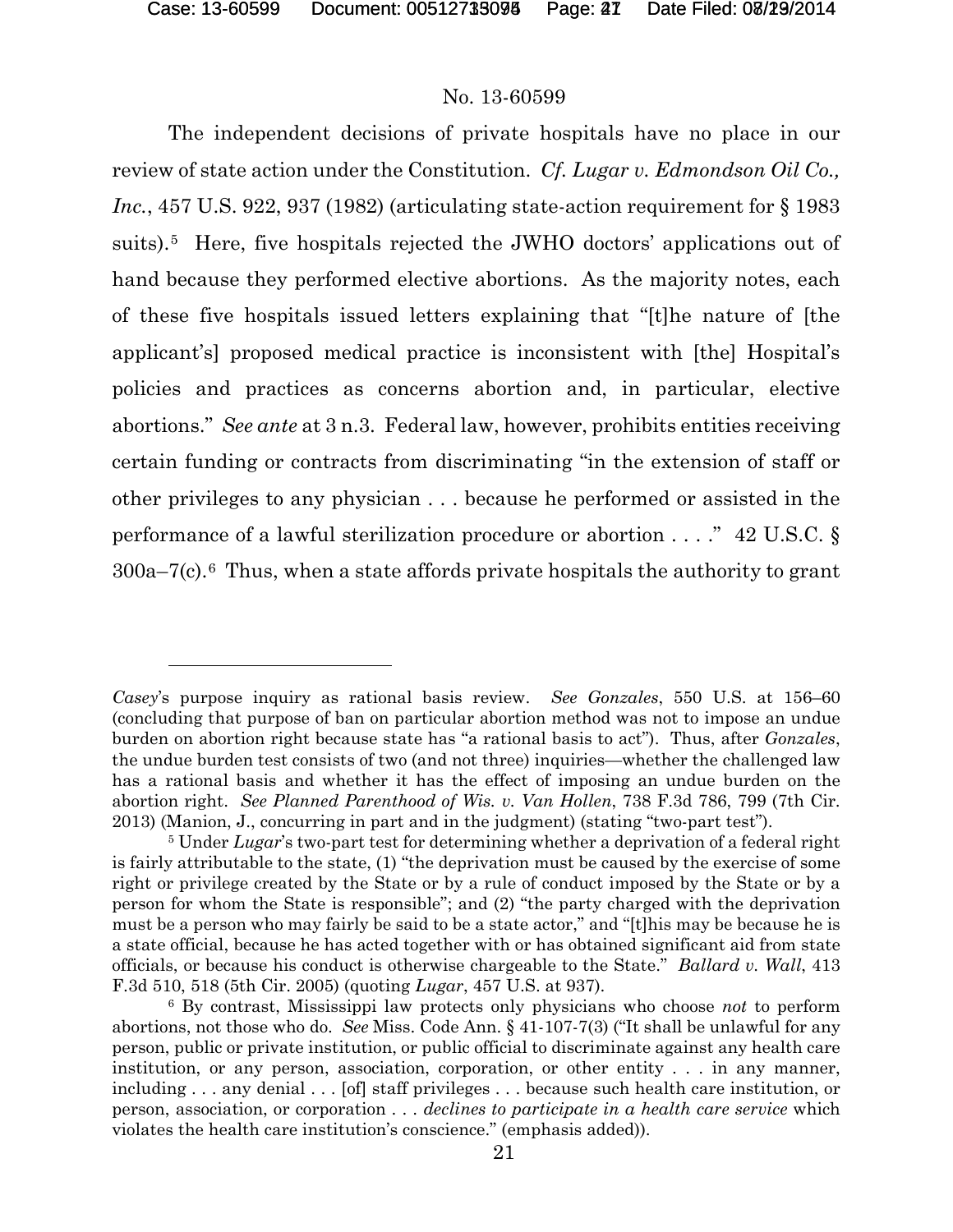#### No. 13-60599

admitting privileges, those hospitals must faithfully exercise their authority in a non-discriminatory manner.[7](#page-47-0)

Regardless of the propriety or the legality of the hospitals' actions, what matters for this substantive due process analysis is that JWHO has not shown that the Clinic's closure would result directly from H.B. 1390, as opposed to the independent decisions of local hospitals—non-state actors. Because JWHO failed to demonstrate that the Act could have "the *effect* of placing a substantial obstacle in the path of a woman's choice" to obtain abortion services, *Casey*, 505 U.S. at 877 (emphasis added), it has not shown a substantial likelihood that it will prevail on the merits.

#### **B**

Even assuming that H.B. 1390 itself would cause the Clinic to close, I would still disagree with the majority's holding. The majority, following the lower court, holds that "the proper formulation of the undue burden analysis focuses solely on the [challenged law's] effects within the regulating state." *Ante* at 16. Accordingly, the majority concludes that H.B. 1390, which "effectively clos[es] the one abortion clinic in the state," would impose an undue burden because Mississippi women would need to travel to a neighboring state to obtain abortion services. *Id.* Put differently, in the majority's view, to

<span id="page-47-0"></span><sup>7</sup> The Second Circuit has held that this statutory provision does not imply a private right of action. *See Cenzon-DeCarlo v. Mount Sinai Hosp.*, 626 F.3d 695, 698–99 (2d Cir. 2010). However, if the hospitals are indeed entities covered under 42 U.S.C. § 300a–7(c), JWHO would likely have a remedy under 42 U.S.C. § 1983 for a violation of its statutory right to be free from discrimination in seeking admitting privileges. *See Maine v. Thiboutot*, 448 U.S. 1, 4 (1980) (holding that because § 1983 by its plain text "broadly encompasses violations of federal statutory as well as constitutional law," plaintiffs could bring suit for violation of Social Security Act); *Banks v. Dallas Hous. Auth.*, 271 F.3d 605, 609 (5th Cir. 2001) (explaining that § 1983 suits alleging violation of federal statute must be for "violation of a federal *right*, not merely a violation of federal *law*" and applying three-factor test for determining existence of "right" (quoting *Blessing v. Freestone*, 520 U.S. 329, 340–41 (1997))).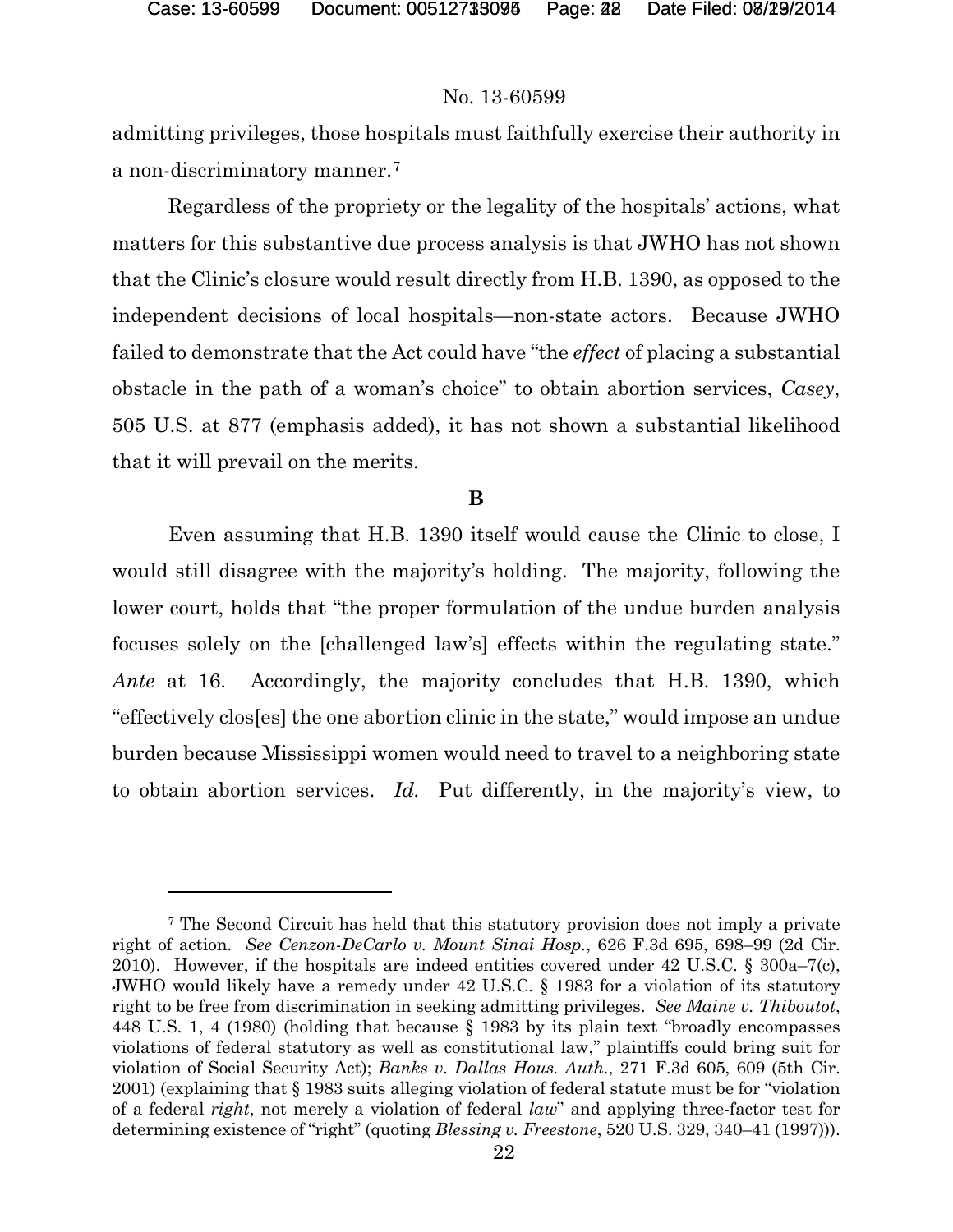### No. 13-60599

require a woman to cross a state border in order to obtain abortion services would unduly burden her right to choose an abortion. I disagree.

Two errors infect the majority's analysis—an impermissible reliance on silence and a misunderstanding of the holding of *State of Missouri ex rel. Gaines v. Canada*, 305 U.S. 337 (1938). In the majority's view, the *Casey*  Court's failure to "mention or consider the potential availability of abortions . . . in surrounding states" implies that we must confine our undue burden analysis to Mississippi. *Ante* at 13.[8](#page-48-0) Such an inference is legally nonsensical: No such rule exists. *Casey* dealt with the constitutionality of a Pennsylvania statute imposing various informed consent and spousal notification requirements on women seeking abortion services in that state, and the Court had no occasion to consider abortion access in nearby states. *See Casey*, 505 U.S. at 879–901. The lack of a squarely applicable precedent means only that the question remains open. "In constitutional adjudication, as in the common law, rules of law often develop incrementally as earlier decisions are applied to new factual situations." *Williams v. Taylor*, 529 U.S. 362, 384–85 (2000). Here, we are called upon to apply substantive due process principles to a novel factual situation—the closure of a state's sole abortion provider as a result of a law regulating physician qualifications. The absence of binding authority addressing similar facts merely frees us to derive the rule of law that resolves this dispute.[9](#page-48-1)

<span id="page-48-0"></span><sup>8</sup> *See also ante* at 14 (explaining that "other courts, in striking down abortion regulations, have failed to consider the availability of abortions in neighboring states").

<span id="page-48-1"></span><sup>9</sup> The majority discusses certain language in *Okpalobi v. Foster*, 190 F.3d 337 (5th Cir. 1999), suggesting that a law's closure of all of a state's abortion providers would constitute an undue burden. But as the majority acknowledges (and as the district court, too, recognized), that panel opinion was later vacated in its entirety by the *en banc* court for lack of Article III jurisdiction and is therefore not binding precedent. *See ante* at 14 n.7 (citing *Okpalobi v. Foster*, 244 F.3d 405 (5th Cir. 2001) (en banc)). Similarly, to the extent that the Tenth Circuit decision in *Jane L. v. Bangerter*, 102 F.3d 1112 (10th Cir. 1996), stands for the proposition that causing women to leave the state to obtain abortion services imposes an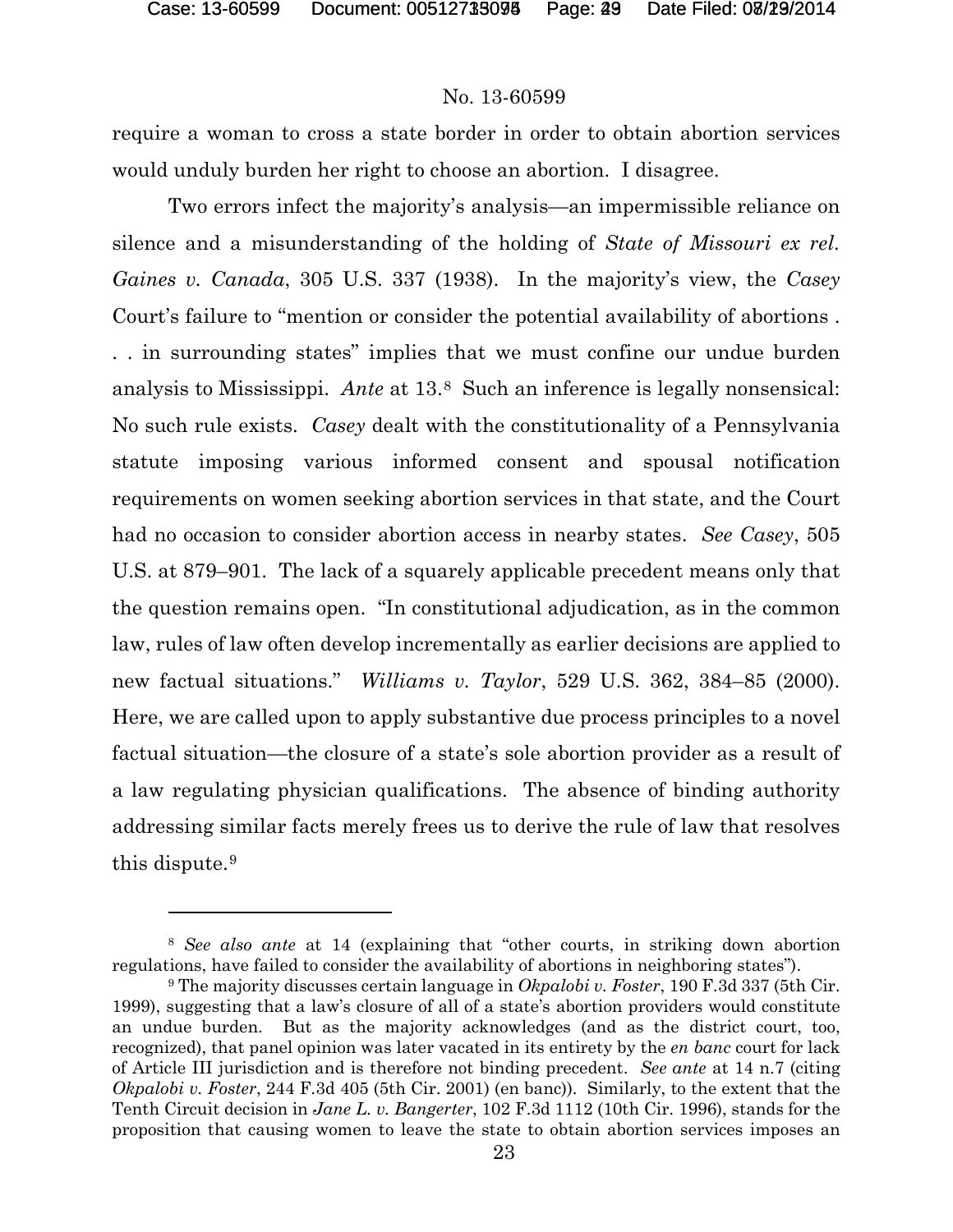l

### No. 13-60599

Of course, we do not write on a blank slate. *Casey* teaches that a state may regulate abortion to further its interests in protecting the health and safety of women, though "[u]nnecessary health regulations that have the purpose or effect of presenting a substantial obstacle to a woman seeking an abortion impose an undue burden on the right." *Casey*, 505 U.S. at 878. Moreover, "[t]he fact that a law which serves a valid purpose . . . has the incidental effect of making it more difficult or more expensive to procure an abortion cannot be enough to invalidate it." *Id.* at 874. Applying *Casey*, a panel of this Court recently concluded that "an increase of travel of less than 150 miles for some women is not an undue burden . . . ." *Abbott*, 748 F.3d at 598. The majority gives these binding principles a passing nod, *ante* at 8–9, before setting them aside for the sole reason that this case happens to involve the crossing of state borders to obtain abortion services, *id.* at 12 n.6.

The majority's second, and more grievous, error is its reliance on the wholly inapposite case of *Gaines*. In that equal protection case, Gaines was refused admission to the University of Missouri's law school because he was African-American. *Gaines*, 305 U.S. at 343. Missouri's statutory scheme would have provided Gaines a stipend to attend law school in a neighboring state. Rather than apply for the stipend, Gaines filed a petition for a writ of mandamus to compel the University to admit him, on the grounds that his rejection was "a denial by the State of the equal protection of the laws in violation of the Fourteenth Amendment . . . ." *Id.* at 342. The state court denied his petition, and the Supreme Court of Missouri affirmed. *Id.* The Supreme Court of the United States reversed, holding that the Equal Protection Clause required Missouri, which had already established a law

undue burden, *see ante* at 13–14, that decision does not bind us, and I find it unpersuasive for the reasons explained below.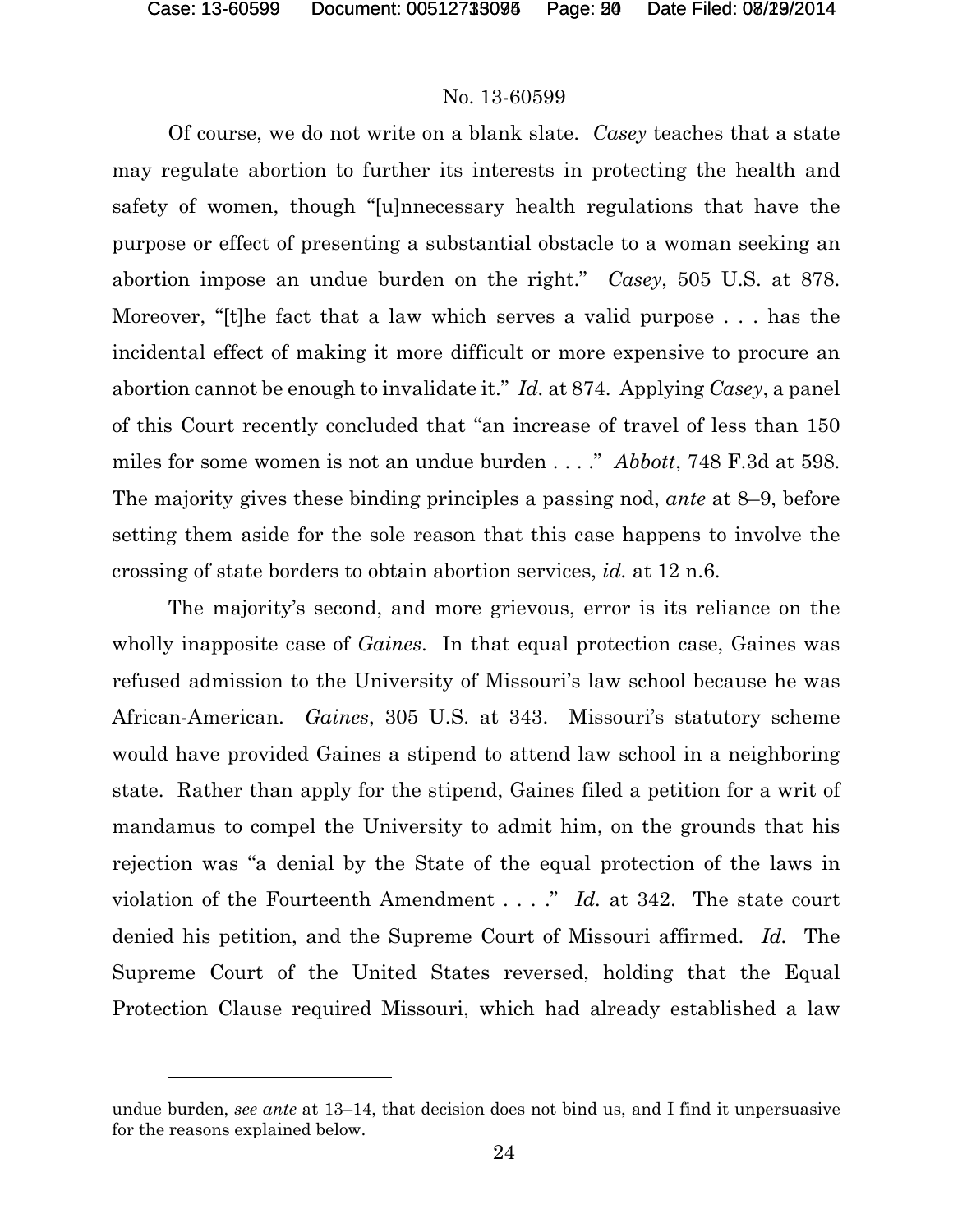### No. 13-60599

school, to "furnish [Gaines] within its borders facilities for legal education substantially equal to those which the State there afforded for persons of the white race . . . ." *Id.* at 351.

That a state may not shift its equal protection duties to another state is "[m]anifestly" clear. *Id.* at 350. The text of the Equal Protection Clause requires that "[n]o state shall . . . deny to any person *within its jurisdiction* the equal protection of the laws." U.S. Const. amend. XIV (emphasis added). As the *Gaines* Court explained, the reason for this jurisdictional qualification is elementary: A state's duty to give equal protection of the laws "can be performed only where its laws operate, that is, within its own jurisdiction." *Gaines*, 305 U.S. at 350. The "separate responsibility" to provide equal protection falls upon each and every state "within its own sphere," for the power of each state's laws extends no farther. *Id.*

Although the correctness of *Gaines*'s equal protection holding is beyond question, it has no bearing on this case, which arises under the Due Process Clause. The majority concedes that "*Gaines* has never been cited in the abortion context." *Ante* at 15. Nonetheless, the majority proceeds to transpose *Gaines*'s maxim that "[n]o State can be excused from performance by what another State may do or fail to do," *Gaines*, 305 U.S. at 350, into a broader principle that "a state cannot lean on its sovereign neighbors to provide protection of its citizens' federal constitutional rights," thereby concluding that "H.B. 1390 effectively extinguishes [the abortion] right within Mississippi's borders," *ante* at 16. The majority misreads *Gaines*. A state's obligation "*to give the protection of equal laws*" does not depend on "what another State may do or fail to do." *Gaines*, 305 U.S. at 350 (emphasis added). *Gaines* thus governs each state's obligations solely under the Equal Protection Clause, not under the Constitution at large, much less the substantive component of the Due Process Clause. *See Ayers v. Thompson*, 358 F.3d 356, 360 (5th Cir. 2004)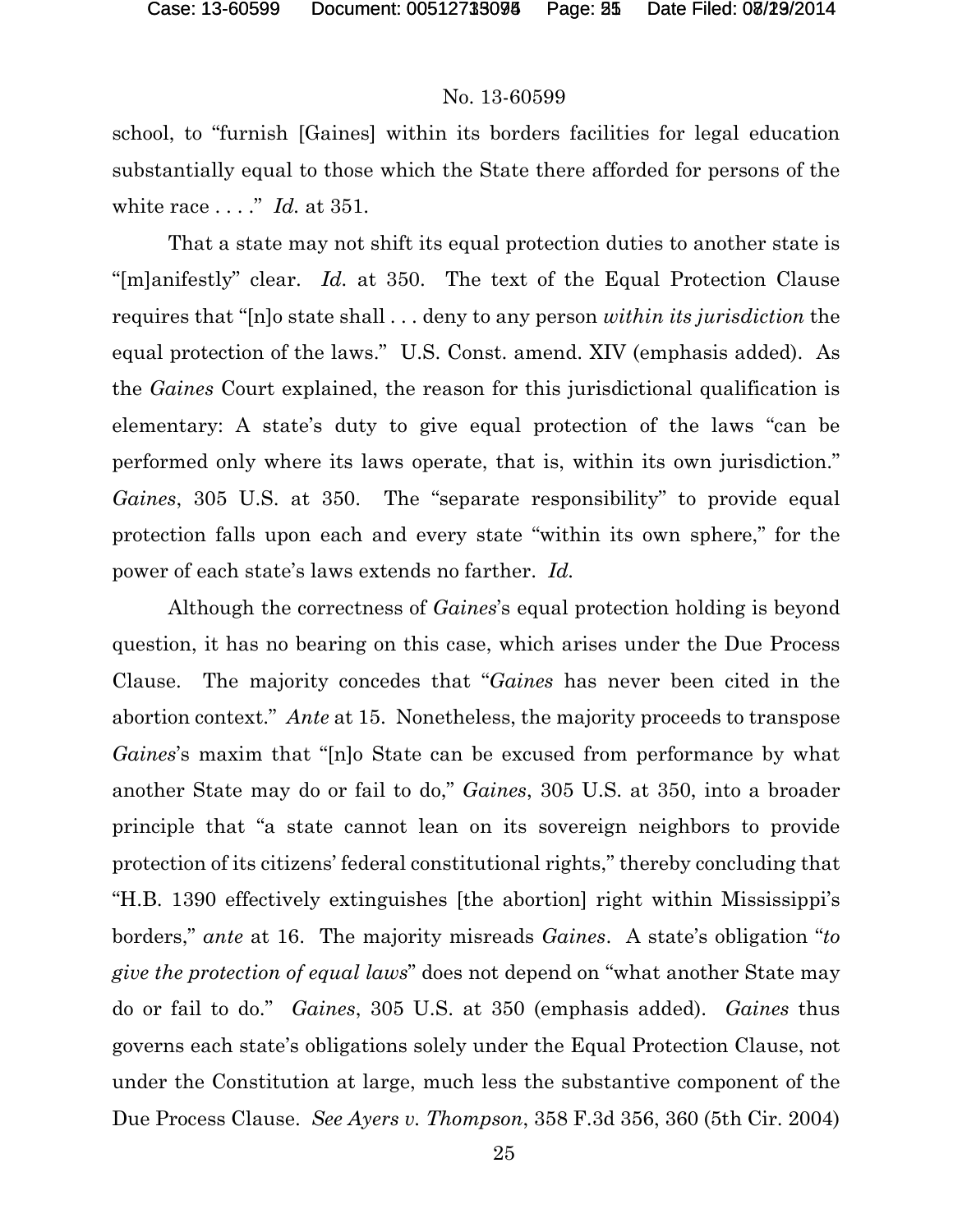### No. 13-60599

(applying *Gaines*'s holding that "the Fourteenth Amendment guarantees to individuals the *equal protection of the laws*" (emphasis added)).

Additionally, the state's equal protection obligation is fundamentally different from its obligation under *Casey*. The majority concedes that in the abortion context, "the state government is not providing any [abortion] service," *ante* at 15, but fails to grasp the doctrinal consequence: The duty not to unduly burden the abortion right could *never* be "cast by one State upon another," *Gaines*, 305 U.S. at 350, because this duty does not require a state to *take* any action, but rather to *refrain* from taking unconstitutional actions. Under the Equal Protection Clause, a state must provide equal protection of the laws whenever and wherever it enforces or provides a service under its laws. In *Gaines*, Missouri had to provide equal protection of its laws to Gaines in Missouri, where it had elected to offer a law school education to white students. To require Gaines to attend law school in another state would indeed cause the equal protection duty to be "cast by one State upon another." *Gaines*, 305 U.S. at 350. By contrast, no state is obligated to provide or guarantee the provision of abortion services within its borders.[10](#page-51-0) Rather, a state need only "regulat[e] [the] privately provided service" of abortion in accordance with the Due Process Clause, *ante* at 15, ensuring that its rational laws do not impose an undue burden. *See Casey*, 505 U.S. at 878; *Gonzales*, 550 U.S. at 158. Mississippi owes this duty to its female residents whether the Clinic is open or not. Absent any evidence and factual findings on the Act's impact on costs and travel distances for accessing abortion services, JWHO has failed to demonstrate a substantial likelihood of proving a constitutional violation.

<span id="page-51-0"></span><sup>10</sup> *See Casey*, 505 U.S. at 887 ("Even the broadest reading of *Roe*, however, has not suggested that there is a constitutional right to abortion on demand. Rather, the right protected by *Roe* is a right to decide to terminate a pregnancy free of undue interference by the State." (citation omitted)).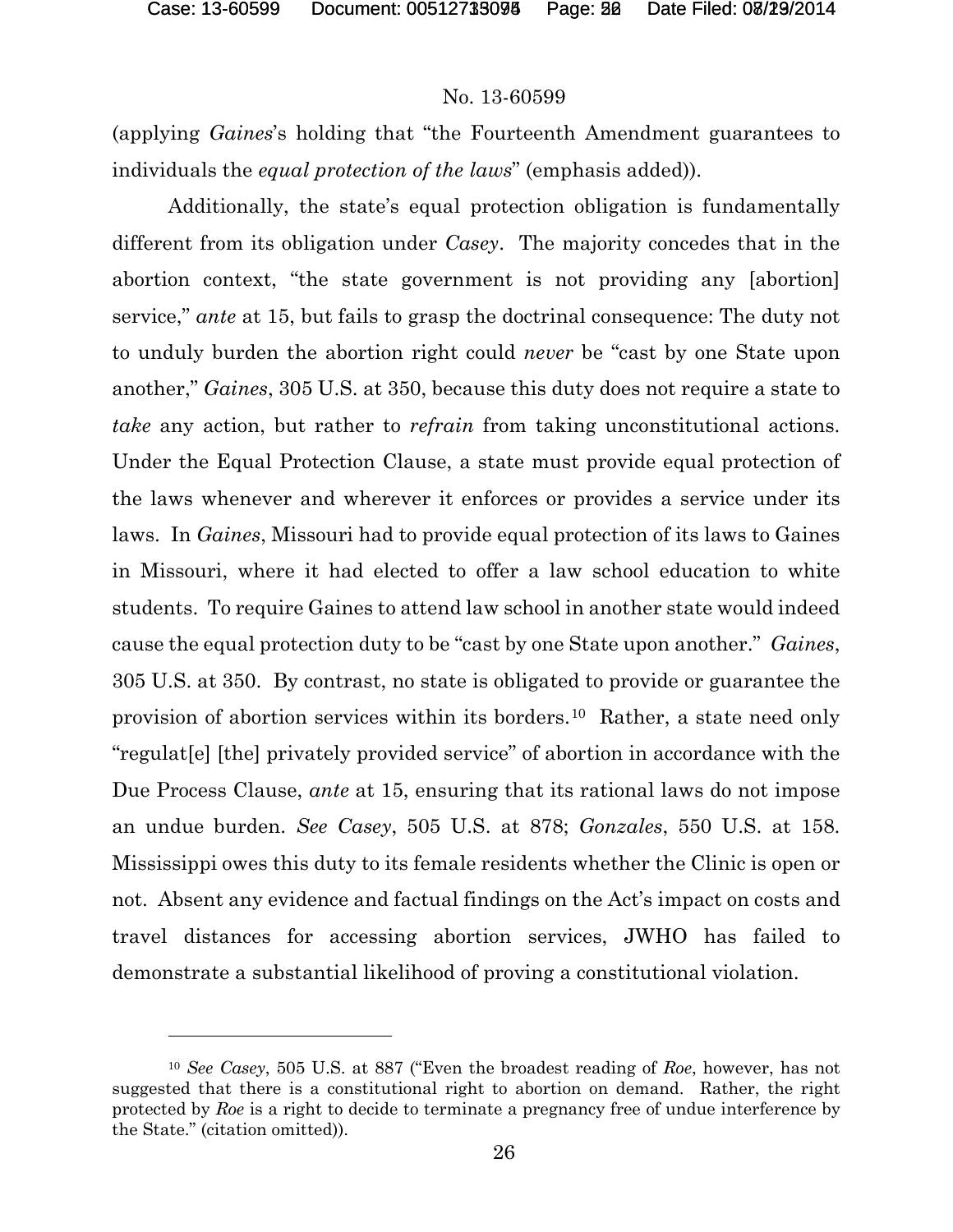### No. 13-60599

The inapplicability of *Gaines* is even more apparent in light of the text of the Due Process Clause. If all states are required to refrain from unduly burdening the abortion right of "any person," Casey, 505 U.S. at 846 (quoting U.S. Const. amend. XIV), then it is impossible for this obligation to be "cast by one State upon another," *Gaines*, 305 U.S. at 350. Here, Mississippi could not possibly "shift its obligation" under the Due Process Clause, *ante* at 2, because its neighboring states (and all other states) *already* owe the same due process obligation to "any person"—including Mississippi women.

The majority's cited authorities do not resolve this case. *Casey* did not contemplate whether the availability of abortion in neighboring states affects the undue burden analysis. Similarly, *Gaines* stands for the uncontroversial principle that a state's duty to provide equal protection cannot be altered by the actions or inactions of a neighboring state. The majority sheds no light on a state's duties under the Due Process Clause, let alone its duty to refrain from unduly burdening the right to choose an abortion.

A correct analysis under the Due Process Clause requires us to apply *Casey* and *Abbott* and consider whether the difficulty of obtaining abortion services under the facts of this case constitutes an undue burden. On this record, JWHO has not shown a substantial likelihood that any such burden actually exists—that the Act results in more than an "incidental effect of making it more difficult or more expensive to procure an abortion." *Casey*, 505 U.S. at 874. In 2011, prior to the Act's passage, nearly sixty percent of Mississippi women who obtained abortions already traveled to other states for those services.[11](#page-52-0) Thus, the Act would likely not impose any undue burden on their access to those very same out-of-state providers. As for women in the

<span id="page-52-0"></span><sup>11</sup> Mississippi State Department of Health statistics show that in 2011, Mississippi women obtained 3,188 abortions in other states and only 2,224 abortions in Mississippi. *See*  Defs.' Resp. Opp'n Pls.' Second Mot. Prelim. Inj. at 24 n.27.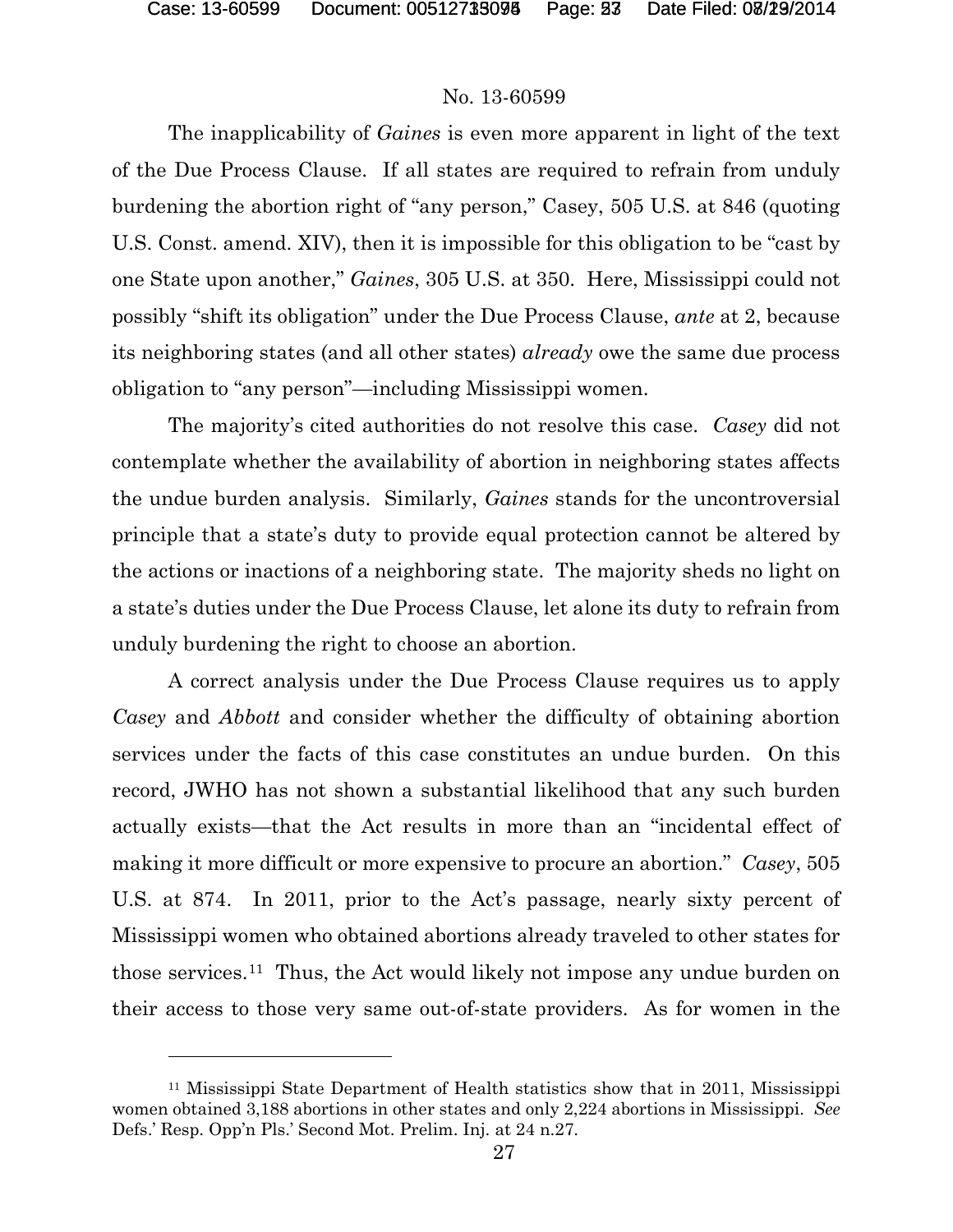#### No. 13-60599

Jackson area, who would be most affected by the Clinic's closure, a proper undue burden analysis must assess the costs of obtaining abortion services at the closest facility in a neighboring state. As the district court did not conduct this analysis, the question of the permissible costs or travel distance under the substantive component of the Due Process Clause is not before us on this appeal. In any event, to support its request for a preliminary injunction, JWHO had to show a substantial likelihood that these travel costs would constitute an undue burden, and it has failed to do so.[12](#page-53-0)

The majority claims that requiring courts to examine abortion availability in other states would be "exceedingly difficult" as a practical matter. *Ante* at 14 n.8. The majority cannot imagine how courts undertaking as-applied analyses could account for "the law, potential changes in the law, and locations of abortion clinics in neighboring states." *Id.* This concern is unfounded. Here, the parties are fully prepared and able to develop the record concerning the presence of abortion providers in neighboring states.[13](#page-53-1) Although the majority suggests that access to these providers might change in the future, the essence of adjudication is the application of law to a set of facts at a particular point in time, regardless of how those facts might later be altered.[14](#page-53-2) And to the extent that neighboring states' abortion laws would be

<span id="page-53-0"></span><sup>&</sup>lt;sup>12</sup> The district court did not make findings on the distance that Mississippi women would need to travel or costs they would incur to obtain an abortion in a neighboring state following the Clinic's potential closure; instead, the district court concluded, as the majority does as well, that the closure of a state's only abortion provider would be a *per se* undue burden.

<span id="page-53-1"></span><sup>13</sup> The State has already submitted data on distances from Jackson to abortion facilities in West Monroe, Louisiana (121 miles); Tuscaloosa, Alabama (185 miles); Baton Rouge, Louisiana (174 miles); and Memphis, Tennessee (209 miles). *See* Defs.' Resp. Opp'n Pls.' Second Mot. Prelim. Inj. at 24 n.27.

<span id="page-53-2"></span><sup>14</sup> *Cf. Reno v. Catholic Soc. Servs., Inc.*, 509 U.S. 43, 72 (1993) ("The basic rationale behind our ripeness doctrine is to prevent the courts, through premature adjudication, from entangling themselves in abstract disagreements, when those disagreements are premised on contingent future events that may not occur as anticipated, or indeed may not occur at all." (internal quotation marks and citation omitted)). Furthermore, as discussed above,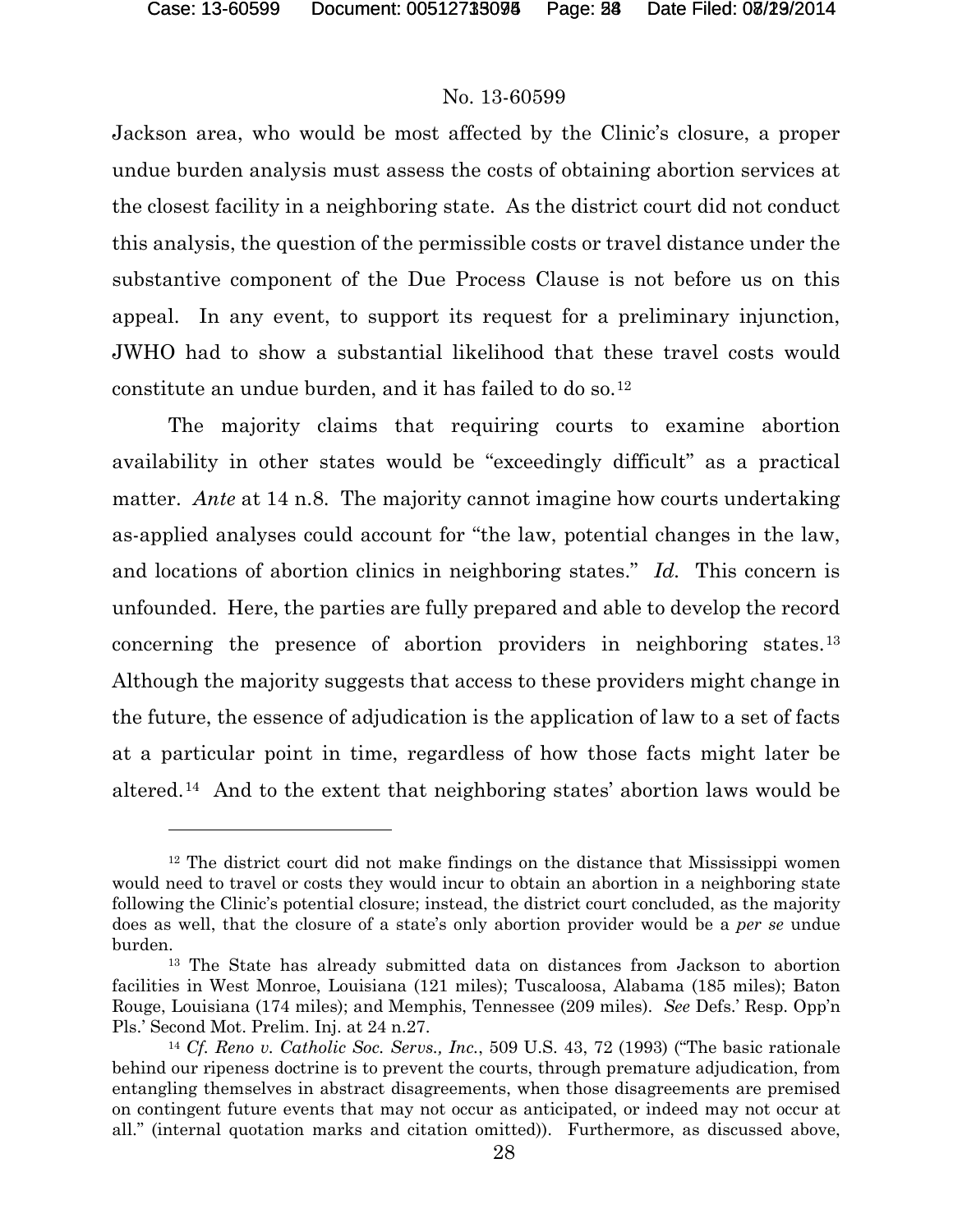l

#### No. 13-60599

relevant at all, federal courts are more than competent to survey the laws of many or even *all* states.<sup>[15](#page-54-0)</sup>

The majority also echoes the district court's fear of a "patchwork system where constitutional rights are available in some states but not in others." *Ante* at 12. The majority's belief that the mere closure of the Clinic would abrogate the State's obligation not to unduly burden abortion access again illustrates its misunderstanding of *Gaines*. *See supra*. Moreover, the majority has unwittingly instituted its own "patchwork system": If all undue burden analyses must stop at state borders, the existence of an undue burden will depend, in part, on a plaintiff's location relative to those boundaries. For instance, women in northern Mississippi who live a mere fifteen miles from the heart of Memphis, Tennessee, could never enjoin the closure of the clinic in that city, lest Mississippi be "excused from [its] performance." *Gaines*, 305 U.S. at 350. But women just across the border in Tennessee could do so, if they demonstrate that the closure would impose an undue burden. This result is logically and practically untenable—all the more so in regions where populations are denser and urban areas often straddle state borders. The

because all states owe due process obligations to "any person," without regard to state borders, if a neighboring state is later poised to close an abortion provider upon which a Mississippi woman relies, she could sue to enjoin that closure. *See Ex parte Young*, 209 U.S. 123, 129, 149, 155–56 (1908) (holding that citizens of Iowa and Wisconsin could bring suit to enjoin Minnesota officials from enforcing state law setting railroad rates that allegedly deprived them of property without due process of law). For the same reason, there is no basis for JWHO's fear of a "domino effect," in which a state closes all in-state abortion facilities in reliance on an adjacent state's facilities, only to prompt that adjacent state to do the same in reliance on abortion availability in a third state.

<span id="page-54-0"></span><sup>15</sup> *See, e.g.*, *SMI Owen Steel Co., Inc. v. Marsh USA, Inc.*, 520 F.3d 432, 437 (5th Cir. 2008) ("In making the *Erie* guess, we may consider, among other sources, treatises, decisions from other jurisdictions, and the 'majority rule.'"); *Nijhawan v. Holder*, 557 U.S. 29, 39–40 (2009) (opting to apply circumstance-specific approach to federal aggravated felony fraud provision when only eight states had fraud statutes with a monetary threshold consistent with that of the federal offense, such that categorical approach would result in "limited and . . . haphazard" application of federal statute).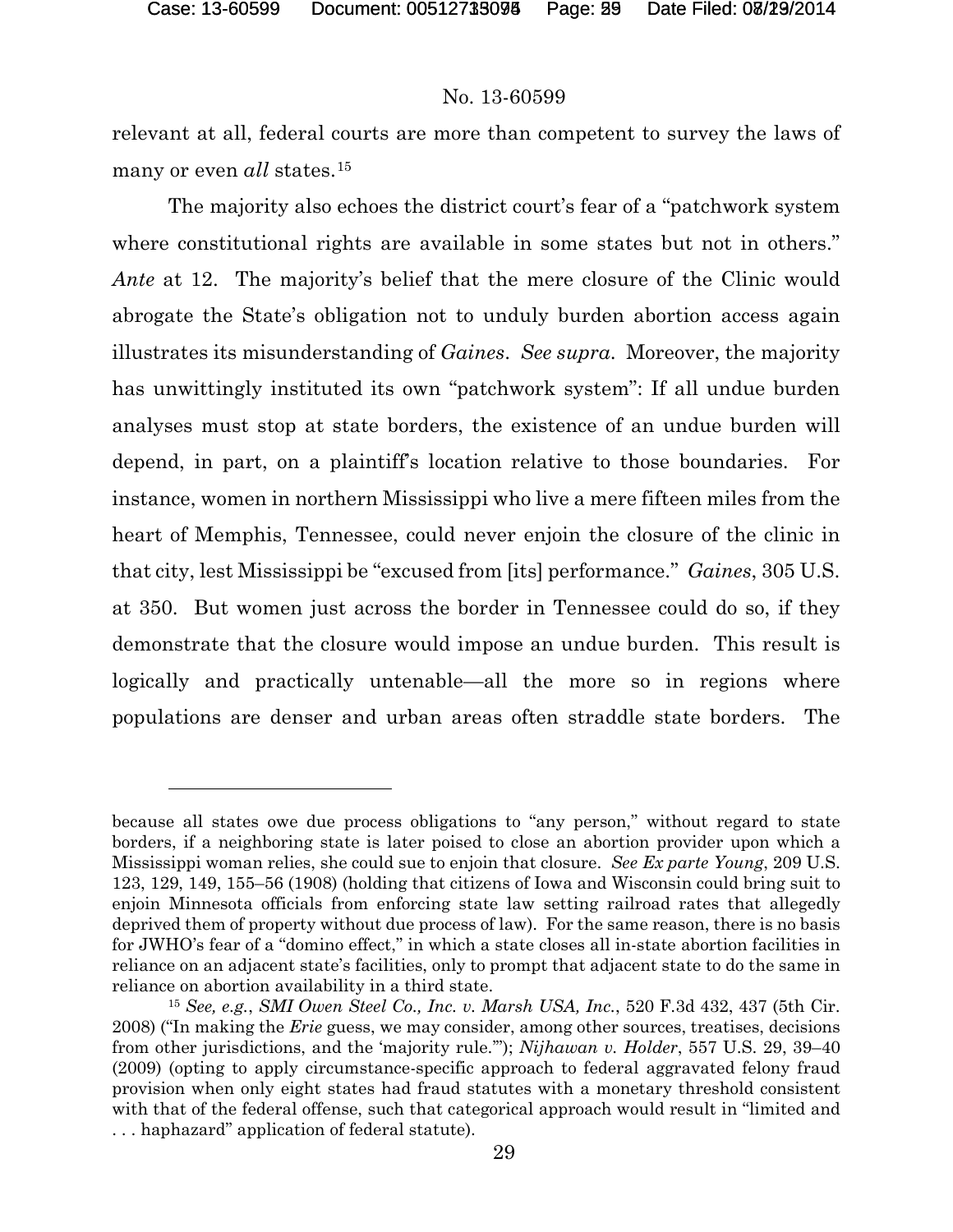l

#### No. 13-60599

majority's state-by-state undue burden analysis cannot be squared with the duty of all states to refrain from unduly burdening the right of "any person" to choose an abortion. *See Casey*, 505 U.S. at 846 (quoting U.S. Const. amend. XIV).

Lastly, the sole act of crossing a state border cannot, standing alone, constitute an unconstitutional undue burden on the abortion right because the Constitution envisions free mobility of persons without regard to state borders.[16](#page-55-0) The majority's conceptual approach runs headlong into the wellestablished "constitutional right to travel from one State to another." *Saenz v. Roe*, 526 U.S. 489, 498 (1999). This right arises directly from our Constitution's goal of integrating distinct sovereigns into a single, federal polity. The Supreme Court has long "recognized that the nature of our Federal Union and our constitutional concepts of personal liberty unite to require that all citizens be free to travel throughout the length and breadth of our land uninhibited by statutes, rules, or regulations which unreasonably burden or restrict this movement." *Id.* at 499 (quoting *Shapiro v. Thompson*, 394 U.S. 618, 629 (1969)).

By arbitrarily confining its undue burden analysis to Mississippi, the majority departs not only from the concept of a constitutional right to travel, but importantly from the text "any person" in the Due Process Clause. In assessing whether a state law unduly burdens the abortion right, courts must be able to consider the availability of abortion services in neighboring states. Accordingly, I cannot conclude, as the majority does, that our analysis must "focu[s] solely on the effects within the regulating state," *ante* at 16, or that

<span id="page-55-0"></span><sup>16</sup> *See Van Hollen*, 738 F.3d at 805 n.9 ("In our economy, crossing state lines to obtain services at a nearby urban center is common. Thus, state lines are unlikely to affect a woman's decision about where to get an abortion and the availability of abortion at out-ofstate clinics should be considered in the undue burden analysis.") (Manion, J., concurring in part and in the judgment).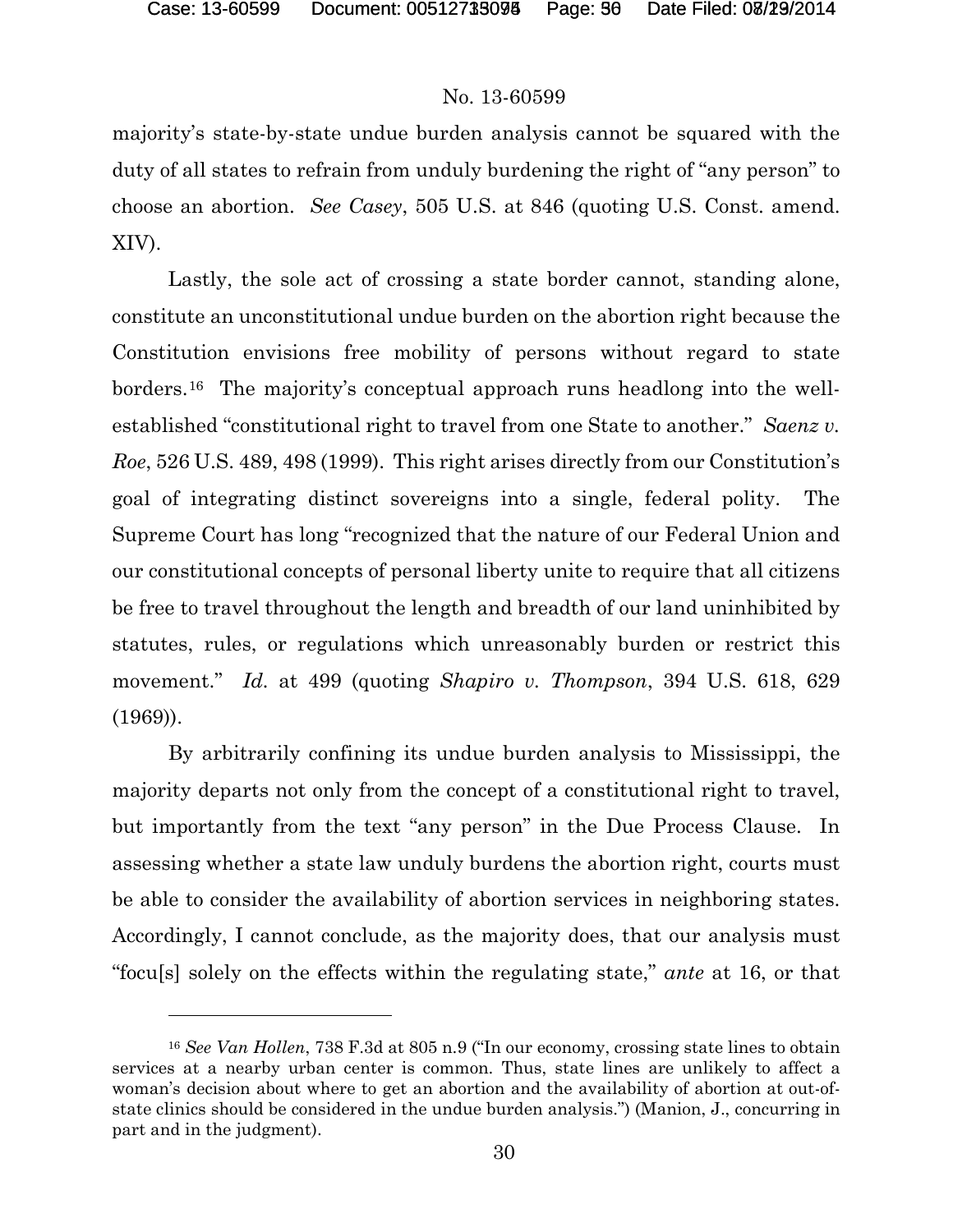### No. 13-60599

JWHO has shown a substantial likelihood H.B. 1390 imposes an undue burden merely by causing women to travel to an adjacent state to obtain abortion services.

The majority concludes by denying that it establishes any *per se* rule. "Nothing in this opinion," the majority declares, "should be read to hold that any law or regulation that has the effect of closing all abortion clinics in a state would inevitably fail the undue burden analysis." *Ante* at 17. Attempting to narrow its holding to the specific facts of this case, the majority claims to base its holding on "the entire record and factual context in which the law operates," including "the statutory provision in question," "the ability of the Clinic to comply with H.B. 1390," "the reasons cited by the hospitals for denying admitting privileges," and the "nature and process of the admitting-privileges determination." *Id.* In so doing, the majority professes to leave open the possibility that some law, such as the "hypothetical sanitation regulation" discussed in the State's briefing, could cause the closure of all abortion providers within a state and yet still be constitutional. *Id.* at 16–17.

The majority's attempt to cabin its holding to the facts of this case betrays its awareness that crossing Mississippi's borders cannot be dispositive. Yet notwithstanding this attempt, today's opinion concludes in no uncertain terms: "*Gaines* instructs us to consider the effects of H.B. 1390 only within Mississippi in conducting an undue burden analysis." *Id.* at 18. The majority simply cannot have it both ways. So long as the undue burden analysis is confined by Mississippi's borders, the closure of that state's sole abortion provider *must* be an undue burden.[17](#page-56-0)

<span id="page-56-0"></span><sup>&</sup>lt;sup>17</sup> To be sure, this case involves JWHO's as-applied challenge to H.B. 1390. But asapplied challenges still establish important rules of law, and the majority attempts to obscure the necessary implications of its own rule.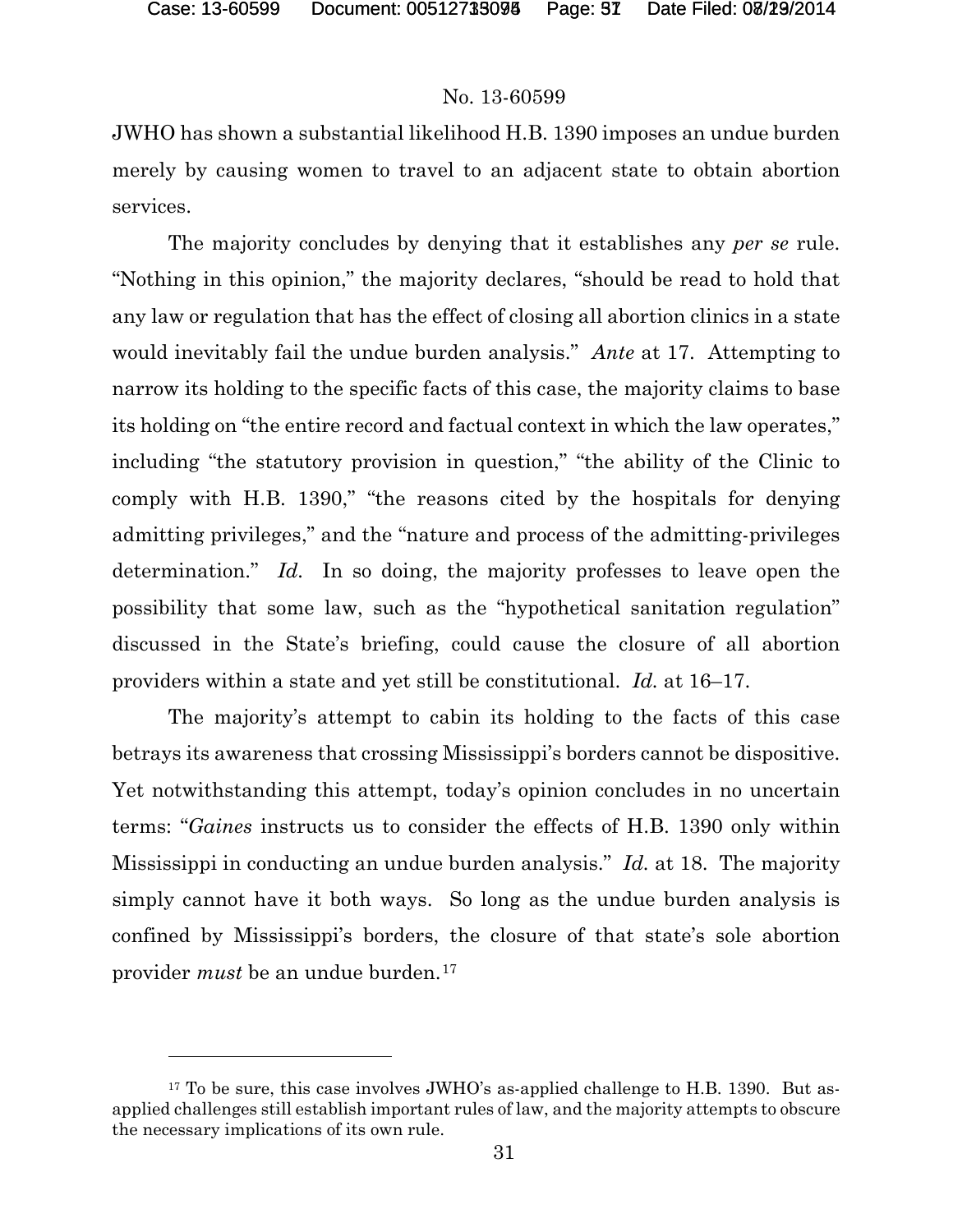### No. 13-60599

Even accepting that the majority's factors somehow narrow its holding, I find its *ad hoc* approach to be unworkable. The majority does not even attempt to explain how this case's "factual context," the "statutory provision" at issue, and the "nature and process" of the admitting-privileges requirement purportedly combine to make this burden "undue."[18](#page-57-0) *Ante* at 17. The message for future courts and litigants is that a law causing the closure of all abortion providers in a state imposes an undue burden—unless it does *not* impose such a burden. The use of such an unprincipled approach to strike down as unconstitutional a state's exercise of its sovereign power to protect its citizens is particularly troubling.

Lastly, certain factors by which the majority purports to narrow its approach undermine its holding as to the Act's rational basis. As already explained, I fully join in the majority's conclusion that H.B. 1390 has a rational basis. *See supra* Part A; *ante* Part IV.A. Yet the majority, by faulting the "statutory provision" and the "nature and process of the admitting-privileges determination," without any explanation, in essence mounts a back-door attack on the purpose of H.B. 1390. *Ante* at 17.[19](#page-57-1) And to the extent that the majority's litany of factors is an indictment of the local hospitals for their improper discrimination,<sup>[20](#page-57-2)</sup> it is those hospitals—not the State or H.B.  $1390$ that should be held accountable. *See supra* Part A.

<span id="page-57-0"></span><sup>18</sup> Tellingly, at oral argument, when JWHO was asked to clarify how courts should assess whether the closure of a state's only abortion clinic due to a "valid regulation" constitutes an undue burden, JWHO's perfectly tautological suggestion was to apply the "undue burden" test. The majority apparently agrees.

<span id="page-57-1"></span><sup>19</sup> The question of whether H.B. 1390 has a purpose of imposing an undue burden (under *Abbott*, a question distinct from the rational basis inquiry, *see supra* note 4) is not before us on this appeal, and the district court made no relevant factual findings. If, in the majority's view, ascertaining the Act's purpose is indeed so crucial, then for this reason alone, vacatur is proper.

<span id="page-57-2"></span><sup>&</sup>lt;sup>20</sup> The majority claims to base its holding on certain facts that seem to implicate the local hospitals' actions, including "the ability of the Clinic to comply with H.B. 1390, Dr. Parker's and Dr. Doe's efforts to obtain admitting privileges, the reasons cited by the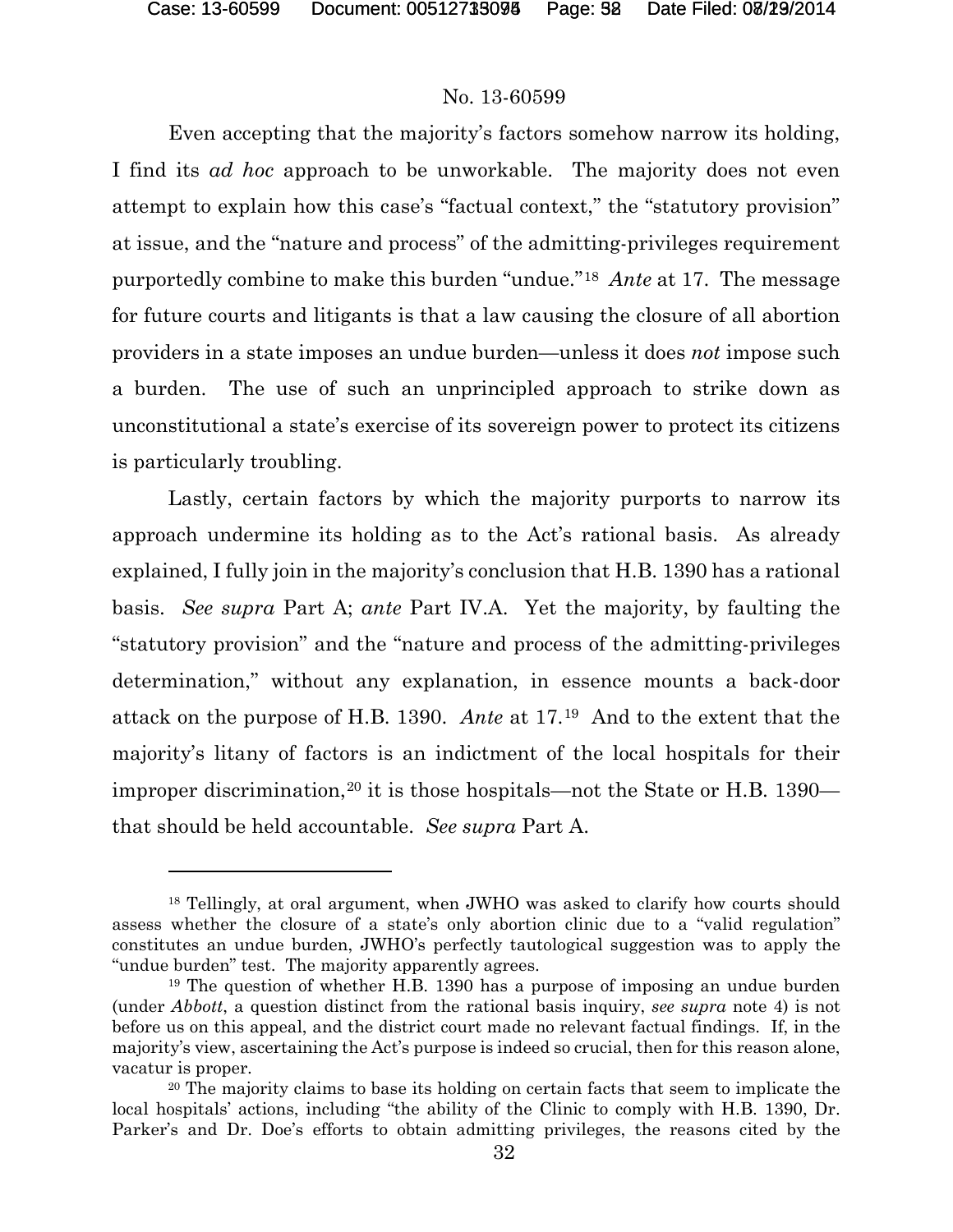#### No. 13-60599

Despite the majority's attempt to narrow its reasoning, today's opinion can only be read to mean that a law or regulation causing all of a state's abortion providers to close, such that women must cross a state border to obtain abortion services, imposes an unconstitutional undue burden on the abortion right.

### **C**

The majority reminds us that "the Supreme Court long ago determined that the Constitution protects a woman's right to choose an abortion . . . ." *Ante* at 1. We are then reminded that "the right to an abortion was found in the penumbras of the Constitution . . . ." *Id.* at 2. Proceeding further, and following the Supreme Court's direction, the majority relies on *Casey* for its "undue burden" test. *Id.* at 8.[21](#page-58-0)

In addition to announcing the undue burden standard, however, *Casey*  also advanced a new interpretation of substantive due process by which the judiciary can now interpret the "full scope of the liberty guaranteed by the Due Process Clause." *Casey*, 505 U.S. at 848 (quoting *Poe v. Ullman*, 367 U.S. 497, 543 (1961) (Harlan, J., dissenting)). In taking blockquotes from Justice Harlan's dissent in *Poe v. Ullman* to explain its new theory, *see Casey*, 505 U.S. at 848–50, the *Casey* joint opinion notably omitted portions capturing the full extent of his departure from the Constitution's text:

> [T]he imperative character of Constitutional provisions . . . must be discerned from a particular provision's larger context. And inasmuch as this

hospitals for denying admitting privileges to Dr. Parker and Dr. Doe, [and] the absence of a Mississippi law prohibiting hospitals from discriminating against physicians who perform abortions when granting admitting privileges . . . ." *Ante* at 17.

<span id="page-58-0"></span><sup>21</sup> To support its theory of unenumerated substantive due process rights, the *Casey* joint opinion shifted the underlying theory from a right of privacy, *see Roe v. Wade*, 410 U.S. 113, 152–53 (1973), to a substantive due process liberty interest as originally articulated by Justice Harlan in his dissent in *Poe v. Ullman*, 367 U.S. 497, 542–43 (1961) (Harlan, J., dissenting).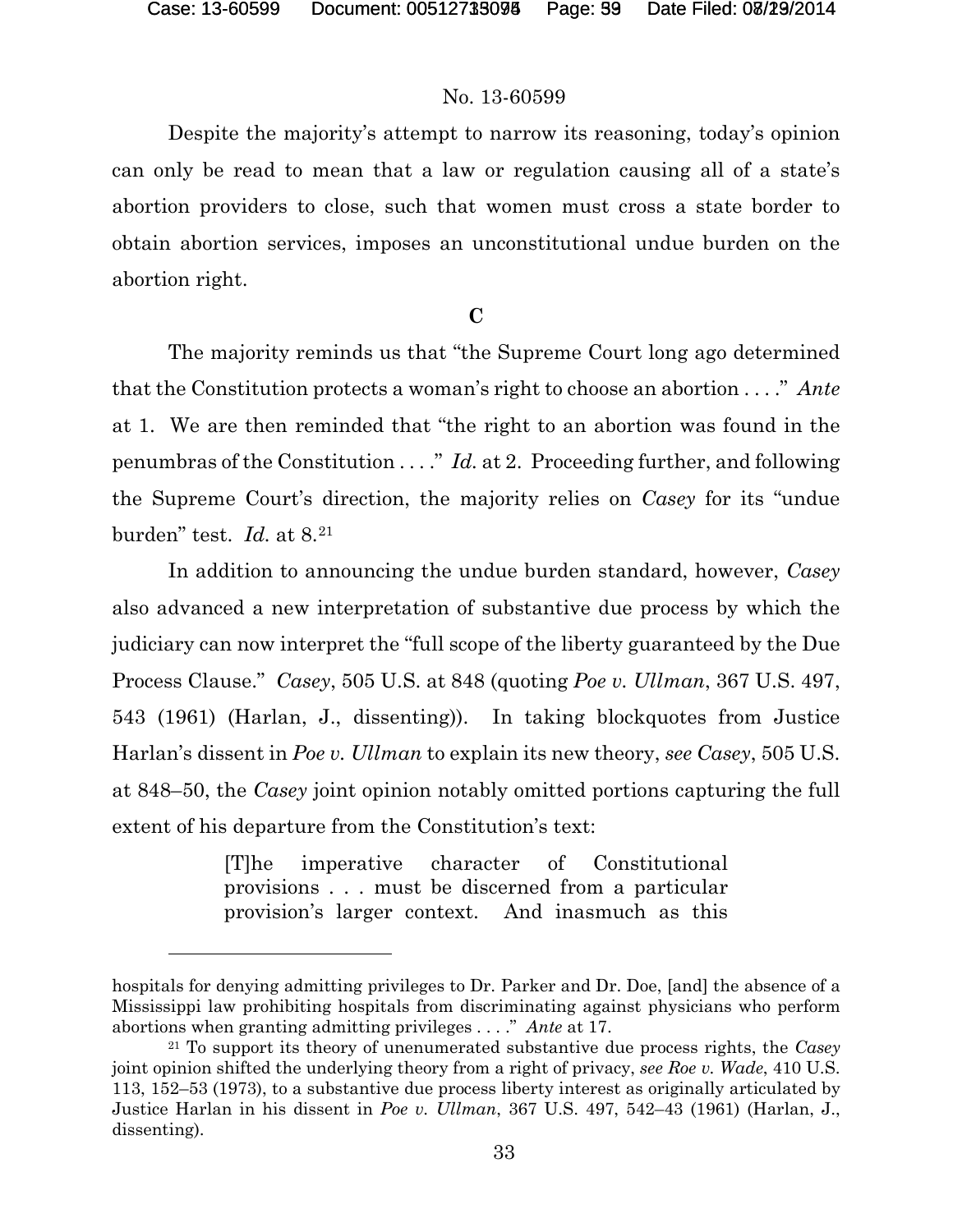#### No. 13-60599

context is one not of words, but of history and purposes, the full scope of the liberty guaranteed by the Due Process Clause cannot be found in or limited by the precise terms of the specific guarantees elsewhere provided in the Constitution.

*Poe*, 367 U.S. at 542–43 (Harlan, J., dissenting).<sup>22</sup> We now follow Justice Harlan: Interpretation in this "larger context" is an enterprise "not of words, but of history and purposes." *Id.* Importantly, "history" and "purposes" severed from the words of the Constitution and the explicit guarantees they provide—have either no definite meaning or, even more conveniently for some, any desired meaning whatsoever. History, purpose, and tradition are not *legal* concepts; rather, they are elements of a new *political* lexicon. In this, the will of the People, as expressed in their written Constitution, gives way to the political choices of the judiciary.[23](#page-59-1)

Consistent with its substantive due process theory, *Casey* gives full play to political preferences in its "undue burden" standard. By defining in circular fashion an "undue burden" as a "substantial obstacle," *Casey*, 505 U.S. at 878,

<span id="page-59-0"></span><sup>22</sup> In concluding, the *Casey* joint opinion likewise concedes that it is unconstrained by the niceties of constitutional text, explaining that "[e]ach generation must learn anew that the Constitution's written terms embody *ideas and aspirations* that must survive more ages than one." *Casey*, 505 U.S. at 901 (emphasis added). *Compare Casey*, 505 U.S. at 849 (" $[A]$ djudication of substantive due process claims may call upon the Court  $\dots$  to exercise  $\dots$ . reasoned judgment."); *id.* at 986 (describing undue burden standard as "inherently manipulable") (Scalia, J., concurring in the judgment in part and dissenting in part), *with Marbury v. Madison*, 5 U.S. (1 Cranch) 137, 178 (1803) ("That [an attempt to uphold a law notwithstanding an express constitutional prohibition] thus reduces to nothing what we have deemed the greatest improvement on political institutions—a *written constitution*—would of itself be sufficient, in America, where written constitutions have been viewed with so much reverence, for rejecting the construction." (emphasis added)); *id*. at 176 ("That *the people* have an original right to establish, for their future government, such principles as, in their opinion, shall most conduce to their own happiness, is the basis, on which the whole American fabric has been erected." (emphasis added)).

<span id="page-59-1"></span> $23$  "The absolute is not attained nor, above all, created through history.... History can then no longer be presented as an object of worship." Albert Camus, The Rebel: An Essay on Man in Revolt 302 (Anthony Bower trans., Vintage Books 1956) (1951).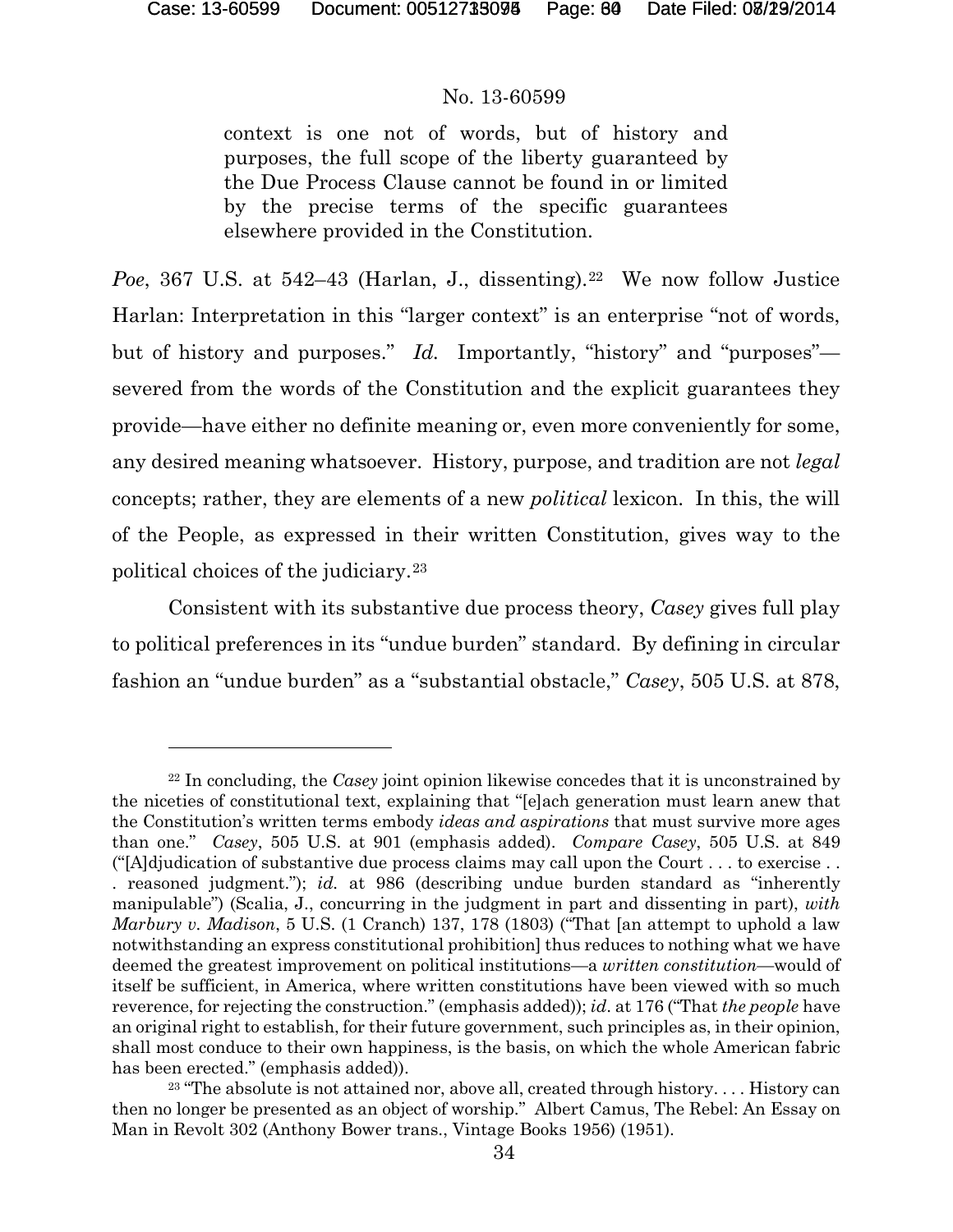### No. 13-60599

the *Casey* joint opinion's "verbal shell game . . . conceal[s] raw judicial policy choices concerning what is 'appropriate' abortion legislation," *id.* at 987 (Scalia, J., concurring in the judgment in part and dissenting in part). At bottom, because *Casey*'s "undue burden" is a standard-less standard, a "concept [that] has no principled or coherent legal basis," courts are left to their own devices. *Id.* Yet even under *Casey*, our judicial discretion is not totally unfettered. Here, the text of the Due Process Clause and the fundamental constitutional right to travel demonstrate that courts must not stop the undue burden analysis at state borders, without considering access to abortion services in neighboring states. But the fact that the majority disagrees, fabricates new rules from *Casey*'s silence, and overextends *Gaines*—an equal protection case evinces *Casey*'s ultimate failure to explain when a burden is "undue." In the end, under *Casey*, the majority's maneuvers are not legal, but political.

Worse still, *Casey* allows judicial policy choices to be cloaked in the specific facts of any given case. The *Casey* decision, by limiting its assessment of the Pennsylvania abortion statute to the "evidence on th[e] record" without explaining the legal significance of particular facts, *id.* at 884, rendered itself wholly *sui generis*, bound to that record and incapable of establishing any "generally applicable principle," *id.* at 988 (Scalia, J., concurring in the judgment in part and dissenting in part).[24](#page-60-0) Like the *Casey* joint opinion, the

<span id="page-60-0"></span><sup>24</sup> *See also Casey*, 505 U.S. at 887 ("[O]n *the record before us*, and in the context of this facial challenge, we are not convinced that the 24–hour waiting period constitutes an undue burden." (emphasis added)); *id.* at 901 ("While at some point increased cost [resulting from recordkeeping and reporting requirements of the challenged statute] could become a substantial obstacle, there is no such showing *on the record before us*." (emphasis added)); *id.*  at 991–92 ("[T]he approach of the joint opinion is, for the most part, simply to highlight certain facts in the record that apparently strike the three Justices as particularly significant in establishing (or refuting) the existence of an undue burden; after describing these facts, the opinion then simply announces that the provision either does or does not impose a 'substantial obstacle' or an 'undue burden.' We do not know whether the same conclusions could have been reached on a different record, or in what respects the record would have had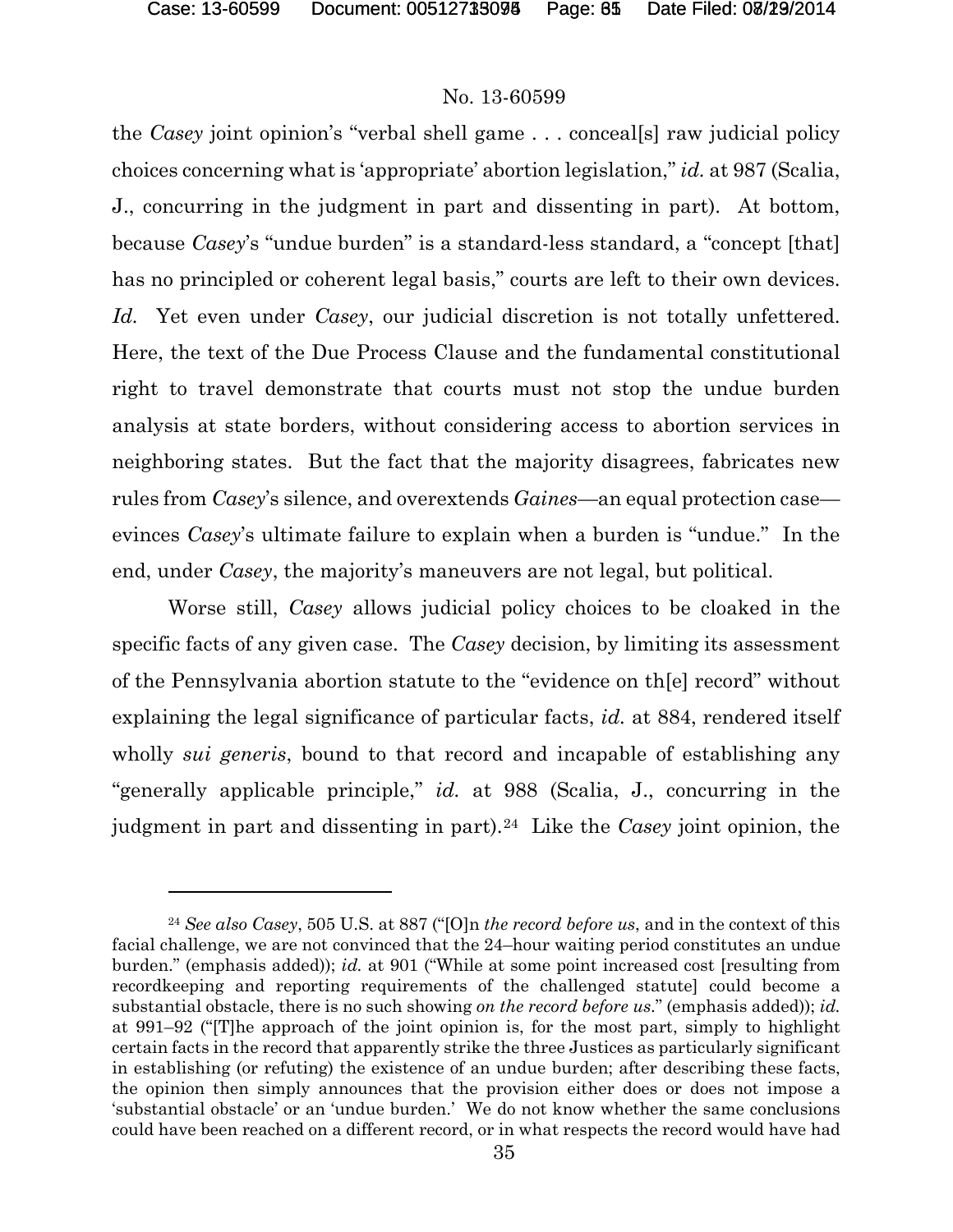#### No. 13-60599

majority here claims that its holding depends on a meandering list of factors "including, but not limited to," certain facts present in this case. *Ante* at 17. In this way, the majority purports to hold that while the closure of all abortion providers in a state is not necessarily unconstitutional, the burden created by H.B. 1390 in Mississippi simply happens to be "undue." *Id. Casey*'s logic is perverse indeed: Courts can make policy decisions about which abortion restrictions are "undue," and then escape any jurisprudential ramifications of those decisions by taking refuge in the purportedly distinct factual context of that particular application.

By its jarring opinion, the majority has affirmed the district court's decision to enjoin enforcement of H.B. 1390, enacted by the Mississippi legislature—the people's elected representatives—to regulate physicians' services. That this injunction flows from the policy choices of judges, who must fill the vacuum that is now the Due Process Clause's "liberty" interest, is a profoundly troubling consequence of current constitutional jurisprudence under *Casey*.[25](#page-61-0) 

<span id="page-61-0"></span>to differ before an opposite conclusion would have been appropriate." (citations omitted)) (Scalia, J., concurring in the judgment in part and dissenting in part).

<sup>25</sup> Professor Hamburger has commented on this aggrandizement of judicial power: [M]any Americans, in their desire to prevent the people from abusing the power above law, have invited their judges to exercise it. . . . [N]ot unlike some kings and Parliament when they claimed to be the final arbiter, American judges have acquired a taste for power above the law. Perhaps every society needs this sort of power, but in denying absolute power to Parliament, Americans did not give it to the judges, and although it is questionable whether the people, being merely human, will always act wisely and justly in exercising their power above the law of the land, it is even more doubtful whether the judges or any other persons in government can be trusted with such a power. Men will ever be discontent with law and ambitious for power, and judges will ever be vain enough to aspire to a justice above human law, but it is therefore all the more important for judges to recall the common law ideals of law and judicial duty.